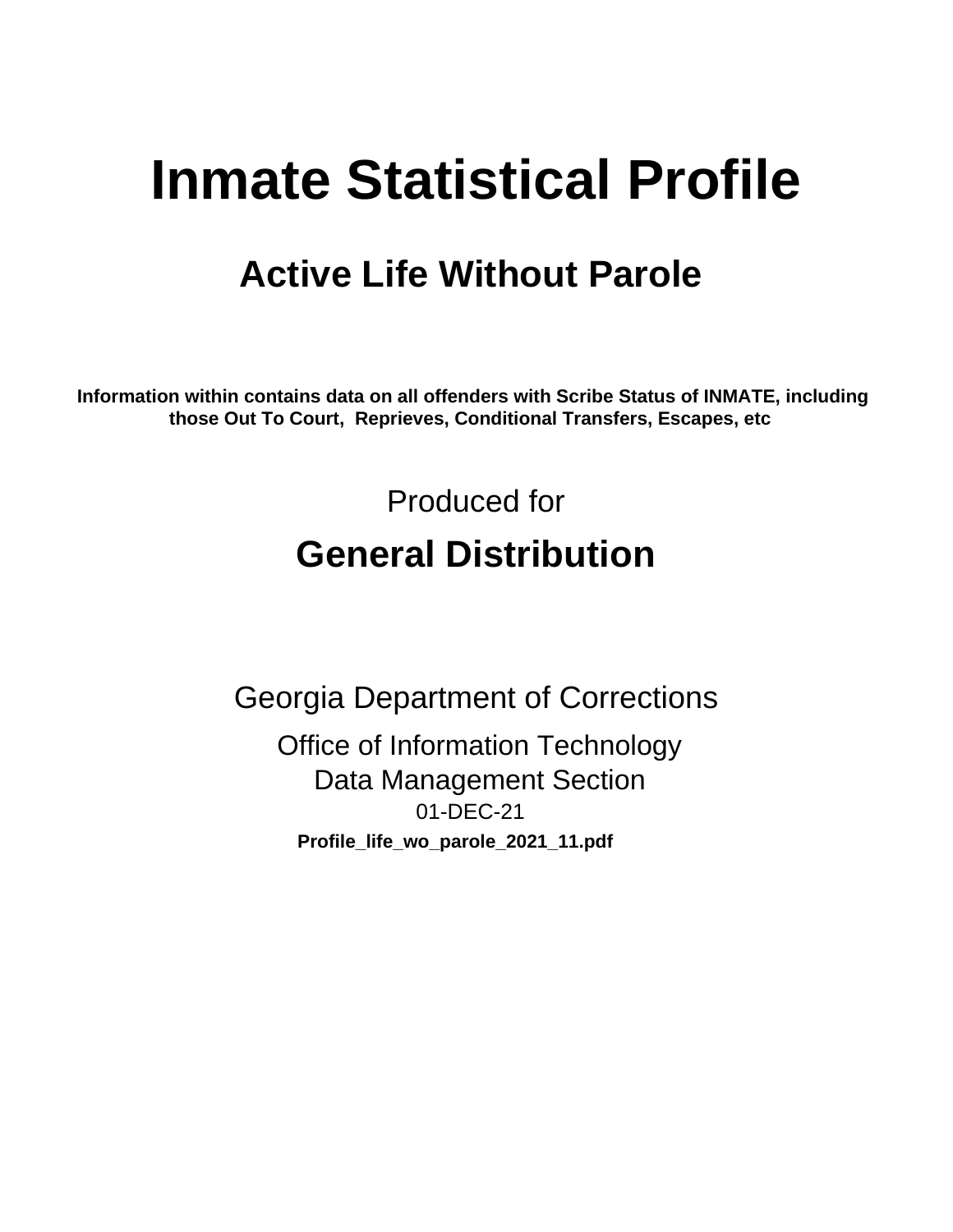#### **Inmate Statistical Profile 01-DEC-21** Contents

**Active Life Without Parole** 

Produced for General Distribution

# **Table of Contents**

|    | <b>Demographic information</b>                                        |
|----|-----------------------------------------------------------------------|
|    | 4 Current age, broken out in ten year age groups                      |
|    | 5 Race group                                                          |
|    | 6 Marital status, self-reported at entry to prison                    |
|    | 7 Number of Inmates with Dependents, self-reported at entry to prison |
|    | 8 Religious affiliation, self-reported at entry to prison             |
|    | 9 Home county - self-reported at entry to prison                      |
|    | 13 Employment status before prison, self-reported at entry to prison  |
|    | 14 Age at admission                                                   |
|    | 16 Height, measured at entry to prison                                |
|    | 17 Weight, measured at entry to prison                                |
|    | 18 Military service                                                   |
|    | <b>Correctional information</b>                                       |
|    | 19 Type of admission to prison                                        |
|    | 20 Current / last supervision level                                   |
|    | 21 Current / last institution type                                    |
|    | 22 Institution type - transitional centers                            |
|    | 23 Institution type - county prisons                                  |
|    | 24 Institution type - state prisons                                   |
|    | 25 Institution type - private prisons                                 |
|    | 26 Institution type - inmate boot camp                                |
|    | 27 Number of disciplinary reports                                     |
|    | 28 Number of transfers                                                |
|    | 29 Number of escapes                                                  |
|    | 30 Time served in current (or last) institution                       |
|    | Educational, psychological and physical information                   |
| 31 | Highest grade level attained                                          |
|    | 32 Culture fair IQ scores                                             |
|    | 33 Wide Range Achievement Test (WRAT) reading score                   |
|    | 34 Wide Range Achievement Test (WRAT) math score                      |
|    | 35 Wide Range Achievement Test (WRAT) spelling score                  |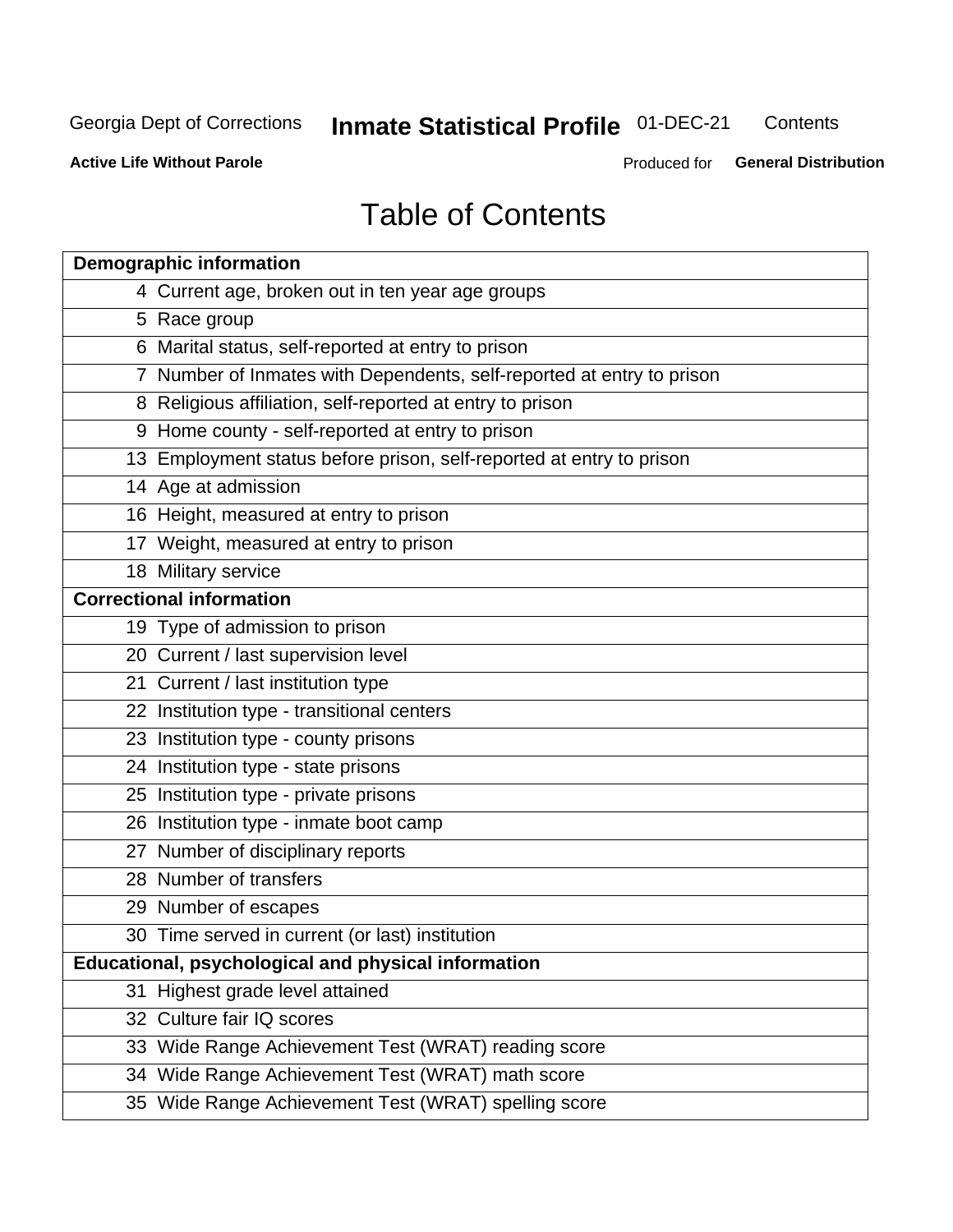# **Inmate Statistical Profile 01-DEC-21**

Contents

**Active Life Without Parole** 

Produced for General Distribution

# **Table of Contents**

| Educational, psychological and physical information              |
|------------------------------------------------------------------|
| 36 Current / last mental health treatment level                  |
| 37 PULHESDWIT medical scale - 'P' overall condition ('P'hysical) |
| 38 PULHESDWIT medical scale - 'U' upper body                     |
| 39 PULHESDWIT medical scale - 'L' lower body                     |
| 40 PULHESDWIT medical scale - 'H' hearing                        |
| 41 PULHESDWIT medical scale - 'E' vision                         |
| 42 PULHESDWIT medical scale -'S' psychiatric                     |
| 43 PULHESDWIT medical scale - 'D' dental                         |
| 44 PULHESDWIT medical scale - 'W' work ability                   |
| 45 PULHESDWIT medical scale - 'I' impairment                     |
| 46 PULHESDWIT medical scale - 'T' transportability               |
| <b>Crimes and criminal history information</b>                   |
| 47 Number of prior Georgia incarcerations                        |
| 48 Prison sentence in years                                      |
| 49 Primary offense, broken out into felonies vs misdemeanors     |
| 50 Primary offense, broken out into six broad crime categories   |
| 51 Primary offense, detailed offense code                        |
| 52 County of conviction of primary offense                       |
| 56 Circuit of conviction of primary offense                      |
| 58 Years served (jail + prison) in this incarceration            |
| <b>Medical information</b>                                       |
| 59 Results of most recent HIV test                               |
| 60 Results of most recent tuberculosis test                      |
| 61 Results of most recent syphilis test                          |
| 62 Results of most recent Hepatitis-C test                       |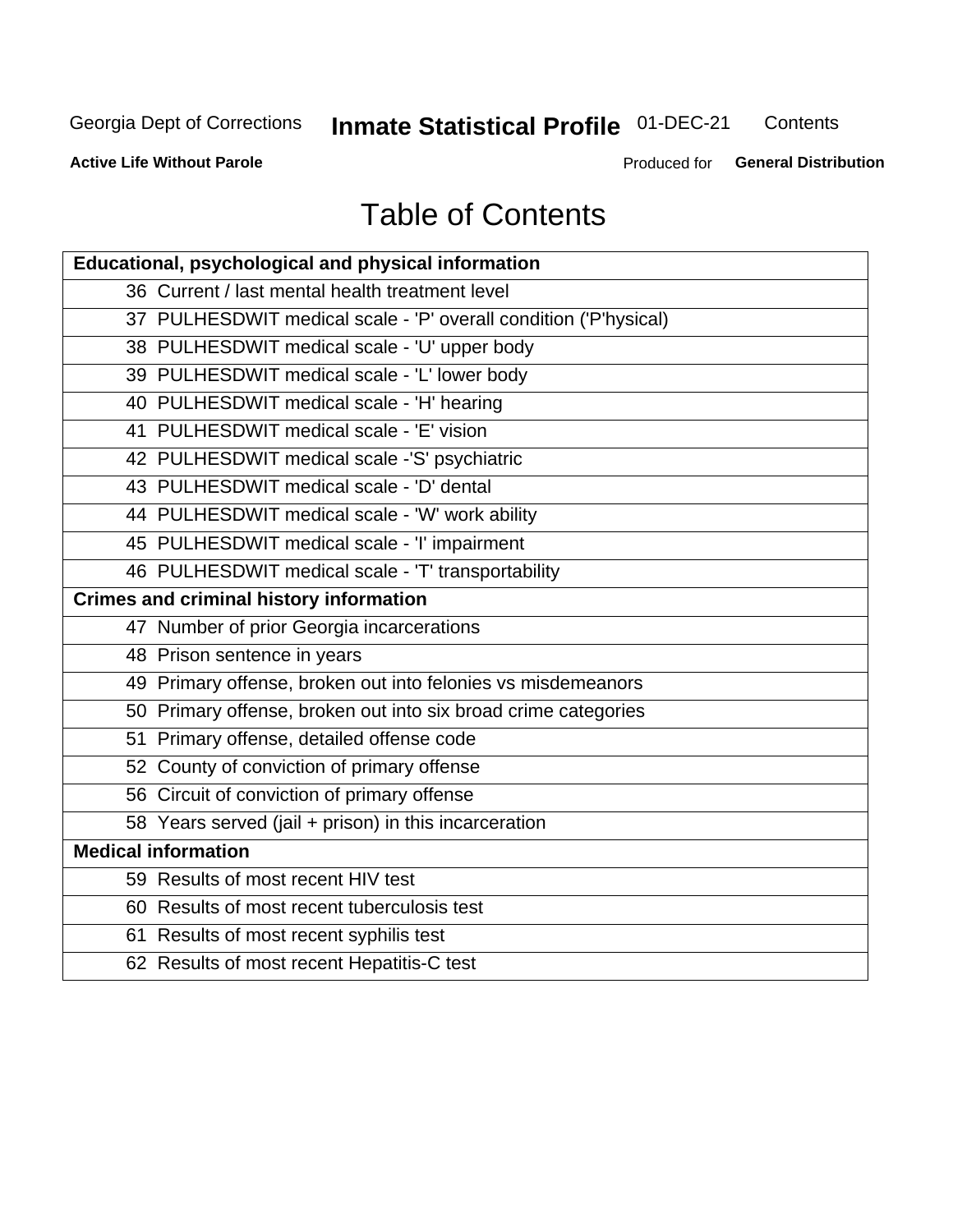### **Active Life Without Parole**

### Produced for General Distribution

### Current age, broken out in ten-year age groups

COL % - percent each COUNT is of its particular column

|                          | <b>Male</b>     |        |         | <b>Female</b>   |        |       | <b>Total</b> |        |
|--------------------------|-----------------|--------|---------|-----------------|--------|-------|--------------|--------|
| <b>Current Age</b>       | <b>Count</b>    | Col %  | Row %   | <b>Count</b>    | Col %  | Row % | <b>Total</b> | Col %  |
| <b>Teens (1-19)</b>      | ⌒               | 0.12%  | 100.00% |                 |        |       | 2            | 0.12%  |
| <b>Twenties (20-29)</b>  | 190             | 11.66% | 96.45%  |                 | 12.07% | 3.55% | 197          | 11.68% |
| Thirties (30-39)         | 446             | 27.38% | 95.50%  | 21              | 36.21% | 4.50% | 467          | 27.68% |
| <b>Forties (40-49)</b>   | 432             | 26.52% | 96.21%  | 17              | 29.31% | 3.79% | 449          | 26.62% |
| <b>Fifties (50-59)</b>   | 344             | 21.12% | 97.18%  | 10 <sup>1</sup> | 17.24% | 2.82% | 354          | 20.98% |
| <b>Sixties (60-69)</b>   | 179             | 10.99% | 98.35%  | 3               | 5.17%  | 1.65% | 182          | 10.79% |
| Seventy + (70 and above) | 36 <sup>1</sup> | 2.21%  | 100.00% |                 |        |       | 36           | 2.13%  |
| <b>Total Reported</b>    | 1,629           | 100%   | 96.56%  | 58              | 100%   | 3.44% | 1,687        | 100%   |

| <b>Not Reported</b> |      |    |      |
|---------------------|------|----|------|
| <b>Total</b>        | ,629 | 58 | ,687 |

| Mean (average)       | 44.25 | 41.36 | 44.15 |
|----------------------|-------|-------|-------|
| Median (middle)      |       |       | 43    |
| Mode (most frequent) | 40    |       | 40    |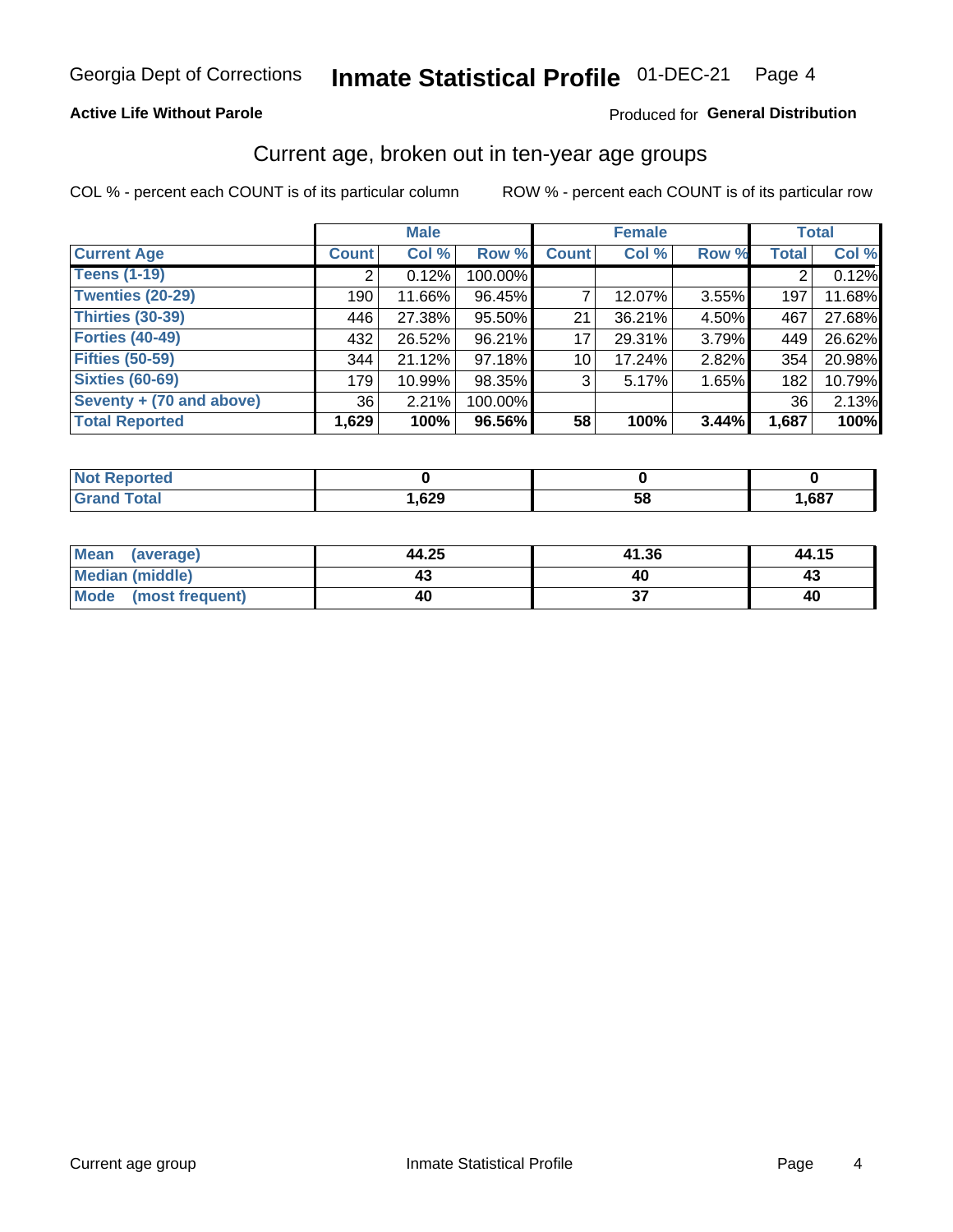#### Inmate Statistical Profile 01-DEC-21 Page 5

### **Active Life Without Parole**

Produced for General Distribution

### Race group

COL % - percent each COUNT is of its particular column

|                              | <b>Male</b>  |         |                    | <b>Female</b> |        |       | <b>Total</b> |        |
|------------------------------|--------------|---------|--------------------|---------------|--------|-------|--------------|--------|
| <b>Race Group</b>            | <b>Count</b> | Col %   | <b>Row % Count</b> |               | Col %  | Row % | <b>Total</b> | Col %  |
| <b>White</b>                 | 348          | 21.36%  | 93.80%             | 23            | 39.66% | 6.20% | 371          | 21.99% |
| <b>Black</b><br>$\mathbf{2}$ | 1,243        | 76.30%  | $97.41\%$          | 33            | 56.90% | 2.59% | 1,276        | 75.64% |
| <b>Other</b><br>5.           |              | $.12\%$ | 100.00%            |               |        |       | 2            | .12%   |
| <b>Asian</b><br>6            | 6            | $.37\%$ | 100.00%            |               |        |       | 6            | .36%   |
| <b>Hispanic</b><br>10        | 30           | 1.84%   | 93.75%             | 2             | 3.45%  | 6.25% | 32           | 1.90%  |
| <b>Total Reported</b>        | 1,629        | 100%    | 96.56%             | 58            | 100%   | 3.44% | 1,687        | 100%   |

| rted         |      |    |      |
|--------------|------|----|------|
| <b>Total</b> | ,629 | ၁၀ | ,687 |

| –•••• |  | M |  |  |  |
|-------|--|---|--|--|--|
|-------|--|---|--|--|--|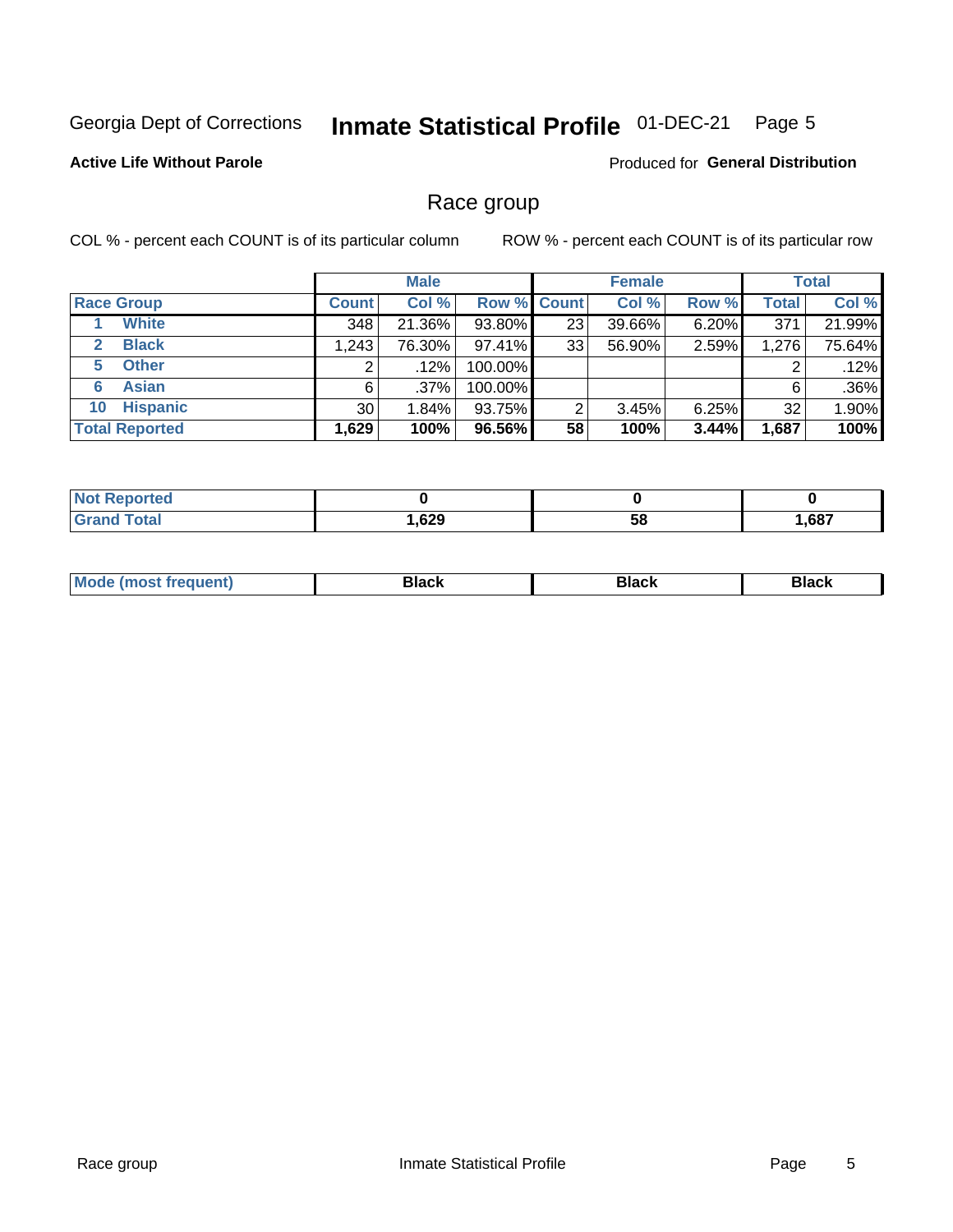#### Inmate Statistical Profile 01-DEC-21 Page 6

#### **Active Life Without Parole**

### Produced for General Distribution

# Marital status, self-reported at entry to prison

COL % - percent each COUNT is of its particular column

|                            | <b>Male</b>  |        |        | <b>Female</b>   |        |        | <b>Total</b> |        |
|----------------------------|--------------|--------|--------|-----------------|--------|--------|--------------|--------|
| <b>Marital Status</b>      | <b>Count</b> | Col %  | Row %  | <b>Count</b>    | Col %  | Row %  | <b>Total</b> | Col %  |
| <b>Unknown</b><br>$\bf{0}$ | 33           | 2.03%  | 97.06% |                 | 1.72%  | 2.94%  | 34           | 2.02%  |
| <b>Divorced</b><br>D       | 124          | 7.61%  | 96.88% | 4               | 6.90%  | 3.13%  | 128          | 7.59%  |
| <b>Married</b><br>М        | 207          | 12.71% | 94.95% | 11              | 18.97% | 5.05%  | 218          | 12.92% |
| <b>Separated</b><br>S.     | 46           | 2.82%  | 88.46% | 6               | 10.34% | 11.54% | 52           | 3.08%  |
| <b>Unmarried</b><br>U      | 1,179        | 72.38% | 97.52% | 30 <sup>2</sup> | 51.72% | 2.48%  | 1,209        | 71.67% |
| <b>Widow</b><br>W          | 40           | 2.46%  | 86.96% | 6               | 10.34% | 13.04% | 46           | 2.73%  |
| <b>Total Reported</b>      | 1,629        | 100%   | 96.56% | 58              | 100%   | 3.44%  | 1,687        | 100%   |

| prted<br>NOT RADO |        |    |       |
|-------------------|--------|----|-------|
| <b>Total</b>      | 629, ا | ວດ | 1,687 |

|  | M | . | Unmarried | າmarried<br>______ |
|--|---|---|-----------|--------------------|
|--|---|---|-----------|--------------------|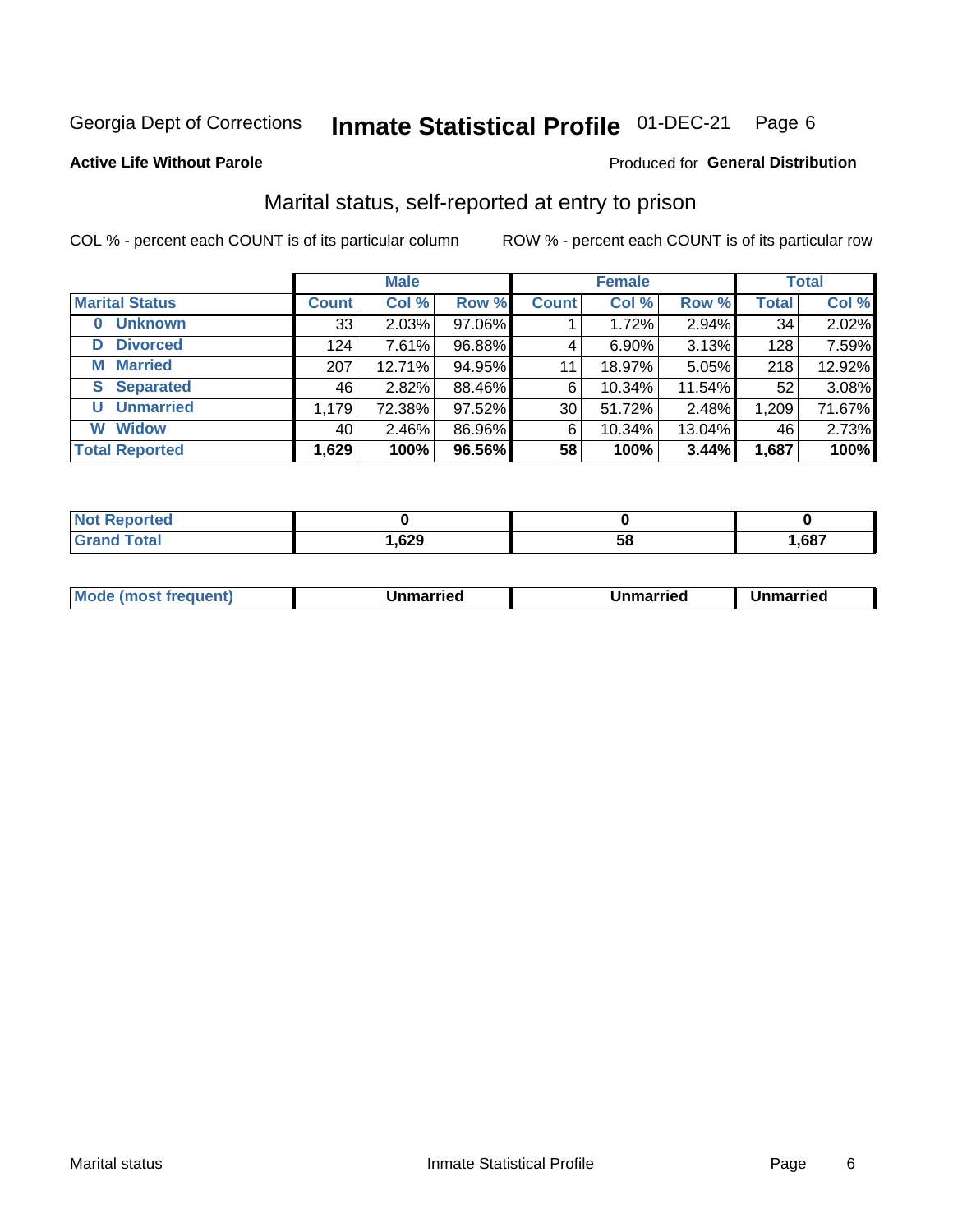#### Inmate Statistical Profile 01-DEC-21 Page 7

### **Active Life Without Parole**

### Produced for General Distribution

### Number of Inmates with Dependents, Self-Reported at Entry to Prison

COL % - percent each COUNT is of its particular column

|                             |              | <b>Male</b> |         |              | <b>Female</b> |       |                 | <b>Total</b> |
|-----------------------------|--------------|-------------|---------|--------------|---------------|-------|-----------------|--------------|
| <b>Number of dependents</b> | <b>Count</b> | Col %       | Row %   | <b>Count</b> | Col %         | Row % | <b>Total</b>    | Col %        |
| $\bf{0}$                    | 398          | 32.05%      | 95.22%  | 20           | 38.46%        | 4.78% | 418             | 32.30%       |
|                             | 289          | 23.27%      | 97.31%  | 8            | 15.38%        | 2.69% | 297             | 22.95%       |
| $\overline{2}$              | 224          | 18.04%      | 96.97%  |              | 13.46%        | 3.03% | 231             | 17.85%       |
| 3                           | 140          | 11.27%      | 93.33%  | 10           | 19.23%        | 6.67% | 150             | 11.59%       |
| 4                           | 93           | 7.49%       | 97.89%  | 2            | 3.85%         | 2.11% | 95              | 7.34%        |
| 5                           | 42           | 3.38%       | 91.30%  | 4            | 7.69%         | 8.70% | 46              | 3.55%        |
| 6                           | 26           | 2.09%       | 96.30%  |              | 1.92%         | 3.70% | 27              | 2.09%        |
| 7                           | 13           | 1.05%       | 100.00% |              |               |       | 13 <sub>1</sub> | 1.00%        |
| 8                           | 7            | 0.56%       | 100.00% |              |               |       | 7               | 0.54%        |
| $\boldsymbol{9}$            | 3            | 0.24%       | 100.00% |              |               |       | 3               | 0.23%        |
| Over <sub>10</sub>          | 7            | 0.56%       | 100.00% |              |               |       | 7               | 0.54%        |
| <b>Total Reported</b>       | 1,242        | 100%        | 95.98%  | 52           | 100%          | 4.02% | 1,294           | 100%         |

| 387  |           | 393  |
|------|-----------|------|
| .629 | E C<br>ວເ | .687 |

| <b>Mean</b><br>(average) | 1.65 | .74 |
|--------------------------|------|-----|
| Median (middle)          |      |     |
| Mode<br>(most frequent)  |      |     |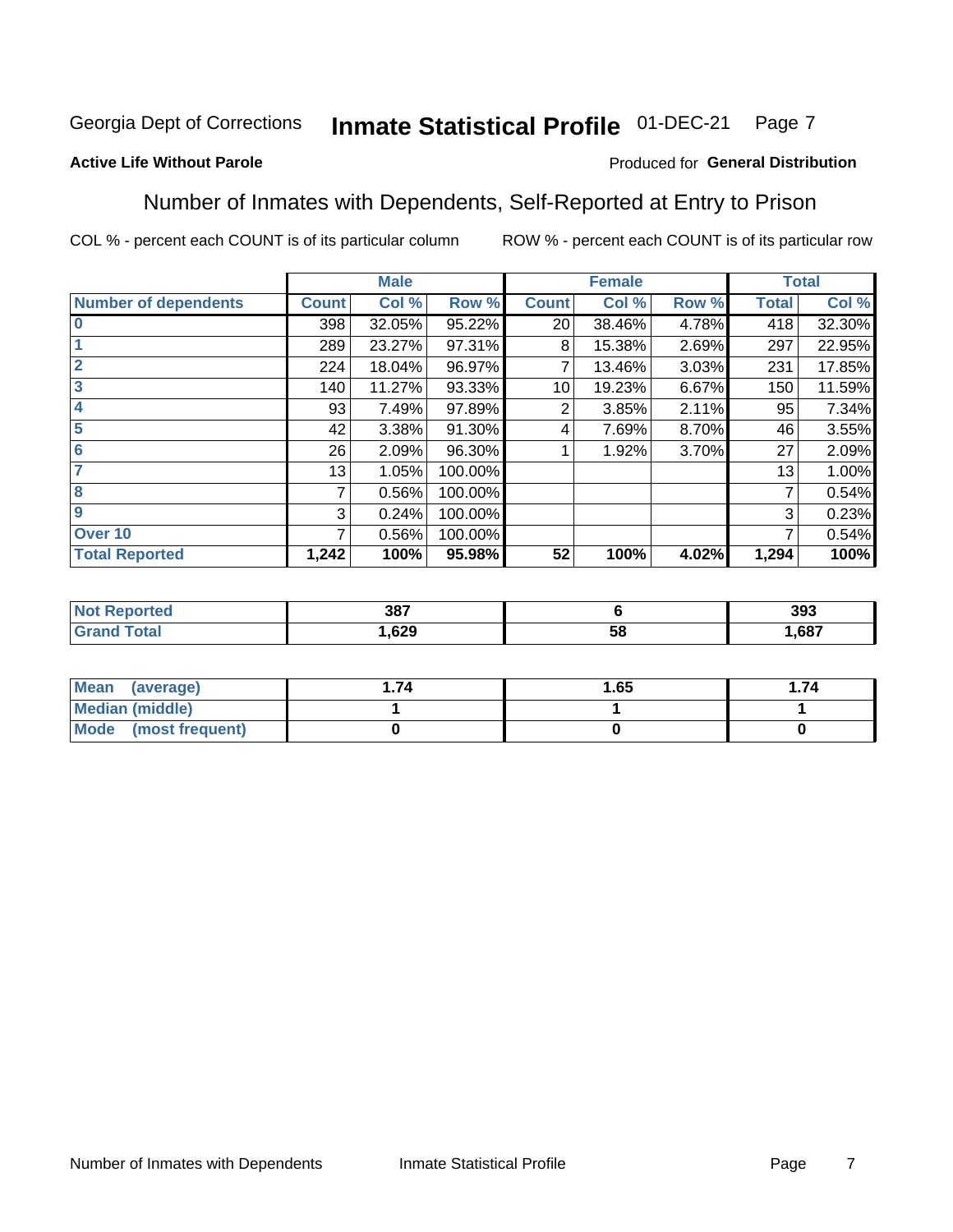#### Inmate Statistical Profile 01-DEC-21 Page 8

#### **Active Life Without Parole**

#### Produced for General Distribution

# Religious affiliation, self-reported at entry to prison

COL % - percent each COUNT is of its particular column

|                         |                              |              | <b>Male</b> |         |                | <b>Female</b> |         |                | <b>Total</b> |
|-------------------------|------------------------------|--------------|-------------|---------|----------------|---------------|---------|----------------|--------------|
|                         | <b>Religious Affiliation</b> | <b>Count</b> | Col %       | Row %   | <b>Count</b>   | Col %         | Row %   | <b>Total</b>   | Col %        |
| 1                       | <b>Islam</b>                 | 90           | 10.68%      | 95.74%  | 4              | 8.51%         | 4.26%   | 94             | 10.56%       |
| $\overline{2}$          | <b>Catholic</b>              | 22           | 2.61%       | 84.62%  | 4              | 8.51%         | 15.38%  | 26             | 2.92%        |
| $\overline{\mathbf{3}}$ | <b>Baptist</b>               | 401          | 47.57%      | 94.80%  | 22             | 46.81%        | 5.20%   | 423            | 47.53%       |
| $\overline{\mathbf{4}}$ | <b>Methodist</b>             | 12           | 1.42%       | 92.31%  |                | 2.13%         | 7.69%   | 13             | 1.46%        |
| 7                       | <b>Church Of God</b>         | 4            | .47%        | 100.00% |                |               |         | 4              | .45%         |
| 8                       | <b>Holiness</b>              | 17           | 2.02%       | 89.47%  | 2              | 4.26%         | 10.53%  | 19             | 2.13%        |
| 9                       | <b>Jewish</b>                | 3            | .36%        | 75.00%  | 1              | 2.13%         | 25.00%  | 4              | .45%         |
| $\overline{12}$         | <b>Hindu</b>                 | 1            | .12%        | 100.00% |                |               |         |                | .11%         |
| 13                      | <b>Buddhist</b>              | 3            | .36%        | 100.00% |                |               |         | 3              | .34%         |
| 16                      | <b>Seventh Day Adventist</b> |              | .83%        | 100.00% |                |               |         | 7              | .79%         |
| 17                      | <b>Jehovah Witness</b>       | 13           | 1.54%       | 92.86%  |                | 2.13%         | 7.14%   | 14             | 1.57%        |
| 18                      | <b>Latter Day Saints</b>     | 1            | .12%        | 100.00% |                |               |         | 1              | .11%         |
| 20                      | <b>Other Prot</b>            | 74           | 8.78%       | 100.00% |                |               |         | 74             | 8.31%        |
| 21                      | <b>Messianic Judaism</b>     |              |             |         | 8              | 17.02%        | 100.00% | 8              | .90%         |
| 23                      | <b>Hebrew Israelite</b>      | 1            | .12%        | 100.00% |                |               |         |                | .11%         |
| 25                      | <b>Native American</b>       | 1            | .12%        | 100.00% |                |               |         |                | .11%         |
| 28                      | <b>Rastafari</b>             | 1            | .12%        | 50.00%  | 1              | 2.13%         | 50.00%  | $\overline{2}$ | .22%         |
| 30                      | <b>No Religion</b>           | 28           | 3.32%       | 96.55%  | 1              | 2.13%         | 3.45%   | 29             | 3.26%        |
| 31                      | Christian -                  | 62           | 7.35%       | 96.88%  | $\overline{2}$ | 4.26%         | 3.13%   | 64             | 7.19%        |
|                         | <b>Unspecified</b>           |              |             |         |                |               |         |                |              |
| 96                      | <b>None</b>                  | 102          | 12.10%      | 100.00% |                |               |         | 102            | 11.46%       |
|                         | <b>Total Reported</b>        | 843          | 100%        | 94.72%  | 47             | 100%          | 5.28%   | 890            | 100%         |

| τeο | 786   |     | 707  |
|-----|-------|-----|------|
|     | .,629 | ິບເ | ,687 |

| <b>Mode (most frequent)</b> | រaptist | Baptist | Baptist |
|-----------------------------|---------|---------|---------|
|-----------------------------|---------|---------|---------|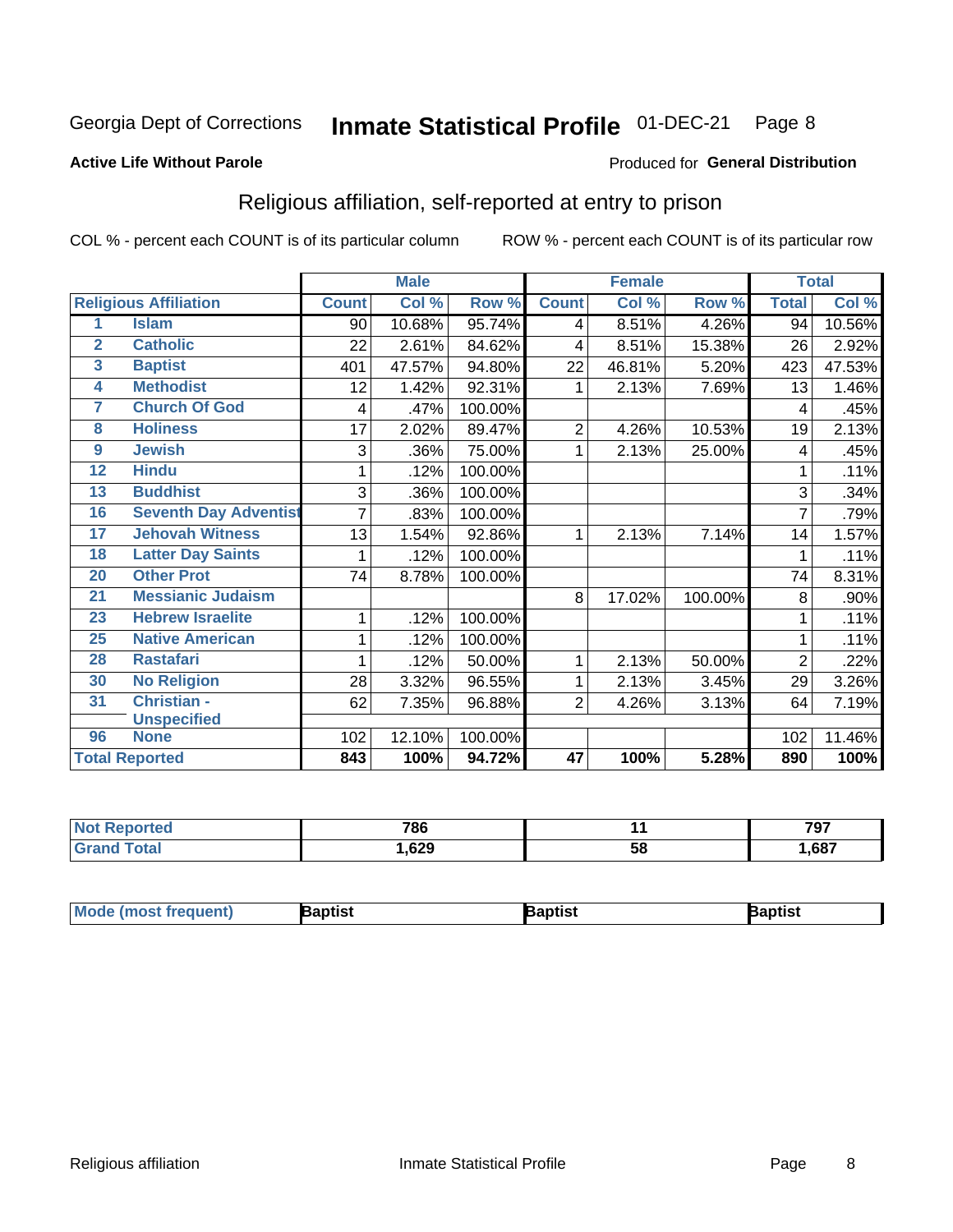#### Inmate Statistical Profile 01-DEC-21 Page 9

### **Active Life Without Parole**

#### Produced for General Distribution

# Home county, self-reported at entry to prison

COL % - percent each COUNT is of its particular column

|     |                             |                         | <b>Male</b> |         |                 | <b>Female</b> |        | <b>Total</b>            |        |
|-----|-----------------------------|-------------------------|-------------|---------|-----------------|---------------|--------|-------------------------|--------|
|     | <b>Home County</b>          | <b>Count</b>            | Col %       | Row %   | <b>Count</b>    | Col %         | Row %  | <b>Total</b>            | Col %  |
| 000 | <b>Unknown</b>              | 324                     | 19.89%      | 95.58%  | $\overline{15}$ | 25.86%        | 4.42%  | 339                     | 20.09% |
| 001 | <b>Appling County</b>       | 6                       | .37%        | 100.00% |                 |               |        | 6                       | .36%   |
| 002 | <b>Atkinson County</b>      | $\overline{2}$          | .12%        | 100.00% |                 |               |        | $\overline{2}$          | .12%   |
| 003 | <b>Bacon County</b>         | $\mathbf 1$             | .06%        | 100.00% |                 |               |        | 1                       | .06%   |
| 004 | <b>Baker County</b>         | $\overline{2}$          | .12%        | 100.00% |                 |               |        | $\overline{2}$          | .12%   |
| 005 | <b>Baldwin County</b>       | 4                       | .25%        | 100.00% |                 |               |        | 4                       | .24%   |
| 006 | <b>Banks County</b>         | $\mathbf{1}$            | .06%        | 100.00% |                 |               |        | 1                       | .06%   |
| 007 | <b>Barrow County</b>        | 10                      | .61%        | 100.00% |                 |               |        | 10                      | .59%   |
| 008 | <b>Bartow County</b>        | 12                      | .74%        | 100.00% |                 |               |        | 12                      | .71%   |
| 009 | <b>Ben Hill County</b>      | 6                       | .37%        | 100.00% |                 |               |        | 6                       | .36%   |
| 010 | <b>Berrien County</b>       | 4                       | .25%        | 100.00% |                 |               |        | $\overline{\mathbf{4}}$ | .24%   |
| 011 | <b>Bibb County</b>          | 43                      | 2.64%       | 95.56%  | $\overline{2}$  | 3.45%         | 4.44%  | 45                      | 2.67%  |
| 012 | <b>Bleckley County</b>      | 1                       | .06%        | 100.00% |                 |               |        | 1                       | .06%   |
| 013 | <b>Brantley County</b>      | $\mathbf 1$             | .06%        | 100.00% |                 |               |        | 1                       | .06%   |
| 014 | <b>Brooks County</b>        | 3                       | .18%        | 100.00% |                 |               |        | 3                       | .18%   |
| 015 | <b>Bryan County</b>         | $\overline{2}$          | .12%        | 100.00% |                 |               |        | $\overline{2}$          | .12%   |
| 016 | <b>Bulloch County</b>       | 4                       | .25%        | 100.00% |                 |               |        | $\overline{4}$          | .24%   |
| 017 | <b>Burke County</b>         | 11                      | .68%        | 100.00% |                 |               |        | 11                      | .65%   |
| 018 | <b>Butts County</b>         | 4                       | .25%        | 100.00% |                 |               |        | 4                       | .24%   |
| 019 | <b>Calhoun County</b>       | $\mathbf 1$             | .06%        | 100.00% |                 |               |        | 1                       | .06%   |
| 020 | <b>Camden County</b>        | 5                       | .31%        | 100.00% |                 |               |        | 5                       | .30%   |
| 021 | <b>Candler County</b>       | 6                       | .37%        | 100.00% |                 |               |        | 6                       | .36%   |
| 022 | <b>Carroll County</b>       | $\overline{7}$          | .43%        | 87.50%  | 1               | 1.72%         | 12.50% | 8                       | .47%   |
| 023 | <b>Catoosa County</b>       | 5                       | .31%        | 100.00% |                 |               |        | 5                       | .30%   |
| 025 | <b>Chatham County</b>       | 59                      | 3.62%       | 100.00% |                 |               |        | 59                      | 3.50%  |
| 026 | <b>Chattahoochee County</b> | $\mathbf 1$             | .06%        | 100.00% |                 |               |        | 1                       | .06%   |
| 027 | <b>Chattooga County</b>     | $\mathbf 1$             | .06%        | 100.00% |                 |               |        | 1                       | .06%   |
| 028 | <b>Cherokee County</b>      | 7                       | .43%        | 100.00% |                 |               |        | $\overline{7}$          | .41%   |
| 029 | <b>Clarke County</b>        | 22                      | 1.35%       | 95.65%  | 1               | 1.72%         | 4.35%  | 23                      | 1.36%  |
| 030 | <b>Clay County</b>          | $\mathbf{1}$            | .06%        | 100.00% |                 |               |        | $\mathbf 1$             | .06%   |
| 031 | <b>Clayton County</b>       | 59                      | 3.62%       | 95.16%  | $\mathsf 3$     | 5.17%         | 4.84%  | 62                      | 3.68%  |
| 033 | <b>Cobb County</b>          | 52                      | 3.19%       | 98.11%  | 1               | 1.72%         | 1.89%  | 53                      | 3.14%  |
| 034 | <b>Coffee County</b>        | $\overline{7}$          | .43%        | 77.78%  | $\overline{2}$  | 3.45%         | 22.22% | $\boldsymbol{9}$        | .53%   |
| 035 | <b>Colquitt County</b>      | 3                       | .18%        | 100.00% |                 |               |        | $\overline{3}$          | .18%   |
| 036 | <b>Columbia County</b>      | 8                       | .49%        | 100.00% |                 |               |        | 8                       | .47%   |
| 037 | <b>Cook County</b>          | $\overline{\mathbf{4}}$ | .25%        | 100.00% |                 |               |        | 4                       | .24%   |
| 038 | <b>Coweta County</b>        | 6                       | .37%        | 100.00% |                 |               |        | 6                       | .36%   |
| 040 | <b>Crisp County</b>         | 5                       | .31%        | 100.00% |                 |               |        | 5                       | .30%   |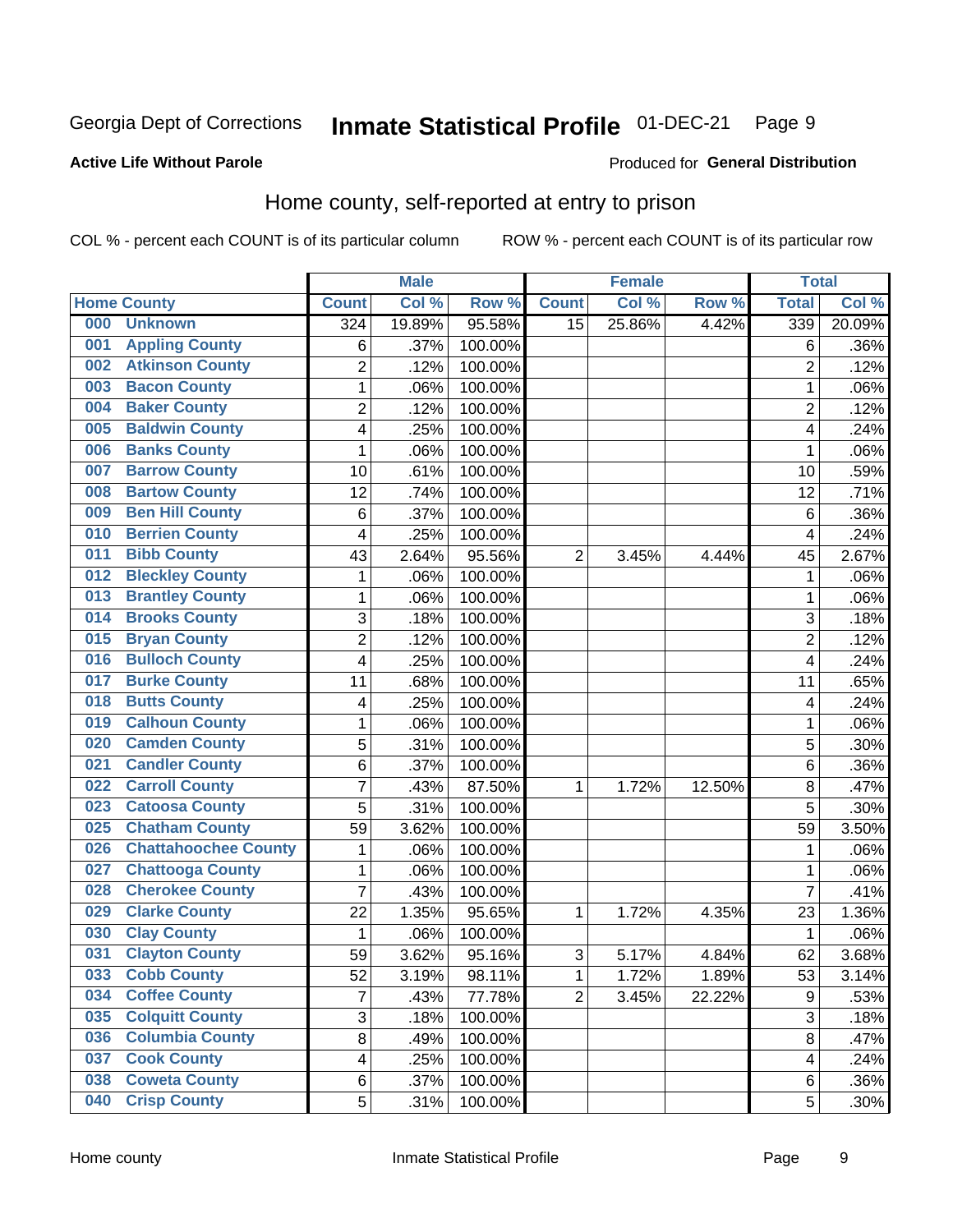#### Inmate Statistical Profile 01-DEC-21 Page 10

#### **Active Life Without Parole**

#### Produced for General Distribution

# Home county, self-reported at entry to prison

COL % - percent each COUNT is of its particular column

|     |                          |                           | <b>Male</b> |         |                | <b>Female</b> |         | <b>Total</b>   |        |
|-----|--------------------------|---------------------------|-------------|---------|----------------|---------------|---------|----------------|--------|
|     | <b>Home County</b>       | <b>Count</b>              | Col %       | Row %   | <b>Count</b>   | Col %         | Row %   | <b>Total</b>   | Col%   |
| 043 | <b>Decatur County</b>    | $\overline{7}$            | .43%        | 100.00% |                |               |         | 7              | .41%   |
| 044 | <b>Dekalb County</b>     | 118                       | 7.24%       | 98.33%  | $\overline{c}$ | 3.45%         | 1.67%   | 120            | 7.11%  |
| 045 | <b>Dodge County</b>      | 1                         | .06%        | 100.00% |                |               |         | 1              | .06%   |
| 046 | <b>Dooly County</b>      | 1                         | .06%        | 100.00% |                |               |         | 1              | .06%   |
| 047 | <b>Dougherty County</b>  | 23                        | 1.41%       | 92.00%  | $\overline{2}$ | 3.45%         | 8.00%   | 25             | 1.48%  |
| 048 | <b>Douglas County</b>    | 19                        | 1.17%       | 100.00% |                |               |         | 19             | 1.13%  |
| 049 | <b>Early County</b>      | $\ensuremath{\mathsf{3}}$ | .18%        | 100.00% |                |               |         | 3              | .18%   |
| 051 | <b>Effingham County</b>  | 6                         | .37%        | 85.71%  | 1              | 1.72%         | 14.29%  | 7              | .41%   |
| 052 | <b>Elbert County</b>     | $\overline{\mathbf{4}}$   | .25%        | 100.00% |                |               |         | 4              | .24%   |
| 053 | <b>Emanuel County</b>    | 6                         | .37%        | 100.00% |                |               |         | 6              | .36%   |
| 054 | <b>Evans County</b>      |                           |             |         | 1              | 1.72%         | 100.00% | 1              | .06%   |
| 056 | <b>Fayette County</b>    | 7                         | .43%        | 100.00% |                |               |         | 7              | .41%   |
| 057 | <b>Floyd County</b>      | 21                        | 1.29%       | 91.30%  | 2              | 3.45%         | 8.70%   | 23             | 1.36%  |
| 058 | <b>Forsyth County</b>    | $\ensuremath{\mathsf{3}}$ | .18%        | 60.00%  | $\overline{2}$ | 3.45%         | 40.00%  | 5              | .30%   |
| 059 | <b>Franklin County</b>   | 3                         | .18%        | 100.00% |                |               |         | 3              | .18%   |
| 060 | <b>Fulton County</b>     | 187                       | 11.48%      | 98.42%  | 3              | 5.17%         | 1.58%   | 190            | 11.26% |
| 061 | <b>Gilmer County</b>     | 2                         | .12%        | 100.00% |                |               |         | $\overline{2}$ | .12%   |
| 063 | <b>Glynn County</b>      | 13                        | .80%        | 100.00% |                |               |         | 13             | .77%   |
| 064 | <b>Gordon County</b>     | 8                         | .49%        | 100.00% |                |               |         | $\bf 8$        | .47%   |
| 066 | <b>Greene County</b>     | 3                         | .18%        | 100.00% |                |               |         | 3              | .18%   |
| 067 | <b>Gwinnett County</b>   | 48                        | 2.95%       | 94.12%  | 3              | 5.17%         | 5.88%   | 51             | 3.02%  |
| 068 | <b>Habersham County</b>  | $\overline{2}$            | .12%        | 100.00% |                |               |         | $\overline{2}$ | .12%   |
| 069 | <b>Hall County</b>       | 15                        | .92%        | 88.24%  | $\overline{c}$ | 3.45%         | 11.76%  | 17             | 1.01%  |
| 070 | <b>Hancock County</b>    | $\overline{2}$            | .12%        | 100.00% |                |               |         | $\overline{2}$ | .12%   |
| 071 | <b>Haralson County</b>   | $\overline{c}$            | .12%        | 100.00% |                |               |         | $\overline{c}$ | .12%   |
| 072 | <b>Harris County</b>     | 5                         | .31%        | 100.00% |                |               |         | 5              | .30%   |
| 073 | <b>Hart County</b>       | 3                         | .18%        | 100.00% |                |               |         | 3              | .18%   |
| 074 | <b>Heard County</b>      | $\mathbf 1$               | .06%        | 100.00% |                |               |         | 1              | .06%   |
| 075 | <b>Henry County</b>      | 17                        | 1.04%       | 94.44%  | 1              | 1.72%         | 5.56%   | 18             | 1.07%  |
| 076 | <b>Houston County</b>    | 22                        | 1.35%       | 95.65%  | 1              | 1.72%         | 4.35%   | 23             | 1.36%  |
| 078 | <b>Jackson County</b>    | 11                        | .68%        | 100.00% |                |               |         | 11             | .65%   |
| 080 | <b>Jeff Davis County</b> | 1                         | .06%        | 100.00% |                |               |         | 1              | .06%   |
| 081 | <b>Jefferson County</b>  | $\overline{7}$            | .43%        | 87.50%  | $\mathbf{1}$   | 1.72%         | 12.50%  | 8              | .47%   |
| 082 | <b>Jenkins County</b>    | 3                         | .18%        | 100.00% |                |               |         | 3              | .18%   |
| 083 | <b>Johnson County</b>    | $\mathbf 1$               | .06%        | 100.00% |                |               |         | 1              | .06%   |
| 084 | <b>Jones County</b>      | 1                         | .06%        | 100.00% |                |               |         | 1              | .06%   |
| 087 | <b>Laurens County</b>    | $\overline{\mathbf{4}}$   | .25%        | 100.00% |                |               |         | 4              | .24%   |
| 088 | <b>Lee County</b>        | 3                         | .18%        | 100.00% |                |               |         | 3              | .18%   |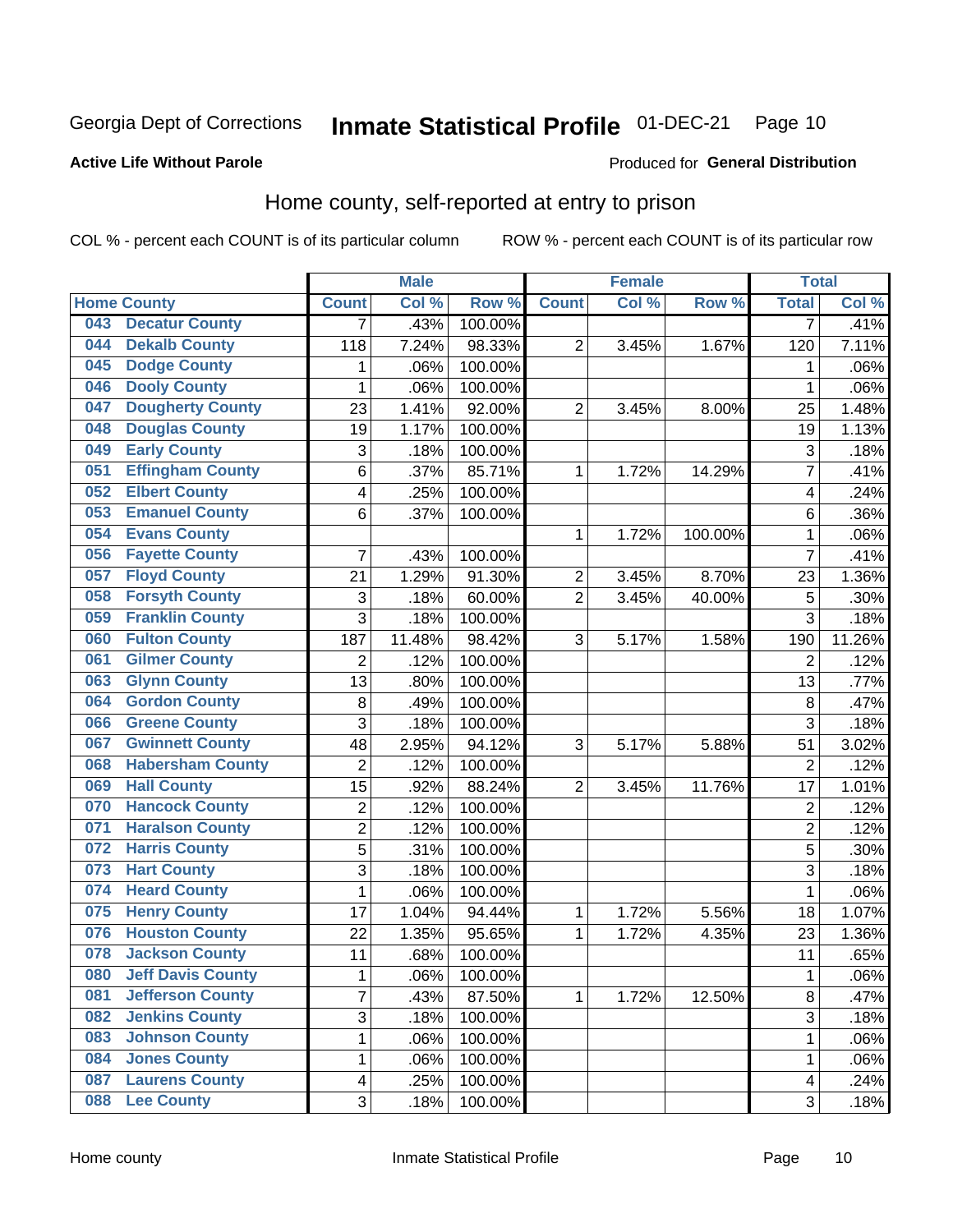#### Inmate Statistical Profile 01-DEC-21 Page 11

#### **Active Life Without Parole**

#### Produced for General Distribution

# Home county, self-reported at entry to prison

COL % - percent each COUNT is of its particular column

|                  |                          |                | <b>Male</b> |                  |                | <b>Female</b> |        | <b>Total</b>    |       |
|------------------|--------------------------|----------------|-------------|------------------|----------------|---------------|--------|-----------------|-------|
|                  | <b>Home County</b>       | <b>Count</b>   | Col%        | Row <sup>%</sup> | <b>Count</b>   | Col %         | Row %  | <b>Total</b>    | Col % |
| 089              | <b>Liberty County</b>    | 10             | .61%        | 90.91%           | 1              | 1.72%         | 9.09%  | $\overline{11}$ | .65%  |
| 090              | <b>Lincoln County</b>    | $\overline{2}$ | .12%        | 100.00%          |                |               |        | $\overline{2}$  | .12%  |
| 091              | <b>Long County</b>       | $\mathbf 1$    | .06%        | 100.00%          |                |               |        | 1               | .06%  |
| 092              | <b>Lowndes County</b>    | 12             | .74%        | 100.00%          |                |               |        | 12              | .71%  |
| 093              | <b>Lumpkin County</b>    | 1              | .06%        | 100.00%          |                |               |        | 1               | .06%  |
| 094              | <b>Macon County</b>      | 1              | .06%        | 100.00%          |                |               |        | 1               | .06%  |
| 095              | <b>Madison County</b>    | $\mathbf 1$    | .06%        | 100.00%          |                |               |        | 1               | .06%  |
| 096              | <b>Marion County</b>     | 1              | .06%        | 50.00%           | 1              | 1.72%         | 50.00% | $\overline{c}$  | .12%  |
| 097              | <b>Mcduffie County</b>   | 3              | .18%        | 100.00%          |                |               |        | 3               | .18%  |
| 098              | <b>Mcintosh County</b>   | $\mathbf 1$    | .06%        | 100.00%          |                |               |        | 1               | .06%  |
| 099              | <b>Meriwether County</b> | 3              | .18%        | 100.00%          |                |               |        | 3               | .18%  |
| 100              | <b>Miller County</b>     | $\overline{2}$ | .12%        | 100.00%          |                |               |        | $\overline{2}$  | .12%  |
| 101              | <b>Mitchell County</b>   | 3              | .18%        | 100.00%          |                |               |        | 3               | .18%  |
| 102              | <b>Monroe County</b>     | 6              | .37%        | 100.00%          |                |               |        | 6               | .36%  |
| 103              | <b>Montgomery County</b> | $\mathbf 1$    | .06%        | 100.00%          |                |               |        | 1               | .06%  |
| 104              | <b>Morgan County</b>     | $\overline{2}$ | .12%        | 100.00%          |                |               |        | $\overline{2}$  | .12%  |
| 106              | <b>Muscogee County</b>   | 34             | 2.09%       | 100.00%          |                |               |        | 34              | 2.02% |
| 107              | <b>Newton County</b>     | 7              | .43%        | 77.78%           | $\overline{2}$ | 3.45%         | 22.22% | 9               | .53%  |
| 109              | <b>Oglethorpe County</b> | 4              | .25%        | 100.00%          |                |               |        | 4               | .24%  |
| 110              | <b>Paulding County</b>   | 11             | .68%        | 100.00%          |                |               |        | 11              | .65%  |
| 111              | <b>Peach County</b>      | 1              | .06%        | 100.00%          |                |               |        | 1               | .06%  |
| $\overline{112}$ | <b>Pickens County</b>    | $\mathbf 1$    | .06%        | 100.00%          |                |               |        | 1               | .06%  |
| 113              | <b>Pierce County</b>     | 6              | .37%        | 100.00%          |                |               |        | 6               | .36%  |
| 114              | <b>Pike County</b>       | $\overline{2}$ | .12%        | 100.00%          |                |               |        | $\overline{2}$  | .12%  |
| $\overline{115}$ | <b>Polk County</b>       | 5              | .31%        | 100.00%          |                |               |        | 5               | .30%  |
| 117              | <b>Putnam County</b>     | 5              | .31%        | 83.33%           | 1              | 1.72%         | 16.67% | 6               | .36%  |
| 119              | <b>Rabun County</b>      | $\overline{c}$ | .12%        | 100.00%          |                |               |        | $\overline{c}$  | .12%  |
| 120              | <b>Randolph County</b>   | $\overline{2}$ | .12%        | 100.00%          |                |               |        | $\overline{2}$  | .12%  |
| 121              | <b>Richmond County</b>   | 56             | 3.44%       | 94.92%           | 3              | 5.17%         | 5.08%  | 59              | 3.50% |
| 122              | <b>Rockdale County</b>   | 8              | .49%        | 100.00%          |                |               |        | $\,8\,$         | .47%  |
| 124              | <b>Screven County</b>    | 1              | .06%        | 100.00%          |                |               |        | 1               | .06%  |
| 125              | <b>Seminole County</b>   | 2              | .12%        | 100.00%          |                |               |        | $\overline{2}$  | .12%  |
| 126              | <b>Spalding County</b>   | 14             | .86%        | 100.00%          |                |               |        | 14              | .83%  |
| 127              | <b>Stephens County</b>   | $\overline{2}$ | .12%        | 66.67%           | 1              | 1.72%         | 33.33% | 3               | .18%  |
| 128              | <b>Stewart County</b>    | $\mathbf{1}$   | .06%        | 100.00%          |                |               |        | 1               | .06%  |
| 129              | <b>Sumter County</b>     | $\overline{7}$ | .43%        | 100.00%          |                |               |        | 7               | .41%  |
| 132              | <b>Tattnall County</b>   | 6              | .37%        | 100.00%          |                |               |        | 6               | .36%  |
| 133              | <b>Taylor County</b>     | 1              | .06%        | 100.00%          |                |               |        | 1               | .06%  |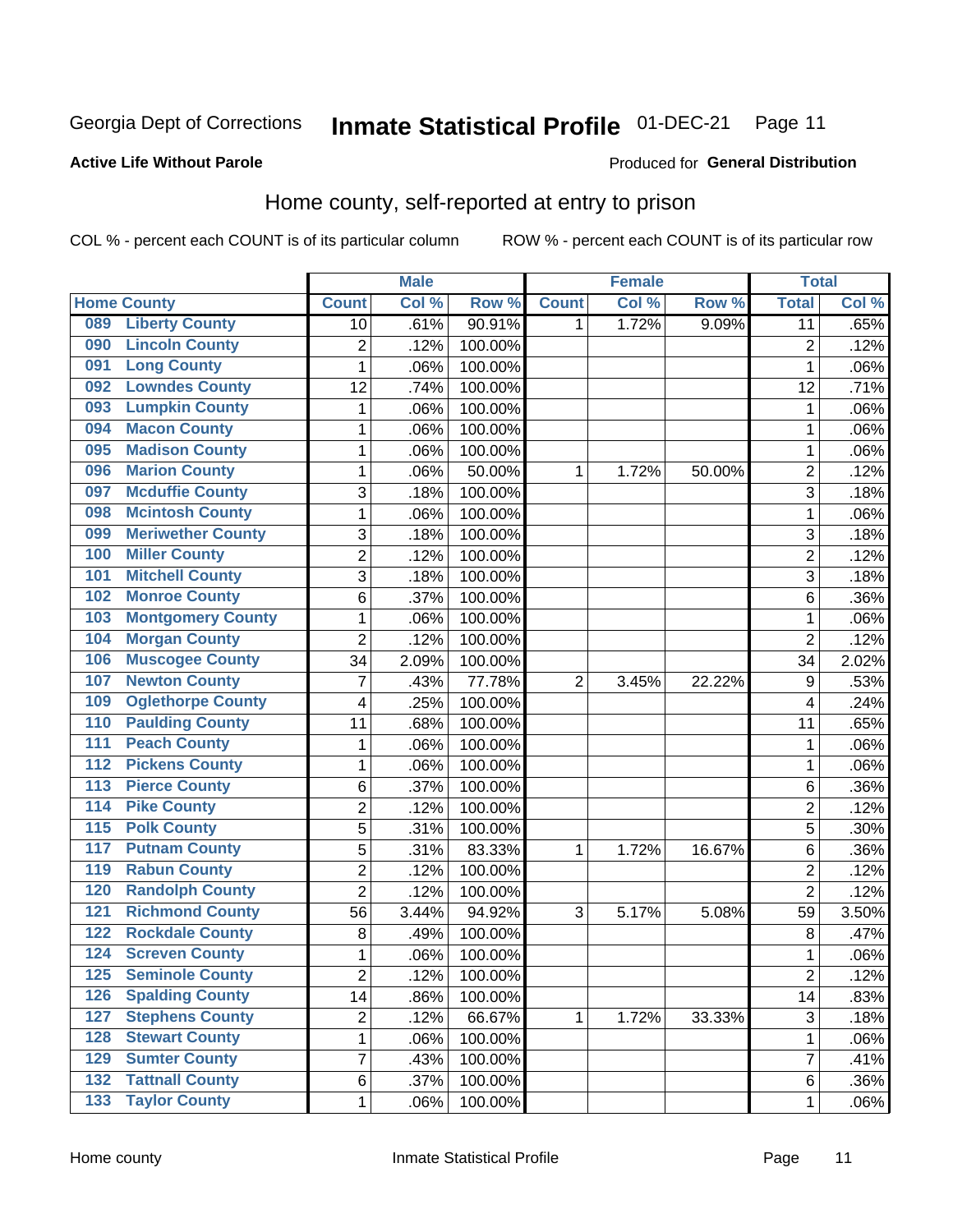#### Inmate Statistical Profile 01-DEC-21 Page 12

### **Active Life Without Parole**

#### Produced for General Distribution

### Home county, self-reported at entry to prison

COL % - percent each COUNT is of its particular column

|                                    |                | <b>Male</b>                |         | <b>Female</b> |       | <b>Total</b> |                |       |
|------------------------------------|----------------|----------------------------|---------|---------------|-------|--------------|----------------|-------|
| <b>Home County</b>                 | <b>Count</b>   | $\overline{\text{Col }^9}$ | Row %   | <b>Count</b>  | Col % | Row %        | <b>Total</b>   | Col % |
| <b>Telfair County</b><br>134       | 2              | .12%                       | 100.00% |               |       |              | 2              | .12%  |
| <b>Thomas County</b><br>136        | 5              | .31%                       | 100.00% |               |       |              | 5              | .30%  |
| <b>Tift County</b><br>137          | 7              | .43%                       | 100.00% |               |       |              | 7              | .41%  |
| <b>Toombs County</b><br>138        | 10             | .61%                       | 100.00% |               |       |              | 10             | .59%  |
| <b>Treutlen County</b><br>140      | 5              | .31%                       | 100.00% |               |       |              | 5              | .30%  |
| <b>Troup County</b><br>141         | 6              | .37%                       | 100.00% |               |       |              | 6              | .36%  |
| <b>Twiggs County</b><br>143        | $\overline{2}$ | .12%                       | 100.00% |               |       |              | $\overline{2}$ | .12%  |
| <b>Union County</b><br>144         | 1              | .06%                       | 100.00% |               |       |              | 1              | .06%  |
| <b>Upson County</b><br>145         | 5              | .31%                       | 100.00% |               |       |              | 5              | .30%  |
| <b>Walker County</b><br>146        | 4              | .25%                       | 80.00%  | 1             | 1.72% | 20.00%       | 5              | .30%  |
| <b>Walton County</b><br>147        | 15             | .92%                       | 100.00% |               |       |              | 15             | .89%  |
| <b>Ware County</b><br>148          | 12             | .74%                       | 100.00% |               |       |              | 12             | .71%  |
| <b>Warren County</b><br>149        | $\overline{2}$ | .12%                       | 66.67%  | 1             | 1.72% | 33.33%       | 3              | .18%  |
| <b>Washington County</b><br>150    | 6              | .37%                       | 100.00% |               |       |              | 6              | .36%  |
| <b>Wayne County</b><br>151         | 9              | .55%                       | 100.00% |               |       |              | 9              | .53%  |
| <b>Wheeler County</b><br>153       | 1              | .06%                       | 100.00% |               |       |              | 1              | .06%  |
| <b>White County</b><br>154         | 1              | .06%                       | 50.00%  | 1             | 1.72% | 50.00%       | $\overline{2}$ | .12%  |
| <b>Whitfield County</b><br>155     | 14             | .86%                       | 100.00% |               |       |              | 14             | .83%  |
| <b>Wilcox County</b><br>156        | 1              | .06%                       | 100.00% |               |       |              | 1              | .06%  |
| <b>Wilkes County</b><br>157        | 4              | .25%                       | 100.00% |               |       |              | 4              | .24%  |
| <b>Wilkinson County</b><br>158     | $\overline{2}$ | .12%                       | 100.00% |               |       |              | $\overline{2}$ | .12%  |
| <b>Worth County</b><br>159         | 1              | .06%                       | 100.00% |               |       |              | 1              | .06%  |
| <b>Other Custody/Out Of</b><br>999 | 3              | .18%                       | 100.00% |               |       |              | 3              | .18%  |
| <b>State</b>                       |                |                            |         |               |       |              |                |       |
| <b>Total Rported</b>               | 1,629          | 100%                       | 96.56%  | 58            | 100%  | 3.44%        | 1,687          | 100%  |

| <b>Not Reported</b> |      |    |      |
|---------------------|------|----|------|
| `otal               | ,629 | ວດ | .687 |

| Mode (most frequent) | <b>Fulton County</b> | <b>Gwinnett County</b> | <b>Fulton County</b> |
|----------------------|----------------------|------------------------|----------------------|
|----------------------|----------------------|------------------------|----------------------|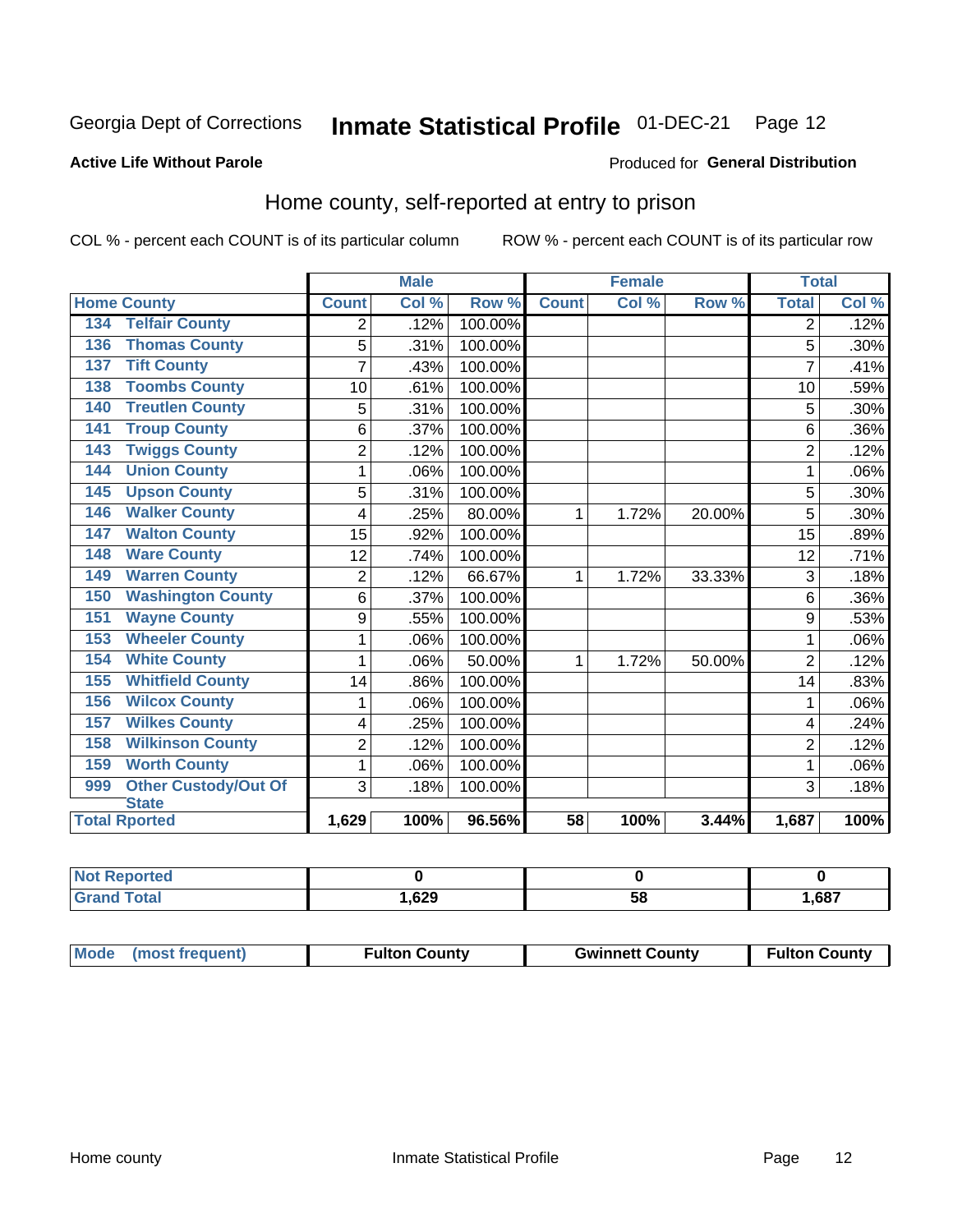#### Inmate Statistical Profile 01-DEC-21 Page 13

### **Active Life Without Parole**

### Produced for General Distribution

### Employment status before prison, self-reported at entry to prison

COL % - percent each COUNT is of its particular column

|                           |              | <b>Male</b> |         |                 | <b>Female</b> |        |              | <b>Total</b> |
|---------------------------|--------------|-------------|---------|-----------------|---------------|--------|--------------|--------------|
| <b>Employment Status</b>  | <b>Count</b> | Col %       | Row %   | <b>Count</b>    | Col %         | Row %  | <b>Total</b> | Col %        |
| <b>Full Time</b><br>01    | 515          | 45.18%      | 96.26%  | 20 <sub>1</sub> | 47.62%        | 3.74%  | 535          | 45.26%       |
| <b>Part Time</b><br>02    | 79           | 6.93%       | 100.00% |                 |               |        | 79           | 6.68%        |
| Unempl $<$ 6M<br>03       | 69           | 6.05%       | 98.57%  |                 | 2.38%         | 1.43%  | 70           | 5.92%        |
| Unempl > 6M<br>04         | 289          | 25.35%      | 95.07%  | 15              | 35.71%        | 4.93%  | 304          | 25.72%       |
| <b>Never Worked</b><br>05 | 106          | 9.30%       | 100.00% |                 |               |        | 106          | 8.97%        |
| <b>Student</b><br>06      | 33           | 2.89%       | 100.00% |                 |               |        | 33           | 2.79%        |
| <b>Incapable</b><br>07    | 49           | 4.30%       | 89.09%  | 6               | 14.29%        | 10.91% | 55           | 4.65%        |
| <b>Total Reported</b>     | 1,140        | 100%        | 96.45%  | 42              | 100%          | 3.55%  | 1,182        | 100%         |

| 1 R C<br>90.<br>$ -$ | 10<br>__ | 505 |
|----------------------|----------|-----|
| .629                 | ວເ       | 687 |

| Mc | ∙u∥<br>----<br>ıme | ίuΙ<br>Πmε |
|----|--------------------|------------|
|    |                    |            |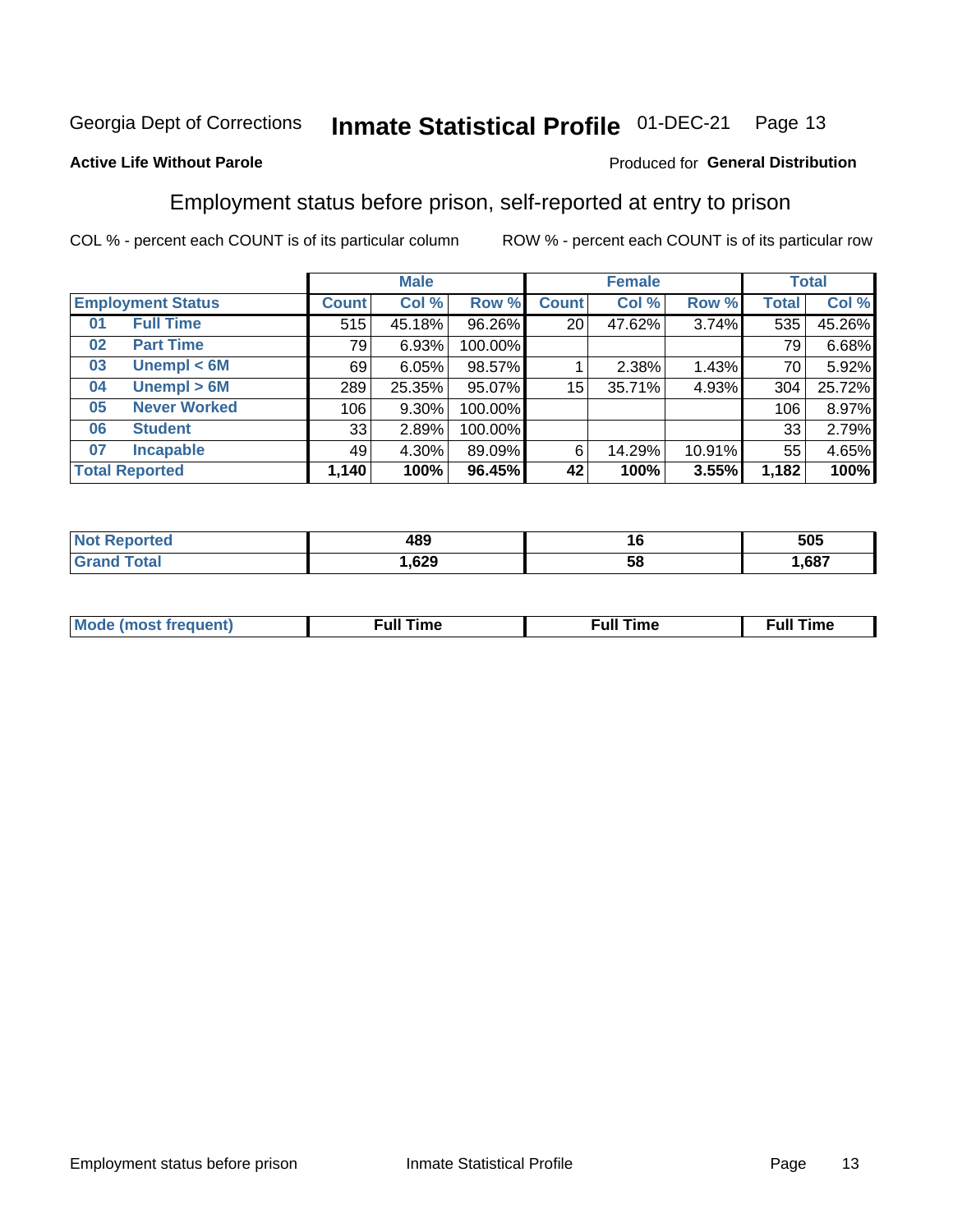### **Active Life Without Parole**

Produced for General Distribution

### Age at admission

COL % - percent each COUNT is of its particular column

|                         |              | <b>Male</b> |         |                | <b>Female</b> |        |              | <b>Total</b> |
|-------------------------|--------------|-------------|---------|----------------|---------------|--------|--------------|--------------|
| <b>Age At Admission</b> | <b>Count</b> | Col %       | Row %   | <b>Count</b>   | Col %         | Row %  | <b>Total</b> | Col %        |
| 15                      | 2            | 0.12%       | 100.00% |                |               |        | 2            | 0.12%        |
| 16                      | 1            | 0.06%       | 100.00% |                |               |        | 1            | 0.06%        |
| $\overline{17}$         | 8            | 0.49%       | 100.00% |                |               |        | 8            | 0.47%        |
| 18                      | 8            | 0.49%       | 100.00% |                |               |        | 8            | 0.47%        |
| 19                      | 24           | 1.47%       | 100.00% |                |               |        | 24           | 1.42%        |
| $\overline{20}$         | 43           | 2.64%       | 97.73%  | 1              | 1.72%         | 2.27%  | 44           | 2.61%        |
| 21                      | 38           | 2.33%       | 95.00%  | $\overline{2}$ | 3.45%         | 5.00%  | 40           | 2.37%        |
| 22                      | 63           | 3.87%       | 96.92%  | $\overline{2}$ | 3.45%         | 3.08%  | 65           | 3.85%        |
| 23                      | 58           | 3.56%       | 98.31%  | 1              | 1.72%         | 1.69%  | 59           | 3.50%        |
| 24                      | 60           | 3.68%       | 95.24%  | 3              | 5.17%         | 4.76%  | 63           | 3.73%        |
| $\overline{25}$         | 73           | 4.48%       | 94.81%  | 4              | 6.90%         | 5.19%  | 77           | 4.56%        |
| 26                      | 74           | 4.54%       | 96.10%  | 3              | 5.17%         | 3.90%  | 77           | 4.56%        |
| $\overline{27}$         | 62           | 3.81%       | 93.94%  | 4              | 6.90%         | 6.06%  | 66           | 3.91%        |
| 28                      | 70           | 4.30%       | 97.22%  | $\overline{2}$ | 3.45%         | 2.78%  | 72           | 4.27%        |
| 29                      | 71           | 4.36%       | 98.61%  | 1              | 1.72%         | 1.39%  | 72           | 4.27%        |
| 30                      | 57           | 3.50%       | 100.00% |                |               |        | 57           | 3.38%        |
| 31                      | 70           | 4.30%       | 98.59%  | 1              | 1.72%         | 1.41%  | 71           | 4.21%        |
| 32                      | 67           | 4.11%       | 95.71%  | 3              | 5.17%         | 4.29%  | 70           | 4.15%        |
| 33                      | 54           | 3.31%       | 94.74%  | 3              | 5.17%         | 5.26%  | 57           | 3.38%        |
| 34                      | 37           | 2.27%       | 92.50%  | 3              | 5.17%         | 7.50%  | 40           | 2.37%        |
| 35                      | 45           | 2.76%       | 95.74%  | $\overline{2}$ | 3.45%         | 4.26%  | 47           | 2.79%        |
| 36                      | 55           | 3.38%       | 98.21%  | 1              | 1.72%         | 1.79%  | 56           | 3.32%        |
| $\overline{37}$         | 44           | 2.70%       | 97.78%  | 1              | 1.72%         | 2.22%  | 45           | 2.67%        |
| 38                      | 52           | 3.19%       | 100.00% |                |               |        | 52           | 3.08%        |
| 39                      | 41           | 2.52%       | 87.23%  | 6              | 10.34%        | 12.77% | 47           | 2.79%        |
| 40                      | 37           | 2.27%       | 94.87%  | $\overline{2}$ | 3.45%         | 5.13%  | 39           | 2.31%        |
| 41                      | 44           | 2.70%       | 95.65%  | $\overline{2}$ | 3.45%         | 4.35%  | 46           | 2.73%        |
| 42                      | 36           | 2.21%       | 100.00% |                |               |        | 36           | 2.13%        |
| 43                      | 30           | 1.84%       | 93.75%  | $\overline{2}$ | 3.45%         | 6.25%  | 32           | 1.90%        |
| 44                      | 24           | 1.47%       | 92.31%  | $\overline{2}$ | 3.45%         | 7.69%  | 26           | 1.54%        |
| 45                      | 34           | 2.09%       | 97.14%  | 1              | 1.72%         | 2.86%  | 35           | 2.07%        |
| 46                      | 26           | 1.60%       | 92.86%  | $\overline{2}$ | 3.45%         | 7.14%  | 28           | 1.66%        |
| 47                      | 29           | 1.78%       | 100.00% |                |               |        | 29           | 1.72%        |
| 48                      | 23           | 1.41%       | 88.46%  | 3              | 5.17%         | 11.54% | 26           | 1.54%        |
| 49                      | 26           | 1.60%       | 100.00% |                |               |        | 26           | 1.54%        |
| 50                      | 26           | 1.60%       | 100.00% |                |               |        | 26           | 1.54%        |
| $\overline{51}$         | 13           | 0.80%       | 100.00% |                |               |        | 13           | 0.77%        |
| 52                      | 13           | 0.80%       | 100.00% |                |               |        | 13           | 0.77%        |
| 53                      | 16           | 0.98%       | 100.00% |                |               |        | 16           | 0.95%        |
| 54                      | 13           | 0.80%       | 100.00% |                |               |        | 13           | 0.77%        |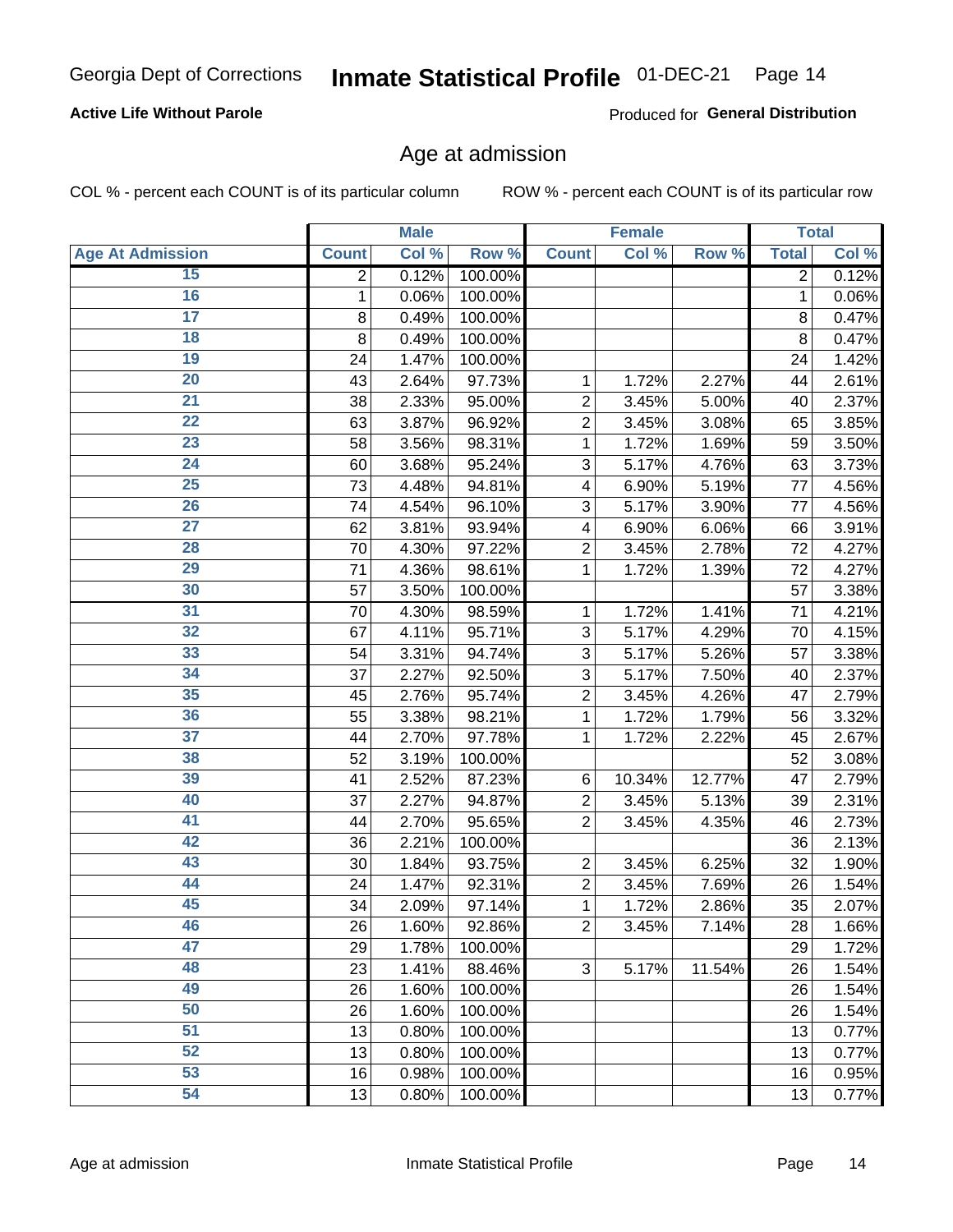### **Active Life Without Parole**

Produced for General Distribution

# Age at admission

COL % - percent each COUNT is of its particular column

|                         |              | <b>Male</b> |           |              | <b>Female</b> |       |                | <b>Total</b> |
|-------------------------|--------------|-------------|-----------|--------------|---------------|-------|----------------|--------------|
| <b>Age At Admission</b> | <b>Count</b> | Col %       | Row %     | <b>Count</b> | Col %         | Row % | <b>Total</b>   | Col %        |
| 55                      | 13           | 0.80%       | $92.86\%$ |              | 1.72%         | 7.14% | 14             | 0.83%        |
| 56                      | 8            | 0.49%       | 100.00%   |              |               |       | 8              | 0.47%        |
| 57                      | 10           | 0.61%       | 100.00%   |              |               |       | 10             | 0.59%        |
| 58                      | 5            | 0.31%       | 100.00%   |              |               |       | 5              | $0.30\%$     |
| 59                      | 5            | 0.31%       | 100.00%   |              |               |       | 5              | 0.30%        |
| 60                      | 5            | 0.31%       | 100.00%   |              |               |       | 5              | 0.30%        |
| 61                      | 3            | 0.18%       | 100.00%   |              |               |       | 3              | 0.18%        |
| 62                      | 2            | 0.12%       | 100.00%   |              |               |       | 2              | 0.12%        |
| 63                      |              | 0.06%       | 100.00%   |              |               |       |                | 0.06%        |
| 64                      | 2            | 0.12%       | 100.00%   |              |               |       | $\overline{2}$ | 0.12%        |
| 65                      |              | 0.06%       | 100.00%   |              |               |       |                | $0.06\%$     |
| 66                      | 2            | 0.12%       | 100.00%   |              |               |       | $\overline{2}$ | 0.12%        |
| 67                      | 2            | 0.12%       | 100.00%   |              |               |       | 2              | 0.12%        |
| 69                      | 2            | 0.12%       | 100.00%   |              |               |       | $\overline{2}$ | 0.12%        |
| 74                      |              | 0.06%       | 100.00%   |              |               |       |                | 0.06%        |
| <b>Total Reported</b>   | 1,629        | 100%        | 96.56%    | 58           | 100%          | 3.44% | 1,687          | 100%         |

| <b>Not Reported</b> |       |    |       |
|---------------------|-------|----|-------|
| <b>Total</b>        | .,629 | 58 | 1,687 |

| <b>Mean</b><br>(average) | 33.96    | 33.60   | 33.95   |
|--------------------------|----------|---------|---------|
| Median (middle)          | ^^<br>ЭZ | ົ<br>აა | …<br>34 |
| Mode<br>(most frequent)  | 26       | 39      | 25      |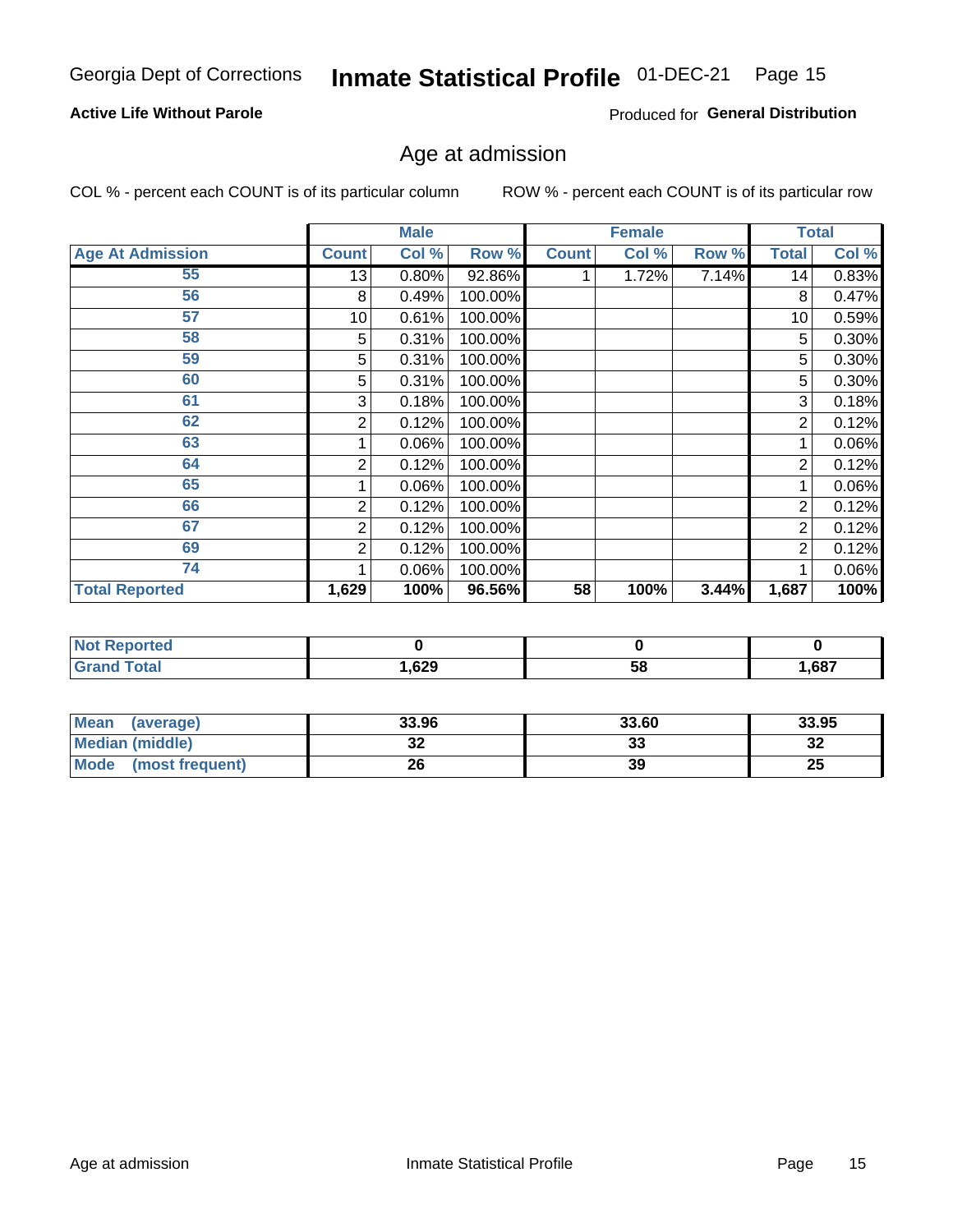### **Active Life Without Parole**

### Produced for General Distribution

### Height, measured at entry to prison

COL % - percent each COUNT is of its particular column

|                         |                | <b>Male</b> |         |                 | <b>Female</b> |         |                | <b>Total</b> |
|-------------------------|----------------|-------------|---------|-----------------|---------------|---------|----------------|--------------|
| <b>Height</b>           | <b>Count</b>   | Col %       | Row %   | <b>Count</b>    | Col %         | Row %   | <b>Total</b>   | Col %        |
| $\overline{\mathbf{0}}$ | 5              | 0.31%       | 100.00% |                 |               |         | 5              | 0.30%        |
| 4'10"                   |                |             |         | 1               | 1.72%         | 100.00% | $\mathbf{1}$   | 0.06%        |
| 4'11''                  |                |             |         | 1               | 1.72%         | 100.00% | 1              | 0.06%        |
| 5'00''                  | 4              | 0.25%       | 100.00% |                 |               |         | 4              | 0.24%        |
| 5'01"                   | 4              | 0.25%       | 80.00%  | 1               | 1.72%         | 20.00%  | 5              | 0.30%        |
| 5'02"                   | 8              | 0.49%       | 72.73%  | 3               | 5.17%         | 27.27%  | 11             | 0.65%        |
| 5'03''                  | 15             | 0.92%       | 55.56%  | 12              | 20.69%        | 44.44%  | 27             | 1.60%        |
| 5'04"                   | 18             | 1.10%       | 64.29%  | 10              | 17.24%        | 35.71%  | 28             | 1.66%        |
| 5'05"                   | 44             | 2.70%       | 81.48%  | 10              | 17.24%        | 18.52%  | 54             | 3.20%        |
| 5'06''                  | 104            | 6.38%       | 95.41%  | 5               | 8.62%         | 4.59%   | 109            | 6.46%        |
| 5'07''                  | 113            | 6.94%       | 94.17%  | $\overline{7}$  | 12.07%        | 5.83%   | 120            | 7.11%        |
| 5'08''                  | 164            | 10.07%      | 98.80%  | $\overline{2}$  | 3.45%         | 1.20%   | 166            | 9.84%        |
| 5'09''                  | 215            | 13.20%      | 99.08%  | $\overline{2}$  | 3.45%         | 0.92%   | 217            | 12.86%       |
| 5'10''                  | 194            | 11.91%      | 98.98%  | $\overline{2}$  | 3.45%         | 1.02%   | 196            | 11.62%       |
| 5'11''                  | 197            | 12.09%      | 100.00% |                 |               |         | 197            | 11.68%       |
| 6'00''                  | 183            | 11.23%      | 99.46%  | 1               | 1.72%         | 0.54%   | 184            | 10.91%       |
| 6'01''                  | 137            | 8.41%       | 99.28%  |                 | 1.72%         | 0.72%   | 138            | 8.18%        |
| 6'02"                   | 105            | 6.45%       | 100.00% |                 |               |         | 105            | 6.22%        |
| 6'03''                  | 54             | 3.31%       | 100.00% |                 |               |         | 54             | 3.20%        |
| 6'04"                   | 37             | 2.27%       | 100.00% |                 |               |         | 37             | 2.19%        |
| 6'05"                   | 16             | 0.98%       | 100.00% |                 |               |         | 16             | 0.95%        |
| 6'06''                  | 8              | 0.49%       | 100.00% |                 |               |         | $\,8\,$        | 0.47%        |
| 6'07''                  | $\overline{2}$ | 0.12%       | 100.00% |                 |               |         | $\overline{2}$ | 0.12%        |
| 6'08''                  | $\overline{2}$ | 0.12%       | 100.00% |                 |               |         | $\overline{2}$ | 0.12%        |
| <b>Total Reported</b>   | 1,629          | 100%        | 96.56%  | $\overline{58}$ | 100%          | 3.44%   | 1,687          | 100%         |

| <b>NOT</b><br>rtea<br>менон<br>$\sim$ |              |    |       |
|---------------------------------------|--------------|----|-------|
| $\sim$ 10                             | con.<br>,ozy | 58 | 1,687 |

| <b>Mean</b> | (average)      | 5'10" | 5'05"           | 5'10"<br>ັ |
|-------------|----------------|-------|-----------------|------------|
|             |                |       |                 |            |
| <b>Mode</b> | iost frequent) | 5'09" | EINS !!<br>ა სა | 5'09"      |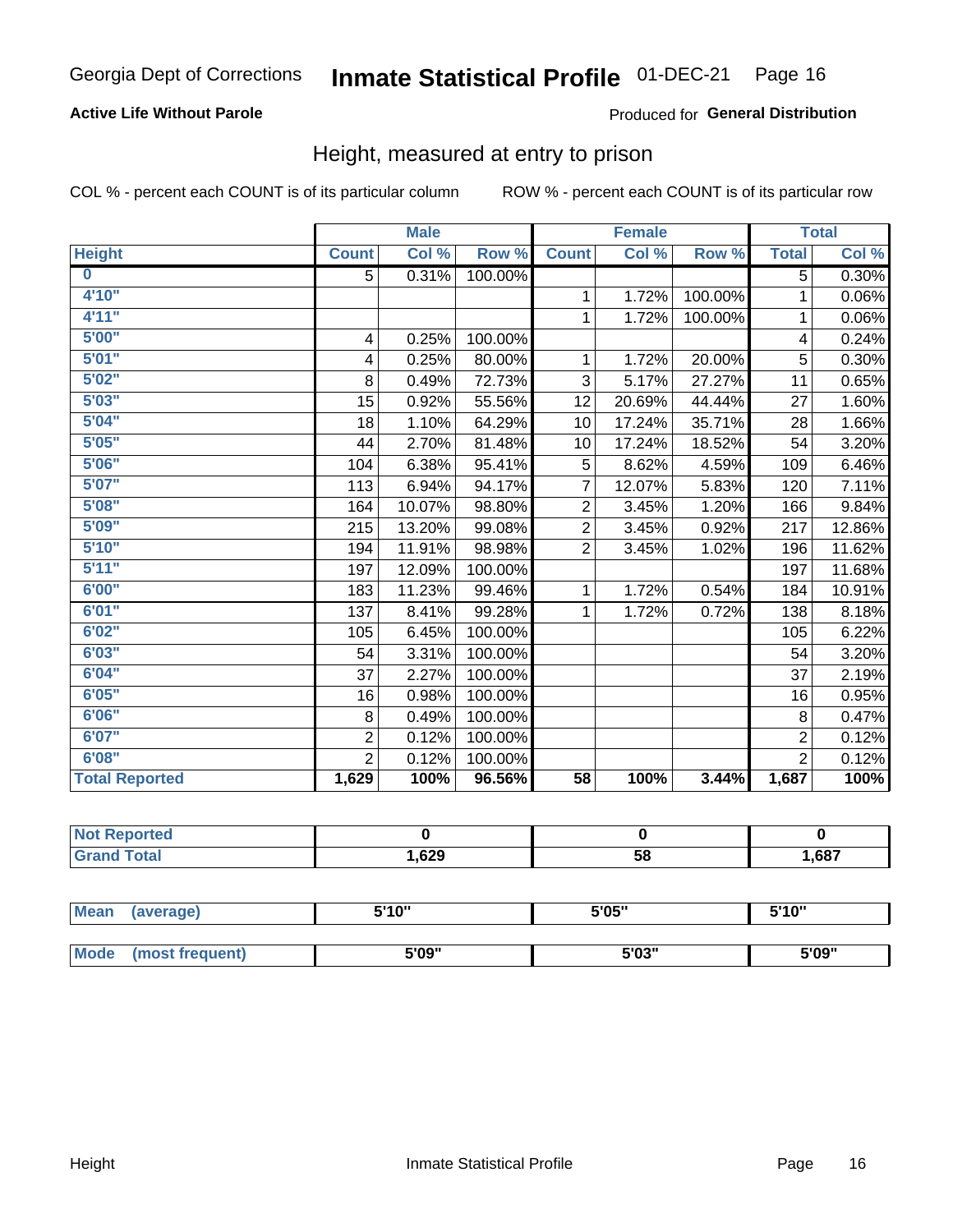**Active Life Without Parole** 

Produced for General Distribution

### Weight, measured at entry to prison

COL % - percent each COUNT is of its particular column

|                          |                         | <b>Male</b>    |         |                         | <b>Female</b> |         |                | <b>Total</b>         |  |
|--------------------------|-------------------------|----------------|---------|-------------------------|---------------|---------|----------------|----------------------|--|
| <b>Weight</b>            | <b>Count</b>            | Col %          | Row %   | <b>Count</b>            | Col %         | Row %   | <b>Total</b>   | Col %                |  |
| 100 - 109 pounds         | 1                       | 0.06%          | 50.00%  | 1                       | 1.72%         | 50.00%  | 2              | 0.12%                |  |
| 110 - 119 pounds         | 4                       | 0.25%          | 66.67%  | $\overline{2}$          | 3.45%         | 33.33%  | 6              | 0.36%                |  |
| 120 - 129 pounds         | $\boldsymbol{9}$        | 0.55%          | 75.00%  | 3                       | 5.17%         | 25.00%  | 12             | 0.71%                |  |
| 130 - 139 pounds         | 46                      | 2.83%          | 95.83%  | $\overline{2}$          | 3.45%         | 4.17%   | 48             | 2.85%                |  |
| 140 - 149 pounds         | 100                     | 6.15%          | 96.15%  | 4                       | 6.90%         | 3.85%   | 104            | 6.17%                |  |
| 150 - 159 pounds         | 146                     | 8.97%          | 94.19%  | $\boldsymbol{9}$        | 15.52%        | 5.81%   | 155            | 9.20%                |  |
| 160 - 169 pounds         | 199                     | 12.23%         | 97.07%  | 6                       | 10.34%        | 2.93%   | 205            | 12.17%               |  |
| 170 - 179 pounds         | 212                     | 13.03%         | 98.60%  | 3                       | 5.17%         | 1.40%   | 215            | 12.76%               |  |
| 180 - 189 pounds         | 210                     | 12.91%         | 98.13%  | $\overline{\mathbf{4}}$ | 6.90%         | 1.87%   | 214            | 12.70%               |  |
| 190 - 199 pounds         | 139                     | 8.54%          | 95.21%  | $\overline{7}$          | 12.07%        | 4.79%   | 146            | 8.66%                |  |
| 200 - 209 pounds         | 148                     | 9.10%          | 95.48%  | $\overline{7}$          | 12.07%        | 4.52%   | 155            | 9.20%                |  |
| 210 - 219 pounds         | 101                     | 6.21%          | 97.12%  | 3                       | 5.17%         | 2.88%   | 104            | 6.17%                |  |
| 220 - 229 pounds         | 97                      | 5.96%          | 100.00% |                         |               |         | 97             | 5.76%                |  |
| 230 - 239 pounds         | 60                      | 3.69%          | 96.77%  | $\overline{2}$          | 3.45%         | 3.23%   | 62             | 3.68%                |  |
| 240 - 249 pounds         | 51                      | 3.13%          | 100.00% |                         |               |         | 51             | 3.03%                |  |
| 250 - 259 pounds         | 30                      | 1.84%          | 96.77%  | 1                       | 1.72%         | 3.23%   | 31             | 1.84%                |  |
| 260 - 269 pounds         | 18                      | 1.11%          | 100.00% |                         |               |         | 18             | 1.07%                |  |
| 270 - 279 pounds         | 15                      | 0.92%          | 93.75%  | 1                       | 1.72%         | 6.25%   | 16             | 0.95%                |  |
| 280 - 289 pounds         | 15                      | 0.92%          | 93.75%  | 1                       | 1.72%         | 6.25%   | 16             | 0.95%                |  |
| 290 - 299 pounds         | $\overline{\mathbf{4}}$ | 0.25%          | 80.00%  | 1                       | 1.72%         | 20.00%  | 5              | 0.30%                |  |
| 300 - 309 pounds         | 5                       | 0.31%          | 100.00% |                         |               |         | 5              | 0.30%                |  |
| 310 - 319 pounds         | $\overline{2}$          | 0.12%          | 100.00% |                         |               |         | $\overline{2}$ | 0.12%                |  |
| 320 - 329 pounds         | 3                       | 0.18%          | 100.00% |                         |               |         | 3              | 0.18%                |  |
| 330 - 339 pounds         | 5                       | 0.31%          | 100.00% |                         |               |         | 5              | 0.30%                |  |
| 340 - 349 pounds         | 1                       | 0.06%          | 100.00% |                         |               |         | $\mathbf 1$    | $\overline{0.06\%}$  |  |
| 350 - 359 pounds         | $\overline{2}$          | 0.12%          | 100.00% |                         |               |         | $\overline{2}$ | 0.12%                |  |
| 360 - 369 pounds         | 1                       | 0.06%          | 100.00% |                         |               |         | $\mathbf 1$    | 0.06%                |  |
| 370 - 379 pounds         | 1                       | 0.06%          | 100.00% |                         |               |         | $\mathbf 1$    | 0.06%                |  |
| 390 - 399 pounds         |                         |                |         | 1                       | 1.72%         | 100.00% | $\mathbf 1$    | 0.06%                |  |
| 400 pounds and over      | $\overline{2}$          | 0.12%          | 100.00% |                         |               |         | $\overline{2}$ | 0.12%                |  |
| <b>Total Reported</b>    | 1,627                   | 100%           | 96.56%  | 58                      | 100%          | 3.44%   | 1,685          | $\overline{100.0\%}$ |  |
|                          |                         |                |         |                         |               |         |                |                      |  |
| <b>Not Reported</b>      |                         | $\overline{2}$ |         |                         | $\bf{0}$      |         |                | $\overline{2}$       |  |
| <b>Grand Total</b>       |                         | 1,629          |         | $\overline{58}$         |               |         |                | 1,687                |  |
| <b>Mean</b><br>(average) |                         | 189            |         |                         | 181           |         |                | 189                  |  |
| <b>Median (middle)</b>   |                         | 181            |         |                         | 176           |         | 181            |                      |  |
| Mode (most frequent)     |                         | 180            |         | 200                     |               |         | <b>180</b>     |                      |  |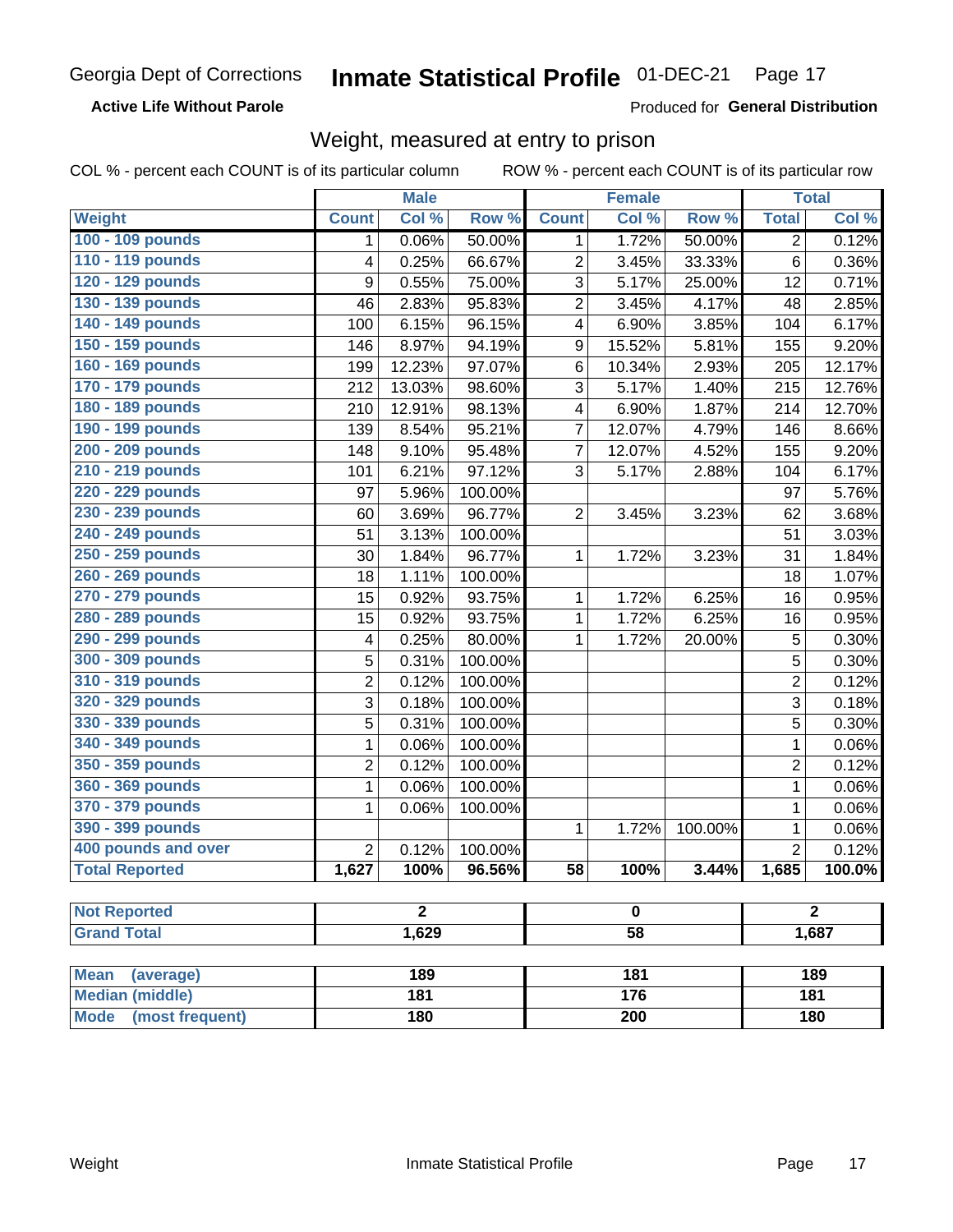#### Inmate Statistical Profile 01-DEC-21 Page 18

#### **Active Life Without Parole**

### Produced for General Distribution

# Veterans validated by Veteran's Administration

COL % - percent each COUNT is of its particular column

|                          |              | <b>Male</b> |             | <b>Female</b> |       |              | <b>Total</b> |
|--------------------------|--------------|-------------|-------------|---------------|-------|--------------|--------------|
| <b>Military service</b>  | <b>Count</b> | Col %       | Row % Count | Col %         | Row % | <b>Total</b> | Col %        |
| <b>Others</b><br>0       | 53           | 43.09%      | 100.00%     |               |       | 53           | 42.74%       |
| <b>Air Force</b>         | 45           | 36.59%      | 97.83%      | 100.00%       | 2.17% | 46           | 37.10%       |
| <b>Army</b>              | 6            | 4.88%       | 100.00%     |               |       | 6            | 4.84%        |
| <b>Navy</b><br>3         |              | 6.50%       | 100.00%     |               |       | 8            | 6.45%        |
| <b>Coast Guard</b><br>5. | 11           | $8.94\%$    | 100.00%     |               |       | 11           | 8.87%        |
| <b>Total Reported</b>    | 123          | 100%        | 99.19%      | 100%          | .81%  | 124          | 100%         |

| TAL    | .506 | --<br>IJ | .563 |
|--------|------|----------|------|
| $\sim$ | ,629 | 5٤       | ,687 |

| <b>Moo.</b> |
|-------------|
|-------------|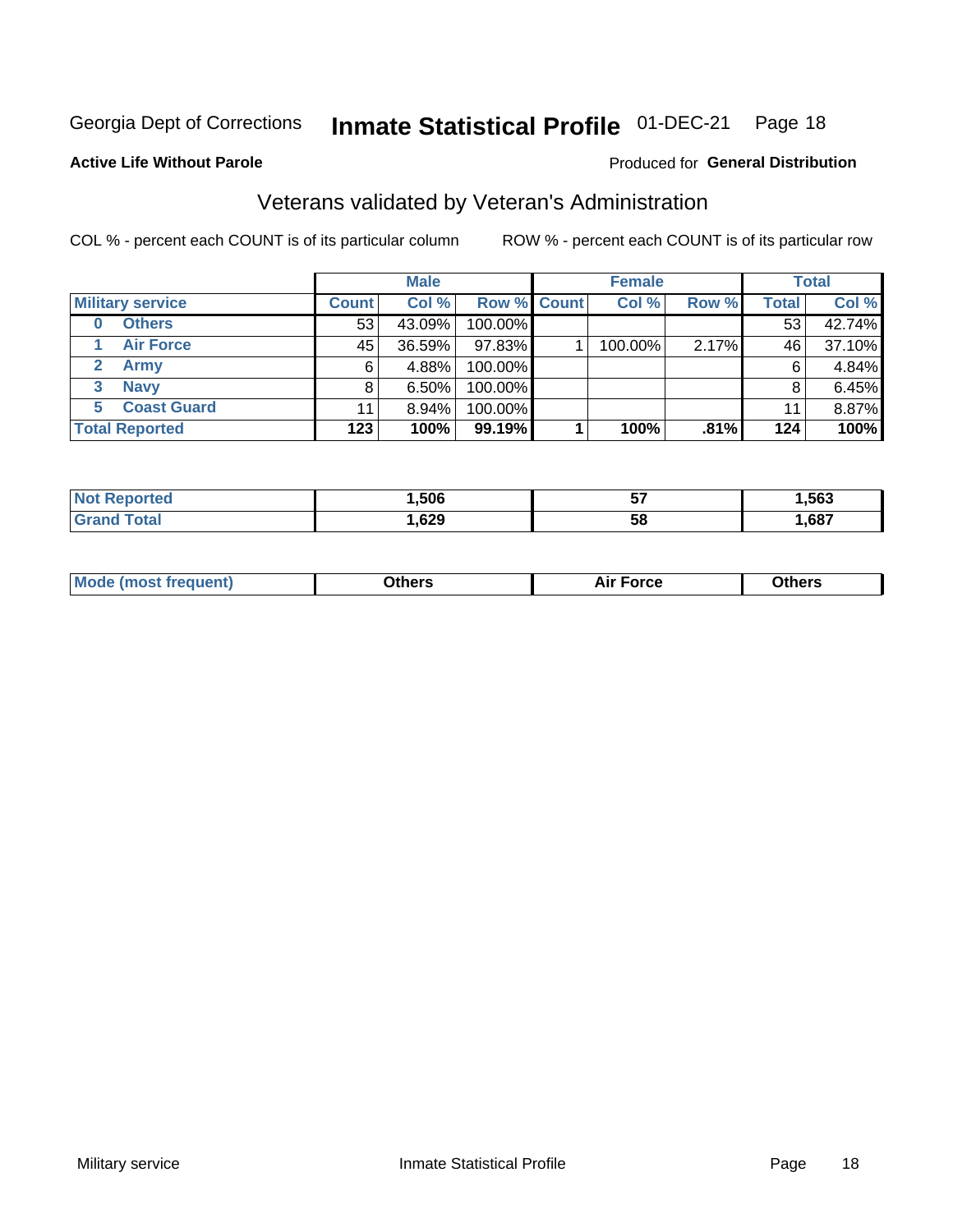#### Inmate Statistical Profile 01-DEC-21 Page 19

**Active Life Without Parole** 

Produced for General Distribution

### Type of admission to prison

COL % - percent each COUNT is of its particular column

|                                      |              | <b>Male</b> |                    |    | <b>Female</b> |       |              | <b>Total</b> |
|--------------------------------------|--------------|-------------|--------------------|----|---------------|-------|--------------|--------------|
| <b>Type of Admission</b>             | <b>Count</b> | Col %       | <b>Row % Count</b> |    | Col %         | Row % | <b>Total</b> | Col %        |
| <b>52 New Sentence</b>               | 1,544        | 94.78%      | 96.38%             | 58 | 100.00%       | 3.62% | 1,602        | 94.96%       |
| <b>Probation Rev Partial</b><br>53   | 9            | .55%        | 100.00%            |    |               |       | 9            | .53%         |
| <b>Probation Rev Remainder</b><br>54 | 24           | 1.47%       | 100.00%            |    |               |       | 24           | 1.42%        |
| <b>Parole Rev New Sentence</b><br>55 | 22           | 1.35%       | 100.00%            |    |               |       | 22           | 1.30%        |
| <b>Parole Rev No New</b><br>56       | 18           | 1.10%       | 100.00%            |    |               |       | 18           | 1.07%        |
| <b>Sentence</b>                      |              |             |                    |    |               |       |              |              |
| <b>Life W/O Parole</b><br>70         | 11           | .68%        | 100.00%            |    |               |       | 11           | .65%         |
| <b>Unknown</b><br>82                 |              | $.06\%$     | 100.00%            |    |               |       |              | .06%         |
| <b>Total Reported</b>                | 1,629        | 100%        | 96.56%             | 58 | 100%          | 3.44% | 1,687        | 100%         |

| <b>Not Reported</b>   |       |           |       |
|-----------------------|-------|-----------|-------|
| <b>Total</b><br>Grand | .529، | c c<br>ວບ | 1,687 |

| Mode (most frequent) | <b>New Sentence</b> | <b>New Sentence</b> | <b>New Sentence</b> |
|----------------------|---------------------|---------------------|---------------------|
|                      |                     |                     |                     |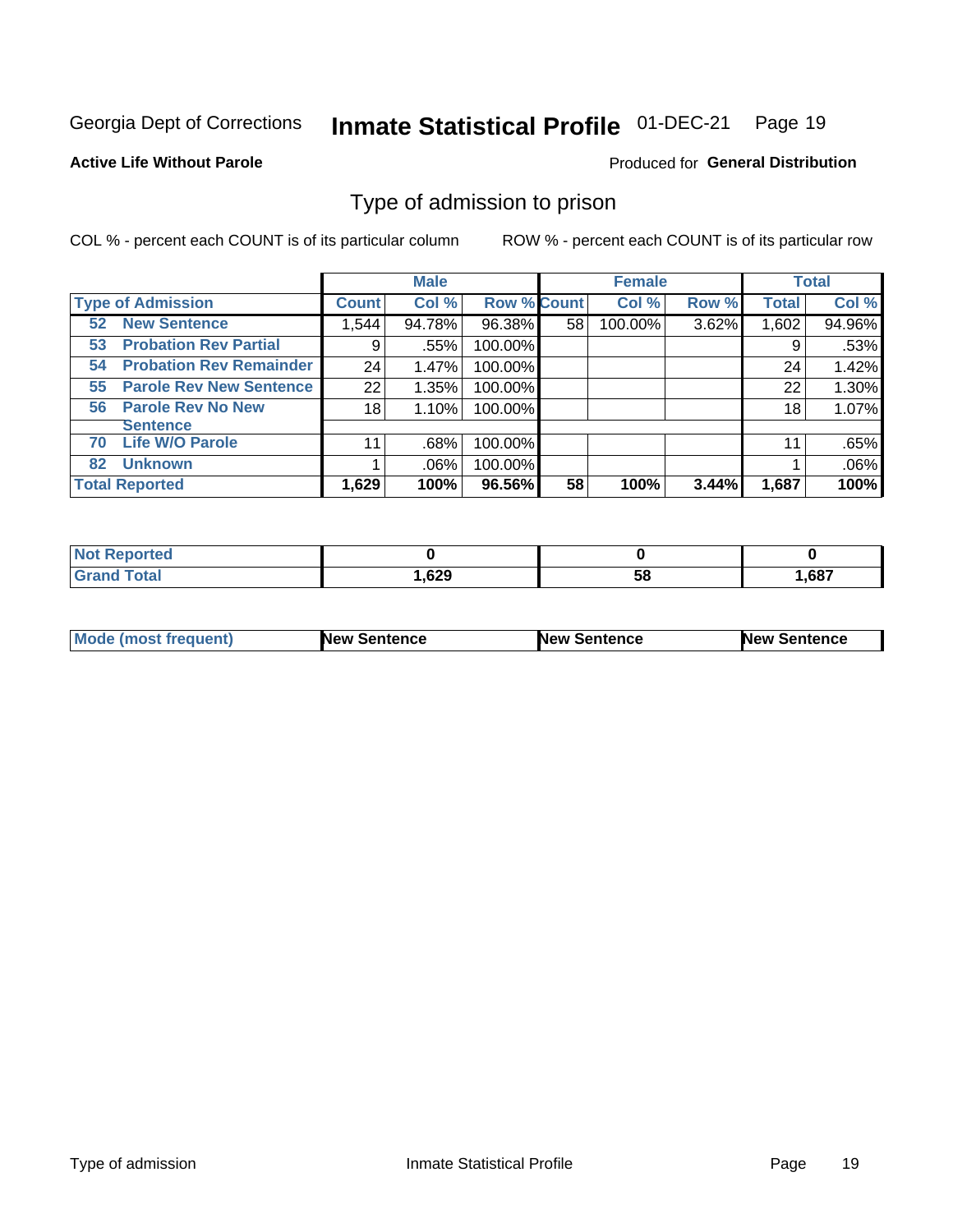# Inmate Statistical Profile 01-DEC-21 Page 20

**Active Life Without Parole** 

Produced for General Distribution

# Current / last supervision level

COL % - percent each COUNT is of its particular column

|                        |         | <b>Male</b> |                    |                 | <b>Female</b> |       |       | <b>Total</b> |
|------------------------|---------|-------------|--------------------|-----------------|---------------|-------|-------|--------------|
| <b>Security Status</b> | Count l | Col%        | <b>Row % Count</b> |                 | Col %         | Row % | Total | Col %        |
| 4 Medium               |         | .43%        | 100.00%            |                 | .00%          |       |       | .41%         |
| 5 Close                | 1.6221  | 99.57%      | 96.55%             | 58 <sub>1</sub> | 100.00%       | 3.45% | .680  | 99.59%       |
| <b>Total Reported</b>  | .629    | 100%        | 96.56%             | 58              | 100%          | 3.44% | .687  | 100%         |

| <b>Still being diagnosed</b> |        |    |       |
|------------------------------|--------|----|-------|
| <b>Not Reported</b>          |        |    |       |
| <b>Grand Total</b>           | 629. ا | 58 | 1,687 |

| Mode (m<br>rreguent)<br>mso | lose: | Close | Close |
|-----------------------------|-------|-------|-------|
|                             |       |       |       |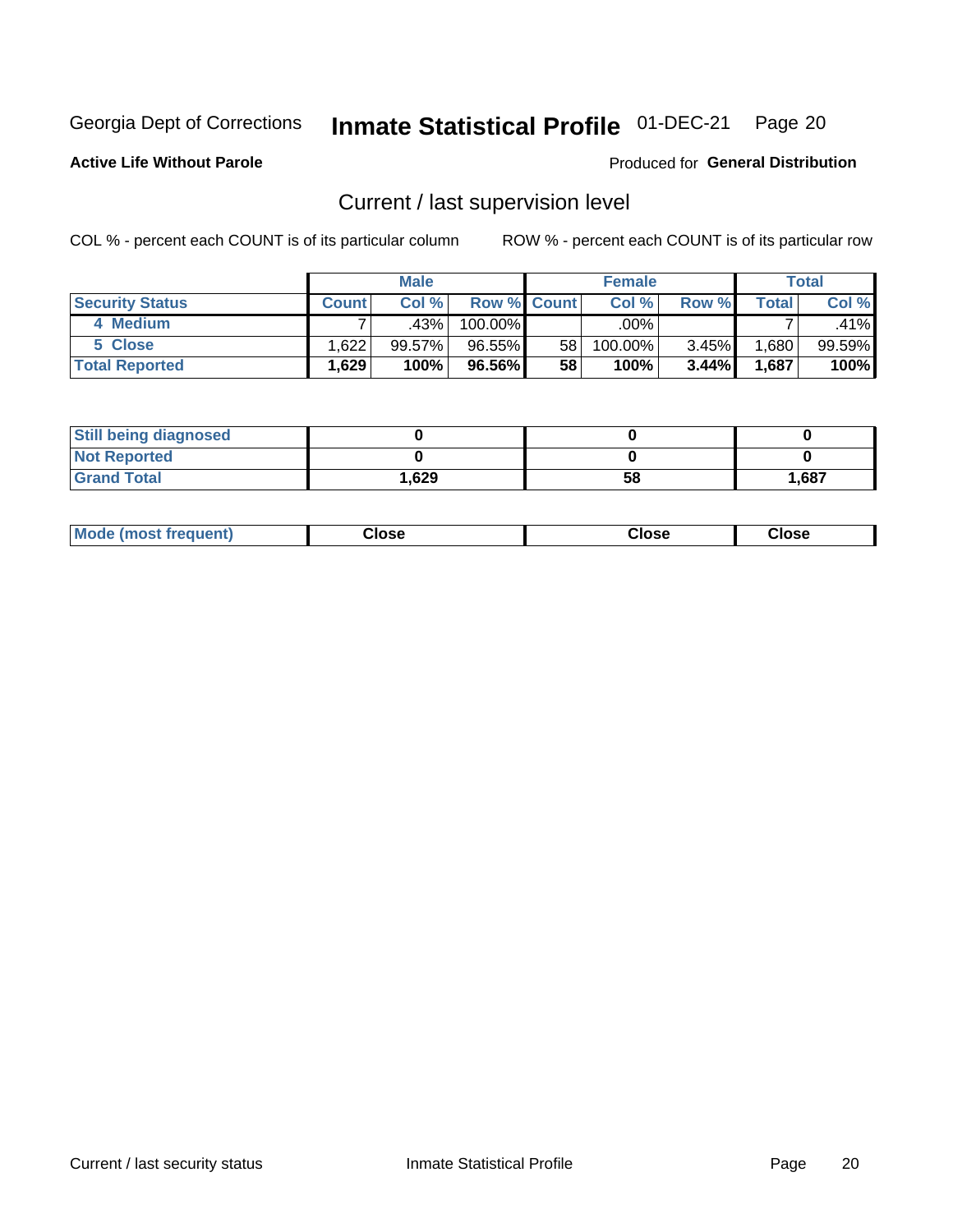#### Inmate Statistical Profile 01-DEC-21 Page 21

**Active Life Without Parole** 

Produced for General Distribution

# Current / last type of institution

COL % - percent each COUNT is of its particular column

|                            |         | <b>Male</b> |                    |                 | <b>Female</b> |          |       | Total   |
|----------------------------|---------|-------------|--------------------|-----------------|---------------|----------|-------|---------|
| <b>Type of Institution</b> | Count.  | Col%        | <b>Row % Count</b> |                 | Col %         | Row %    | Total | Col %   |
| <b>State Prison</b>        | 1.629 l | $100.00\%$  | 96.56%             | 58 <sub>1</sub> | 100.00%       | $3.44\%$ | 1,687 | 100.00% |
| <b>Total Reported</b>      | 1,629   | 100%        | 96.56%             | 58              | 100%          | 3.44%    | 1,687 | 100%    |

| е |                    |    |      |
|---|--------------------|----|------|
|   | <b>GOO</b><br>,uzj | ວເ | .687 |

|  | <b>Mode (most frequent)</b> | State Prison | <b>State Prison</b> | <b>State Prison</b> |
|--|-----------------------------|--------------|---------------------|---------------------|
|--|-----------------------------|--------------|---------------------|---------------------|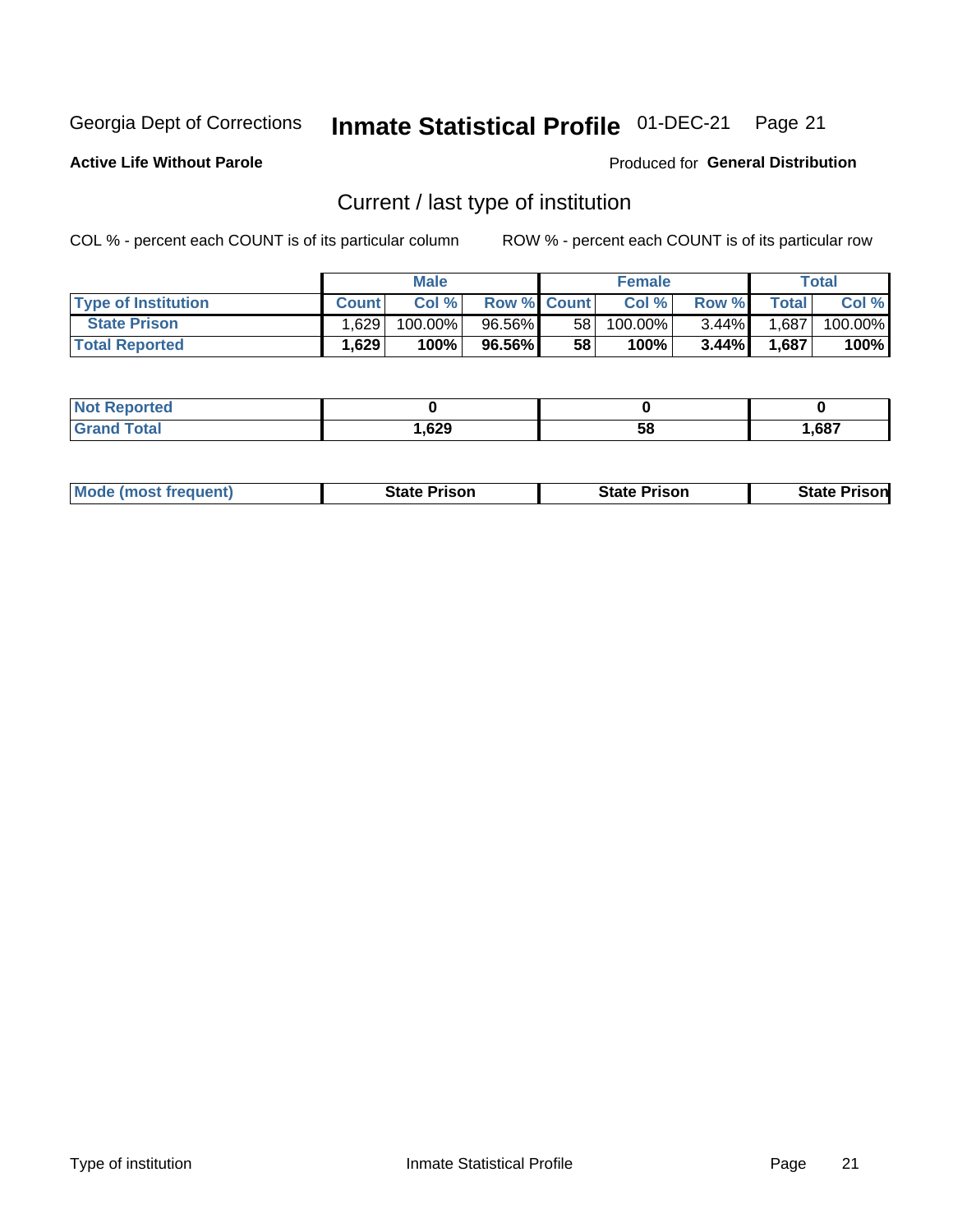#### Inmate Statistical Profile 01-DEC-21 Page 22

### **Active Life Without Parole**

#### Produced for General Distribution

# Institution type - transitional centers

COL % - percent each COUNT is of its particular column

|                                          |              | <b>Male</b> |             | <b>Female</b> |             | <b>Total</b> |
|------------------------------------------|--------------|-------------|-------------|---------------|-------------|--------------|
| <b>Institution Type - Trans. Centers</b> | <b>Count</b> | Col %       | Row % Count | Col %         | Row % Total | Col %        |
| <b>Total Reported</b>                    |              |             |             |               |             |              |

| <b>Reported</b><br><b>NOT</b><br>$\sim$            |  |  |
|----------------------------------------------------|--|--|
| $f$ $f \circ f \circ f$<br>$C = 1$<br><b>TULAI</b> |  |  |

| Mode (most frequent) | <b>Null</b> | <b>Null</b> | <b>Null</b> |
|----------------------|-------------|-------------|-------------|
|                      |             |             |             |
|                      |             |             |             |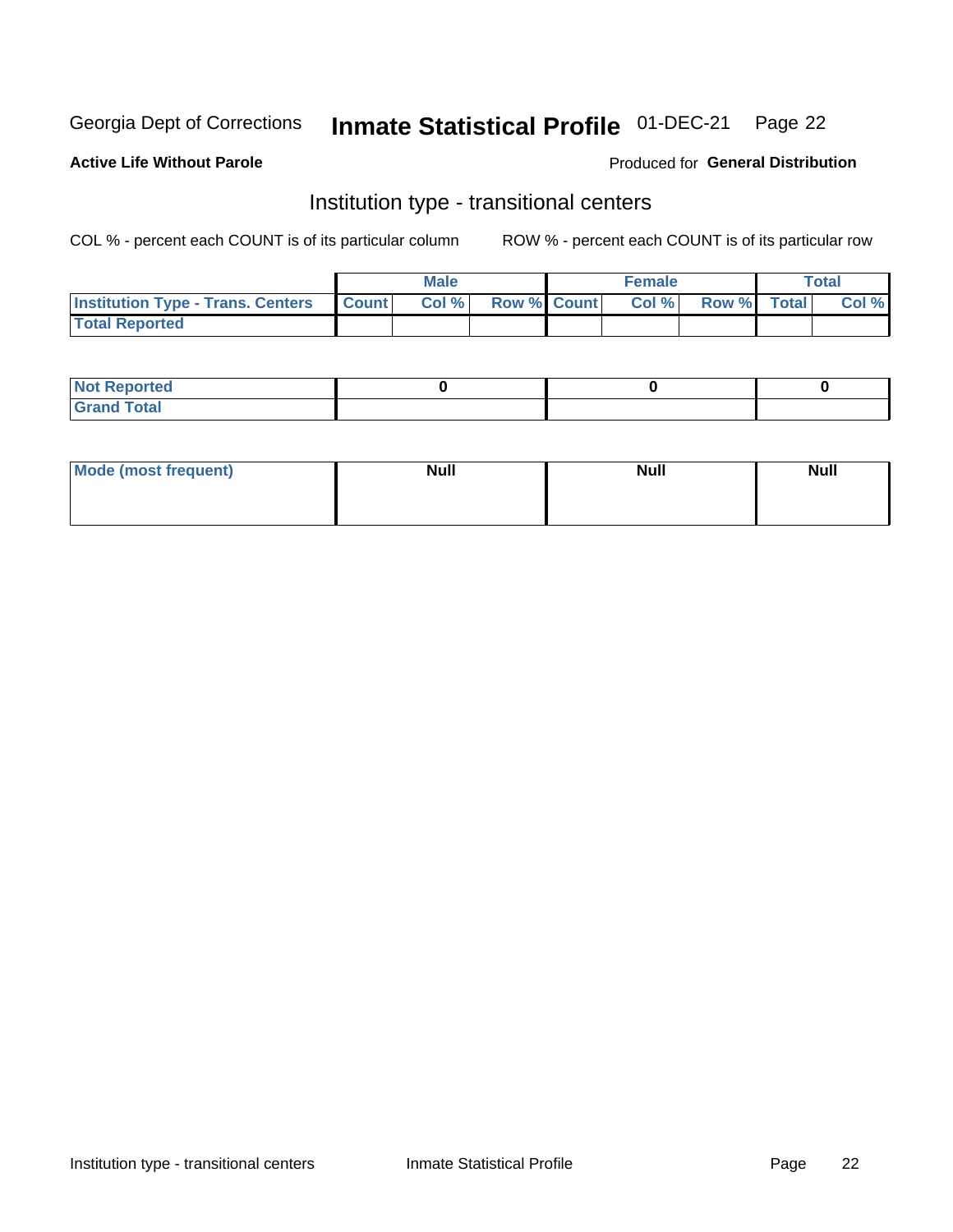# Inmate Statistical Profile 01-DEC-21 Page 23

**Active Life Without Parole** 

**Produced for General Distribution** 

### Institution type - county prisons

COL % - percent each COUNT is of its particular column

|                                                    | <b>Male</b> |       |  | <b>Female</b> |                          |             | <b>Total</b> |       |
|----------------------------------------------------|-------------|-------|--|---------------|--------------------------|-------------|--------------|-------|
| <b>Institution Type - County Prisons   Count  </b> |             | Col % |  |               | <b>Row % Count Col %</b> | Row % Total |              | Col % |
| <b>Total Reported</b>                              |             |       |  |               |                          |             |              |       |

| <b>Not</b><br>: Reported<br> |  |  |
|------------------------------|--|--|
| <b>Total</b><br>---          |  |  |

| Mode (most frequent) | <b>Null</b> | <b>Null</b><br><b>Null</b> |
|----------------------|-------------|----------------------------|
|                      |             |                            |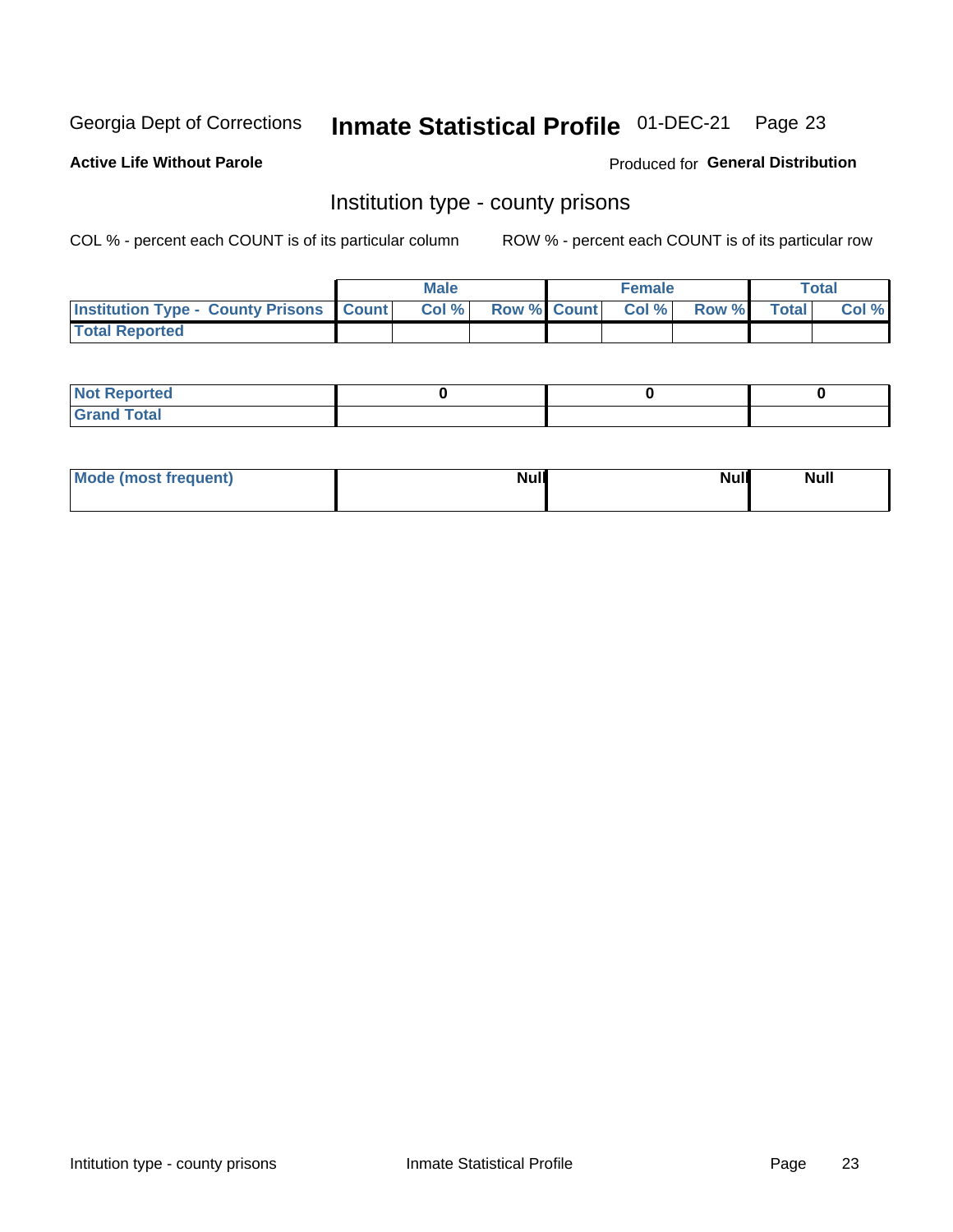#### Inmate Statistical Profile 01-DEC-21 Page 24

#### **Active Life Without Parole**

#### Produced for General Distribution

### Institution type - state prisons

|                                         |                           | <b>Male</b> |         | <b>Female</b>               |                            |         | <b>Total</b>                          |        |
|-----------------------------------------|---------------------------|-------------|---------|-----------------------------|----------------------------|---------|---------------------------------------|--------|
| <b>Institution Type - State Prisons</b> | <b>Count</b>              | Col %       | Row %   | <b>Count</b>                | $\overline{\text{Col }^9}$ | Row %   | <b>Total</b>                          | Col %  |
| <b>Arrendale State Prison</b>           |                           |             |         | 24                          | 41.38%                     | 100.00% | 24                                    | 1.42%  |
| <b>Augusta State Med. Prison</b>        | 88                        | 5.40%       | 100.00% |                             |                            |         | 88                                    | 5.22%  |
| <b>Baldwin State Prison</b>             | 52                        | 3.19%       | 100.00% |                             |                            |         | 52                                    | 3.08%  |
| <b>Calhoun State Prison</b>             | 3                         | .18%        | 100.00% |                             |                            |         | 3                                     | .18%   |
| <b>Central State Prison</b>             | 4                         | .25%        | 100.00% |                             |                            |         | 4                                     | .24%   |
| <b>Coastal State Prison</b>             | 3                         | .18%        | 100.00% |                             |                            |         | 3                                     | .18%   |
| <b>Dooly State Prison</b>               | 4                         | .25%        | 100.00% |                             |                            |         | 4                                     | .24%   |
| <b>Ga Diag Class Prison</b>             | 32                        | 1.96%       | 100.00% |                             |                            |         | 32                                    | 1.90%  |
| <b>Ga State Prison</b>                  | 17                        | 1.04%       | 100.00% |                             |                            |         | 17                                    | 1.01%  |
| <b>Hancock State Prison</b>             | 159                       | 9.76%       | 100.00% |                             |                            |         | 159                                   | 9.43%  |
| <b>Hays State Prison</b>                | 148                       | 9.09%       | 100.00% |                             |                            |         | 148                                   | 8.77%  |
| <b>Johnson State Prison</b>             | 3                         | .18%        | 100.00% |                             |                            |         | 3                                     | .18%   |
| <b>Macon State Prison</b>               | 316                       | 19.40%      | 100.00% |                             |                            |         | 316                                   | 18.73% |
| <b>Phillips State Prison</b>            | 34                        | 2.09%       | 100.00% |                             |                            |         | 34                                    | 2.02%  |
| <b>Pulaski State Prison</b>             |                           |             |         | 34                          | 58.62%                     | 100.00% | 34                                    | 2.02%  |
| <b>Smith State Prison</b>               | 225                       | 13.81%      | 100.00% |                             |                            |         | 225                                   | 13.34% |
| <b>Special Management Unit</b>          | 27                        | 1.66%       | 100.00% |                             |                            |         | 27                                    | 1.60%  |
| <b>Telfair State Prison</b>             | 253                       | 15.53%      | 100.00% |                             |                            |         | 253                                   | 15.00% |
| <b>Valdosta State Prison</b>            | 136                       | 8.35%       | 100.00% |                             |                            |         | 136                                   | 8.06%  |
| <b>Ware State Prison</b>                | 125                       | 7.67%       | 100.00% |                             |                            |         | 125                                   | 7.41%  |
| <b>Total Reported</b>                   | 1,629                     | 100%        | 96.56%  | $\overline{58}$             | 100%                       | 3.44%   | 1,687                                 | 100%   |
| <b>Not Reported</b>                     |                           | $\bf{0}$    |         | $\bf{0}$                    |                            |         | $\bf{0}$                              |        |
| <b>Grand Total</b>                      |                           | 1,629       |         | $\overline{58}$             |                            |         |                                       |        |
| <b>Mode (most frequent)</b>             | <b>Macon State Prison</b> |             |         | <b>Pulaski State Prison</b> |                            |         | 1,687<br><b>Macon State</b><br>Prison |        |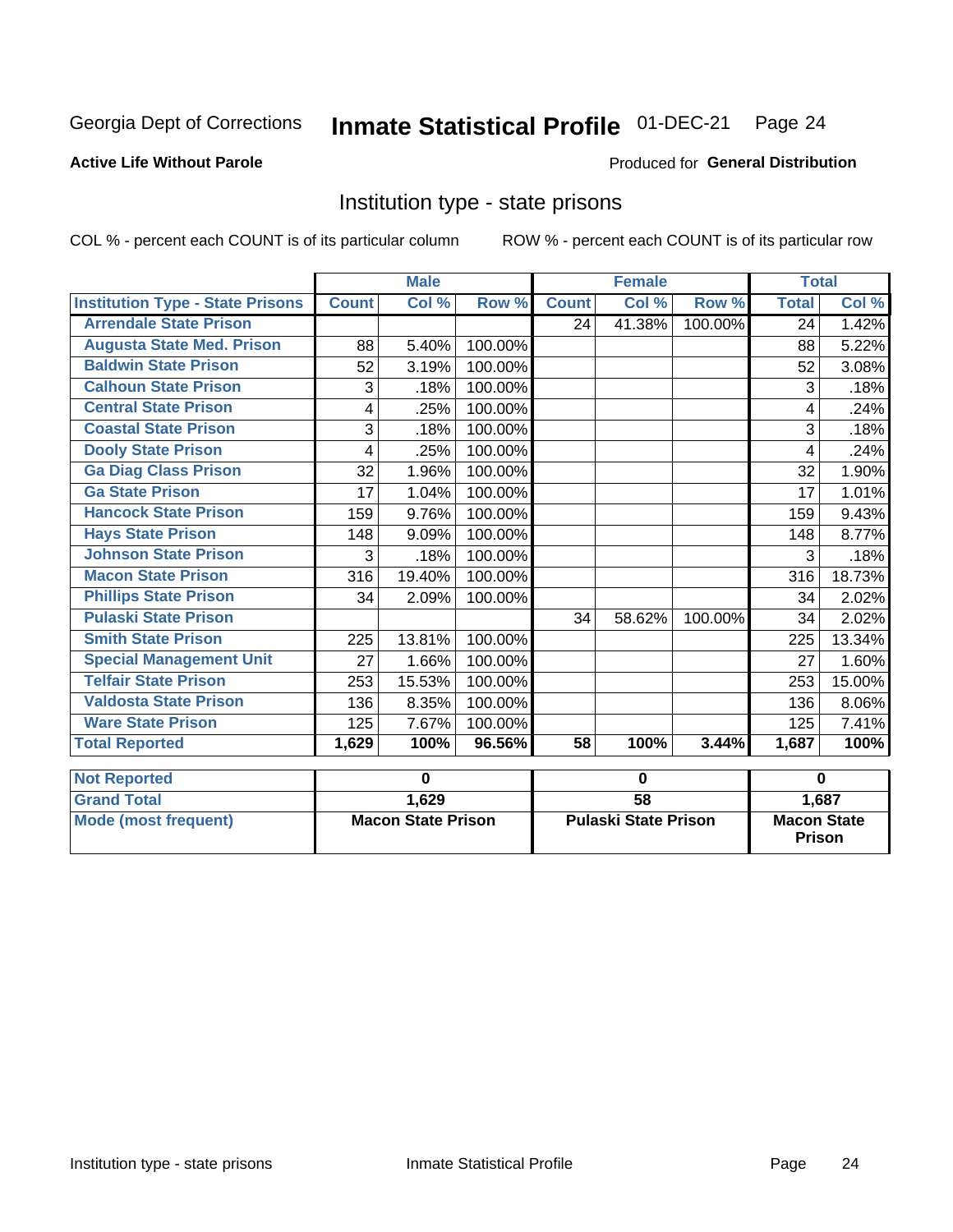# Inmate Statistical Profile 01-DEC-21 Page 25

### **Active Life Without Parole**

#### Produced for General Distribution

### Institution type - private prisons

COL % - percent each COUNT is of its particular column

|                                                 | <b>Male</b> |       |                    | <b>Female</b> |       |             | Total |       |
|-------------------------------------------------|-------------|-------|--------------------|---------------|-------|-------------|-------|-------|
| <b>Institution Type - Private Prisons Count</b> |             | Col % | <b>Row % Count</b> |               | Col % | Row % Total |       | Col % |
| <b>Total Reported</b>                           |             |       |                    |               |       |             |       |       |

| Not Reported           |  |  |
|------------------------|--|--|
| <b>Cotal</b><br>______ |  |  |

| <b>Mo</b><br>frequent) | <b>Null</b> | <b>Null</b> | . . I *<br><b>IVUII</b> |
|------------------------|-------------|-------------|-------------------------|
|                        |             |             |                         |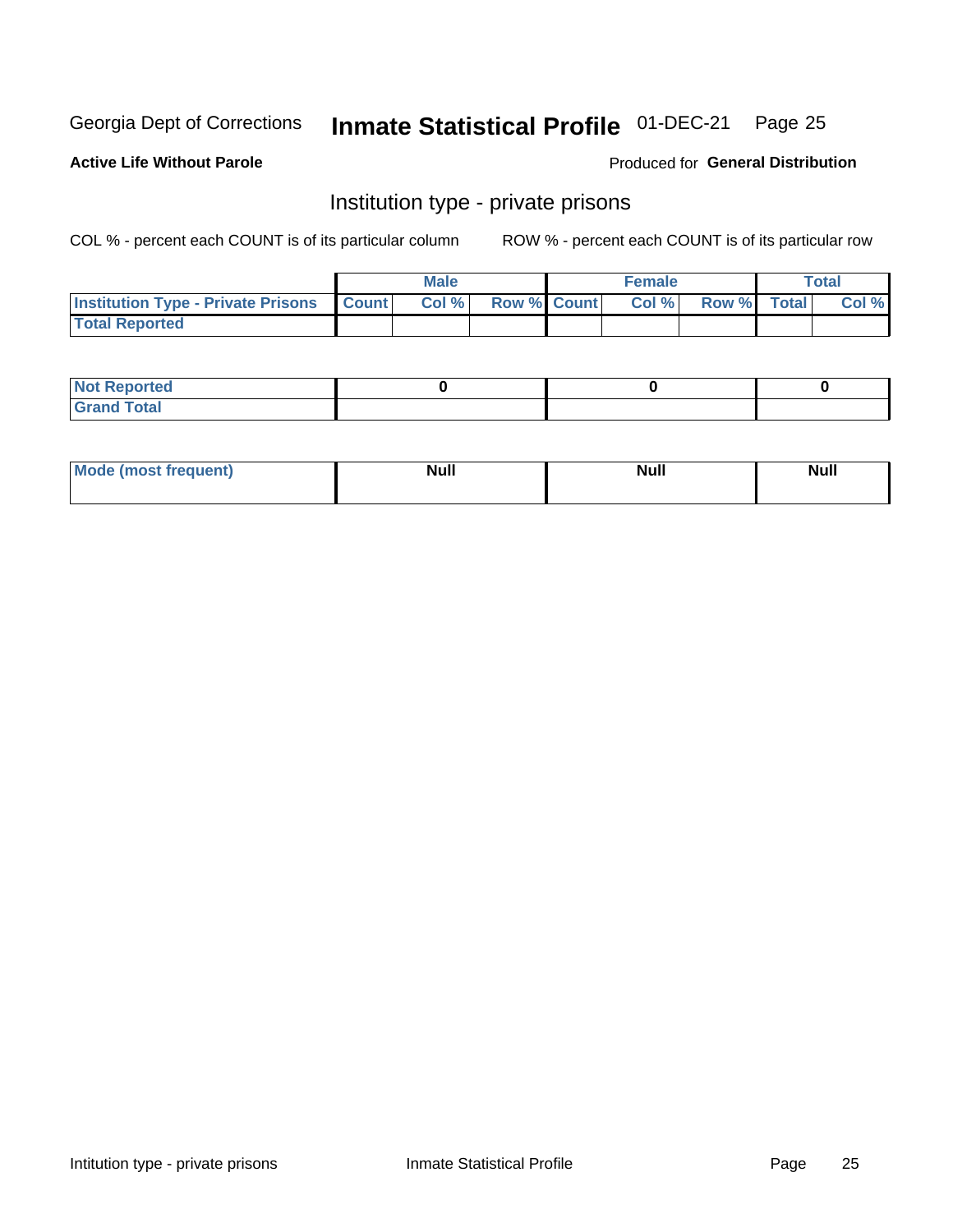#### Inmate Statistical Profile 01-DEC-21 Page 26

#### **Active Life Without Parole**

#### Produced for General Distribution

# Institution type - inmate boot camp

COL % - percent each COUNT is of its particular column

|                                      | <b>Male</b>  |       |               |              | <b>Female</b> | <b>Total</b> |  |       |
|--------------------------------------|--------------|-------|---------------|--------------|---------------|--------------|--|-------|
| <b>Institution Type - Boot Camps</b> | <b>Count</b> | Col % | <b>Row %I</b> | <b>Count</b> | Col %         | Row % Total  |  | Col % |
| <b>Total Rported</b>                 |              |       |               |              |               |              |  |       |

| <b>Not Reported</b>            |  |  |
|--------------------------------|--|--|
| <b>Total</b><br>C <sub>r</sub> |  |  |

| <b>Mode</b> | . . | <b>No II</b> | <b>Null</b> |
|-------------|-----|--------------|-------------|
| auent).     |     | <b>IVAII</b> |             |
|             |     |              |             |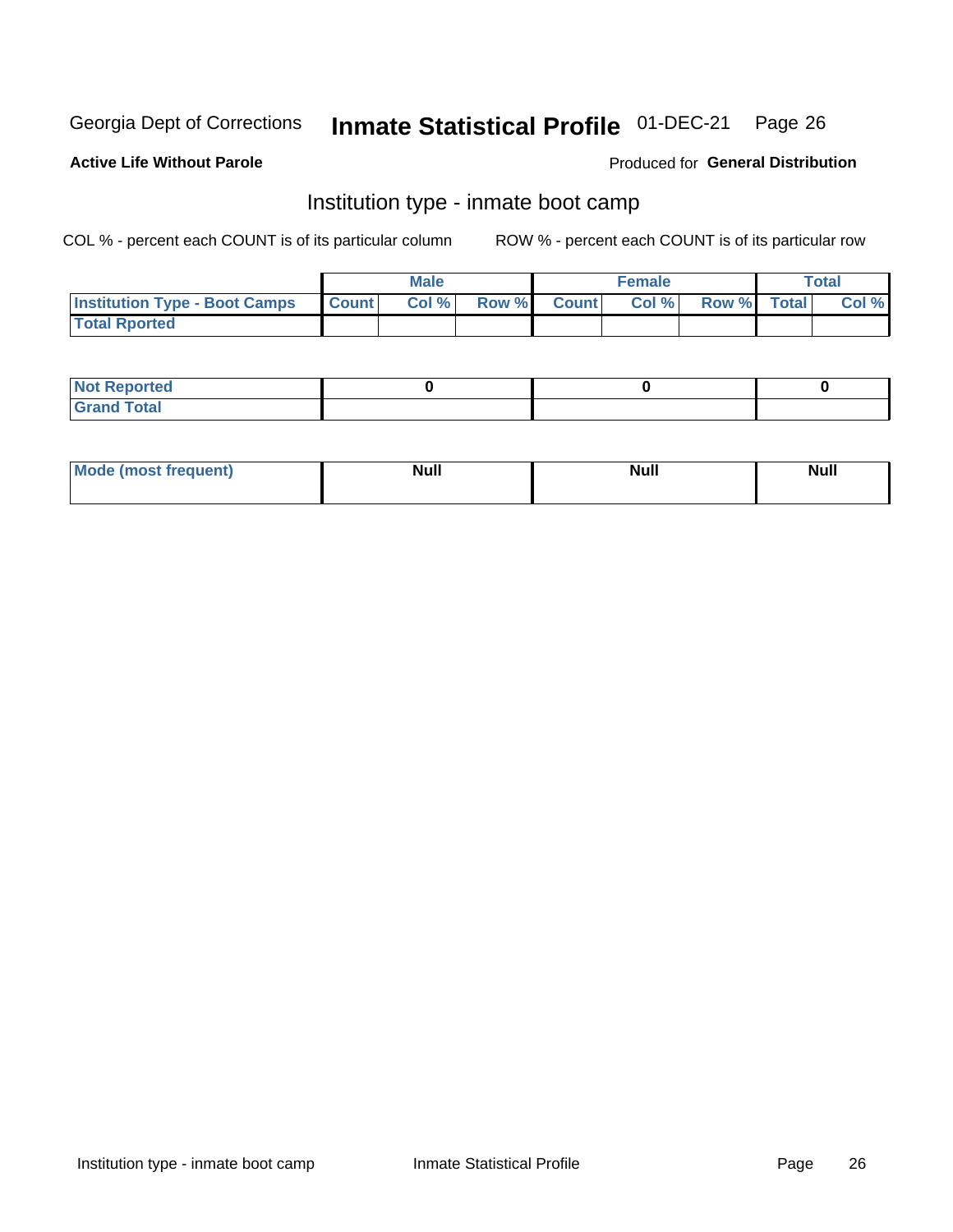#### Inmate Statistical Profile 01-DEC-21 Page 27

### **Active Life Without Parole**

### Produced for General Distribution

### Number of disciplinary reports

COL % - percent each COUNT is of its particular column

|                                       | <b>Male</b>     |          |         | <b>Female</b> |          |          | <b>Total</b> |        |
|---------------------------------------|-----------------|----------|---------|---------------|----------|----------|--------------|--------|
| <b>Number of Disciplinary Reports</b> | <b>Count</b>    | Col %    | Row %   | <b>Count</b>  | Col %    | Row %    | <b>Total</b> | Col %  |
|                                       | 447             | 27.44%   | 95.11%  | 23            | 39.66%   | 4.89%    | 470          | 27.86% |
|                                       | 223             | 13.69%   | 96.96%  | 7             | 12.07%   | $3.04\%$ | 230          | 13.63% |
| $\mathbf{2}$                          | 131             | $8.04\%$ | 92.91%  | 10            | 17.24%   | 7.09%    | 141          | 8.36%  |
| 3                                     | 139             | 8.53%    | 97.20%  | 4             | $6.90\%$ | 2.80%    | 143          | 8.48%  |
|                                       | 90 <sub>1</sub> | 5.52%    | 95.74%  | 4             | 6.90%    | 4.26%    | 94           | 5.57%  |
| 5                                     | 74              | 4.54%    | 100.00% |               |          |          | 74           | 4.39%  |
| <b>More Than 5</b>                    | 525             | 32.23%   | 98.13%  | 10            | 17.24%   | 1.87%    | 535          | 31.71% |
| <b>Total Reported</b>                 | 1,629           | 100%     | 96.56%  | 58            | 100.0%   | 3.44%    | 1,687        | 100%   |

| NO<br>тео |      |    |      |
|-----------|------|----|------|
| Гоtal     | ,629 | Ⴢჾ | ,687 |

| Mean (average)         | 6.63 | 3.98 | 6.54 |
|------------------------|------|------|------|
| <b>Median (middle)</b> |      |      |      |
| Mode (most frequent)   |      |      |      |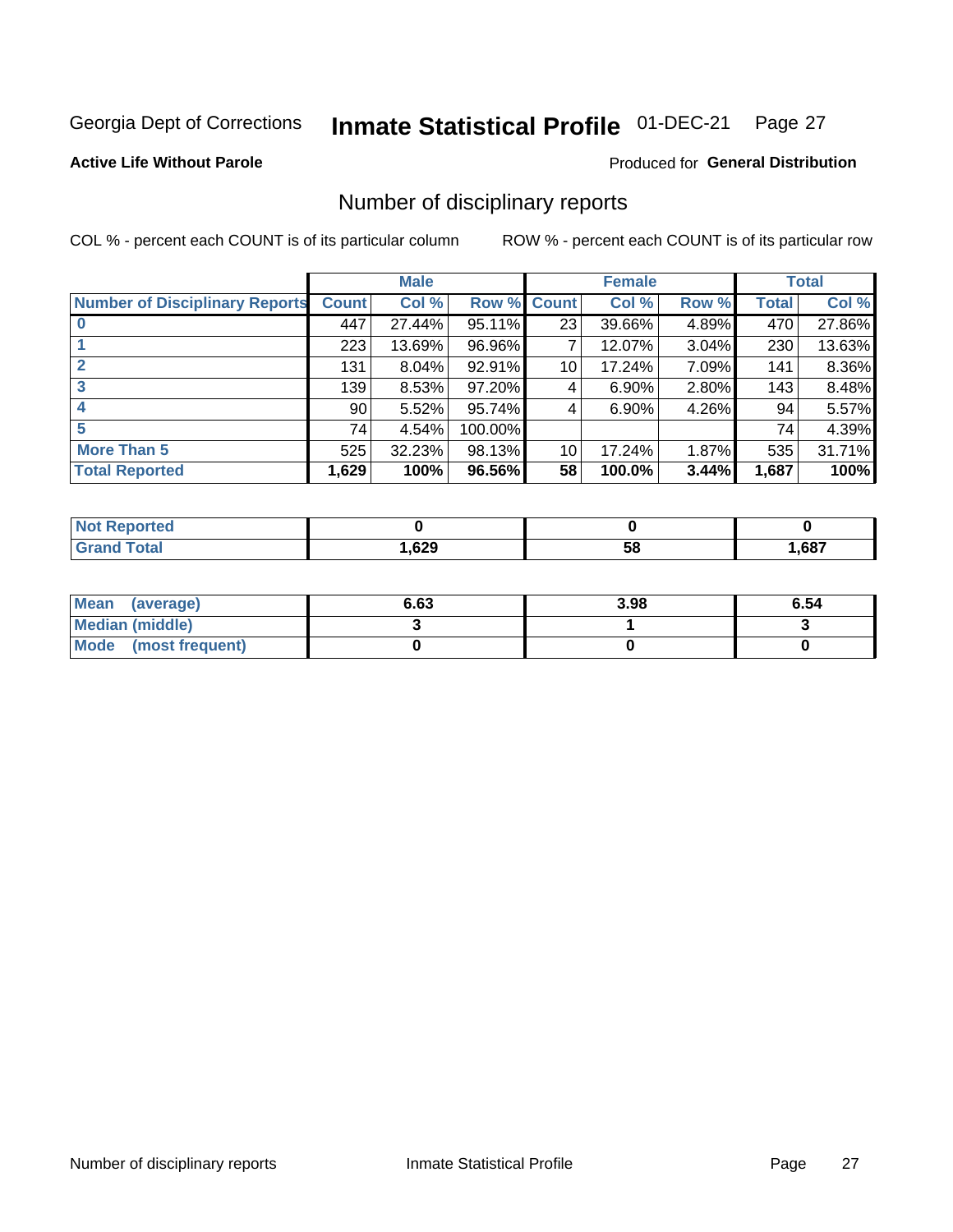# Inmate Statistical Profile 01-DEC-21 Page 28

### **Active Life Without Parole**

### **Produced for General Distribution**

# Number of transfers

COL % - percent each COUNT is of its particular column

|                            |         | <b>Male</b> |        |              | <b>Female</b> |        |              | <b>Total</b> |
|----------------------------|---------|-------------|--------|--------------|---------------|--------|--------------|--------------|
| <b>Number of Transfers</b> | Count l | Col %       | Row %  | <b>Count</b> | Col %         | Row %  | <b>Total</b> | Col %        |
|                            | 25      | 1.53%       | 80.65% | 6            | 10.34%        | 19.35% | 31           | 1.84%        |
|                            | 425     | 26.09%      | 94.65% | 24           | 41.38%        | 5.35%  | 449          | 26.62%       |
| $\mathbf{2}$               | 216     | 13.26%      | 94.32% | 13           | 22.41%        | 5.68%  | 229          | 13.57%       |
| 3                          | 187     | 11.48%      | 95.41% | 9            | 15.52%        | 4.59%  | 196          | 11.62%       |
|                            | 134     | 8.23%       | 99.26% |              | 1.72%         | 0.74%  | 135          | 8.00%        |
| 5                          | 104     | 6.38%       | 99.05% |              | 1.72%         | 0.95%  | 105          | 6.22%        |
| <b>More Than 5</b>         | 538     | 33.03%      | 99.26% | 4            | 6.90%         | 0.74%  | 542          | 32.13%       |
| <b>Total Reported</b>      | 1,629   | 100%        | 96.56% | 58           | 100%          | 3.44%  | 1,687        | 100%         |

| prted<br>NOT RADO |      |    |      |
|-------------------|------|----|------|
| <sup>-</sup> otal | ,629 | 58 | ,687 |

| Mean (average)       | 5.99 | 5.85 |
|----------------------|------|------|
| Median (middle)      |      |      |
| Mode (most frequent) |      |      |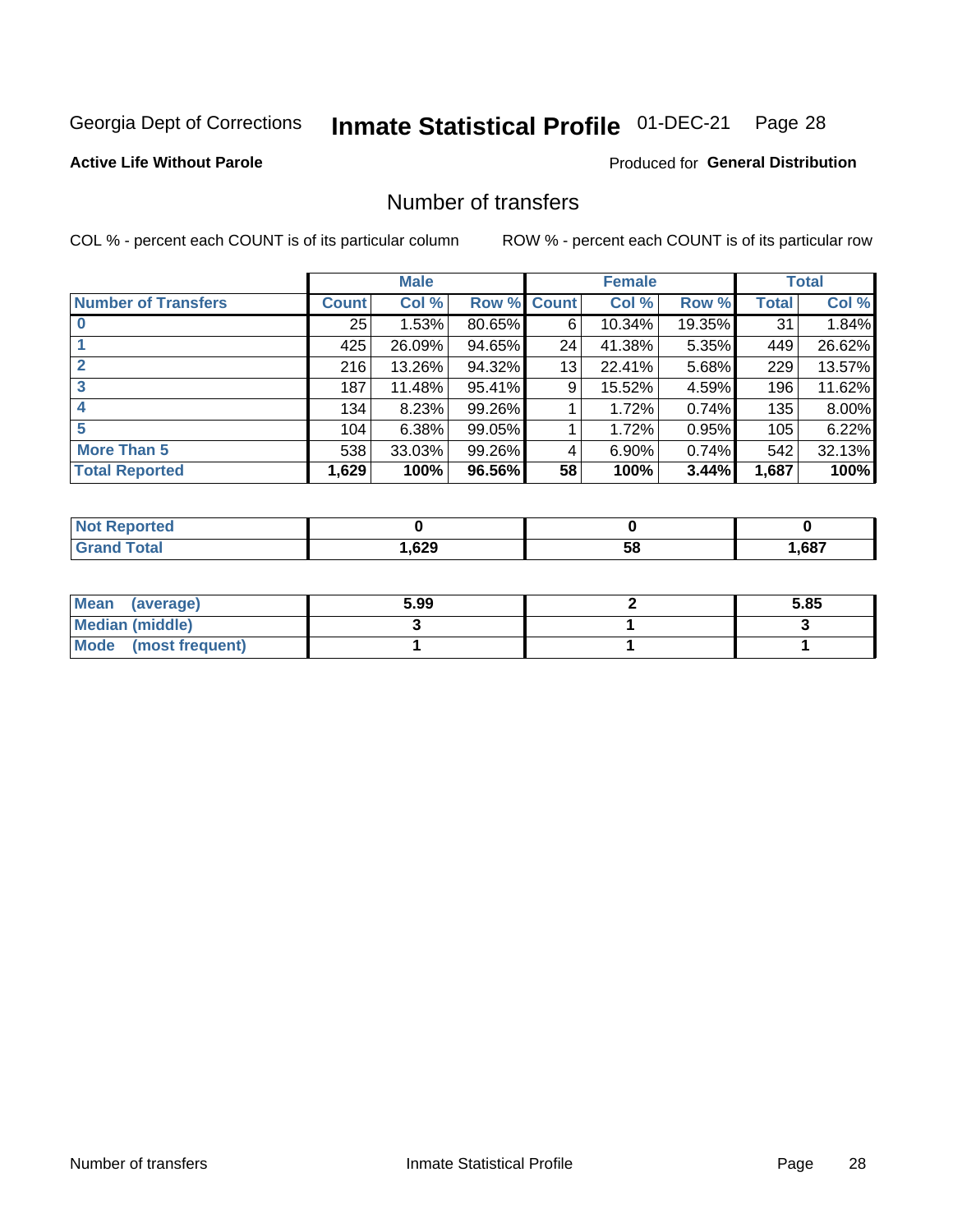# Inmate Statistical Profile 01-DEC-21 Page 29

**Active Life Without Parole** 

**Produced for General Distribution** 

# Number of escapes

COL % - percent each COUNT is of its particular column

|                          | <b>Male</b>  |        |                    | <b>Female</b> |         |       | Total |        |
|--------------------------|--------------|--------|--------------------|---------------|---------|-------|-------|--------|
| <b>Number of Escapes</b> | <b>Count</b> | Col %  | <b>Row % Count</b> |               | Col %   | Row % | Total | Col %  |
|                          | 1.6251       | 99.75% | 96.55%             | 58            | 100.00% | 3.45% | .683  | 99.76% |
|                          |              | 0.12%  | $100.00\%$         |               |         |       |       | 0.12%  |
|                          |              | 0.12%  | $100.00\%$         |               |         |       |       | 0.12%  |
| <b>Total Reported</b>    | $.629+$      | 100%   | 96.56%             | 58            | 100%    | 3.44% | 1,687 | 100%   |

| <b>Not Reported</b> |       |    |       |
|---------------------|-------|----|-------|
| <b>Total</b>        | .,629 | 58 | .,687 |

| Mean (average)       |  |  |
|----------------------|--|--|
| Median (middle)      |  |  |
| Mode (most frequent) |  |  |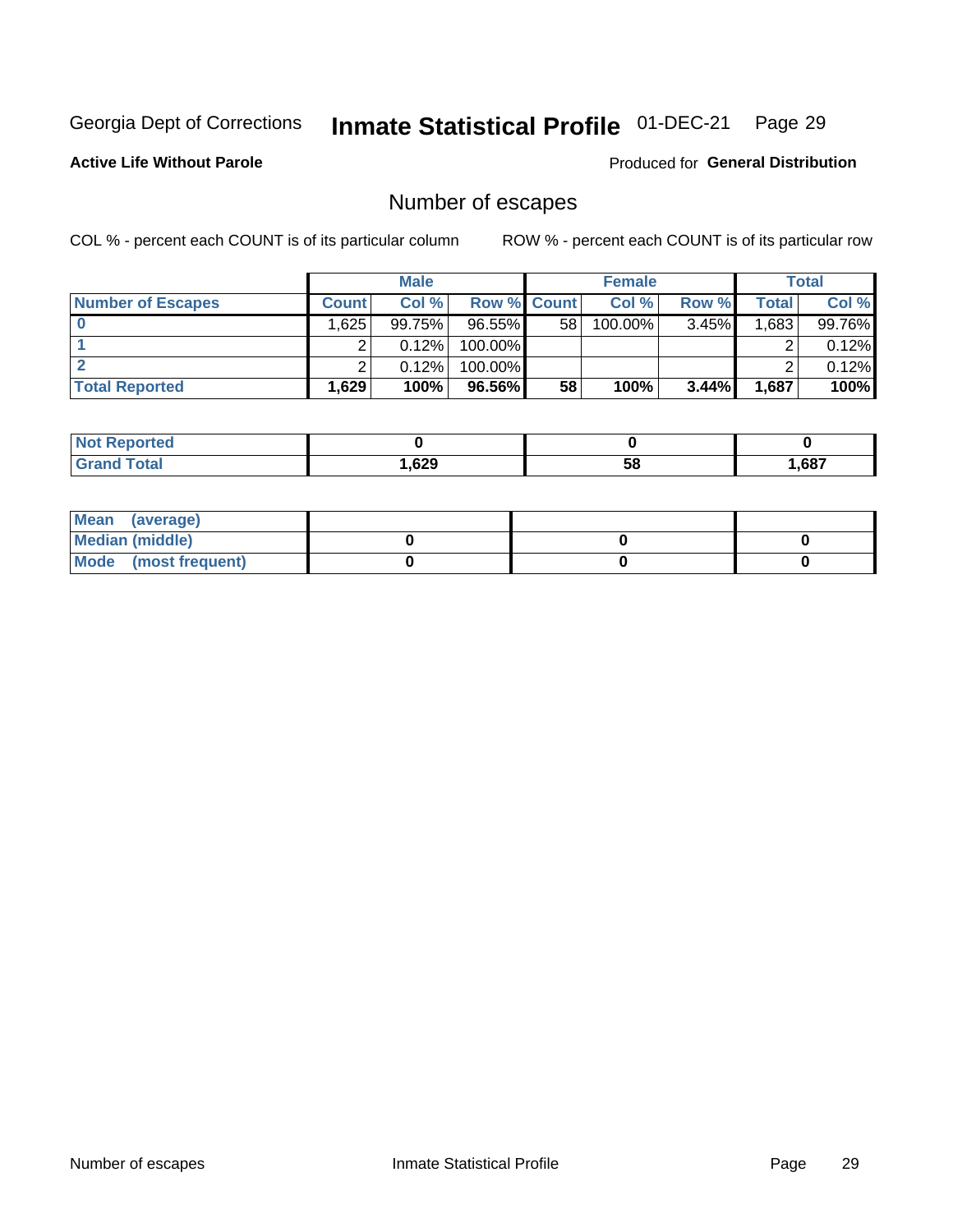### **Active Life Without Parole**

### Produced for General Distribution

### Time served in current (or last) institution

COL % - percent each COUNT is of its particular column

|                            |              | <b>Male</b> |         |                 | <b>Female</b> |        |              | <b>Total</b> |
|----------------------------|--------------|-------------|---------|-----------------|---------------|--------|--------------|--------------|
| <b>Time In Institution</b> | <b>Count</b> | Col %       | Row %   | <b>Count</b>    | Col %         | Row %  | <b>Total</b> | Col %        |
| 0 to 3 months              | 136          | 8.35%       | 93.79%  | 9               | 15.52%        | 6.21%  | 145          | 8.60%        |
| 3.01 to 6 months           | 76           | 4.67%       | 97.44%  | 2               | 3.45%         | 2.56%  | 78           | 4.62%        |
| 6.01 to 9 months           | 41           | 2.52%       | 100.00% |                 |               |        | 41           | 2.43%        |
| 9.01 to 12 months          | 57           | 3.50%       | 100.00% |                 |               |        | 57           | 3.38%        |
| 12.01 to 18 months         | 105          | 6.45%       | 100.00% |                 |               |        | 105          | 6.22%        |
| 18.01 to 24 months         | 107          | 6.57%       | 99.07%  | 1               | 1.72%         | 0.93%  | 108          | 6.40%        |
| 2.01 to 3 years            | 295          | 18.11%      | 96.09%  | 12 <sub>2</sub> | 20.69%        | 3.91%  | 307          | 18.20%       |
| $3.01$ to 4 years          | 262          | 16.08%      | 98.13%  | 5               | 8.62%         | 1.87%  | 267          | 15.83%       |
| 4.01 to 5 years            | 145          | 8.90%       | 97.97%  | 3               | 5.17%         | 2.03%  | 148          | 8.77%        |
| 5.01 to 6 years            | 110          | 6.75%       | 91.67%  | 10 <sup>1</sup> | 17.24%        | 8.33%  | 120          | 7.11%        |
| 6.01 to 7 years            | 73           | 4.48%       | 94.81%  | 4               | 6.90%         | 5.19%  | 77           | 4.56%        |
| $7.01$ to 8 years          | 50           | 3.07%       | 94.34%  | 3               | 5.17%         | 5.66%  | 53           | 3.14%        |
| $8.01$ to $9$ years        | 43           | 2.64%       | 89.58%  | 5               | 8.62%         | 10.42% | 48           | 2.85%        |
| 9.01 to 10 years           | 32           | 1.96%       | 100.00% |                 |               |        | 32           | 1.90%        |
| Over 10 years              | 97           | 5.95%       | 96.04%  | 4               | 6.90%         | 3.96%  | 101          | 5.99%        |
| <b>Total Reported</b>      | 1,629        | 100%        | 96.56%  | 58              | 100%          | 3.44%  | 1,687        | 100%         |

| Reported<br><b>Not</b> |      |    |      |
|------------------------|------|----|------|
| <i>i</i> otal          | ,629 | วง | ,687 |

| <b>Mean</b><br>(average) | 45 months | 53 months | 46 months |
|--------------------------|-----------|-----------|-----------|
| Median (middle)          | 36 months | 48 months | 36 months |
| Mode (most frequent)     | 16 months | 5 months  | 1 months  |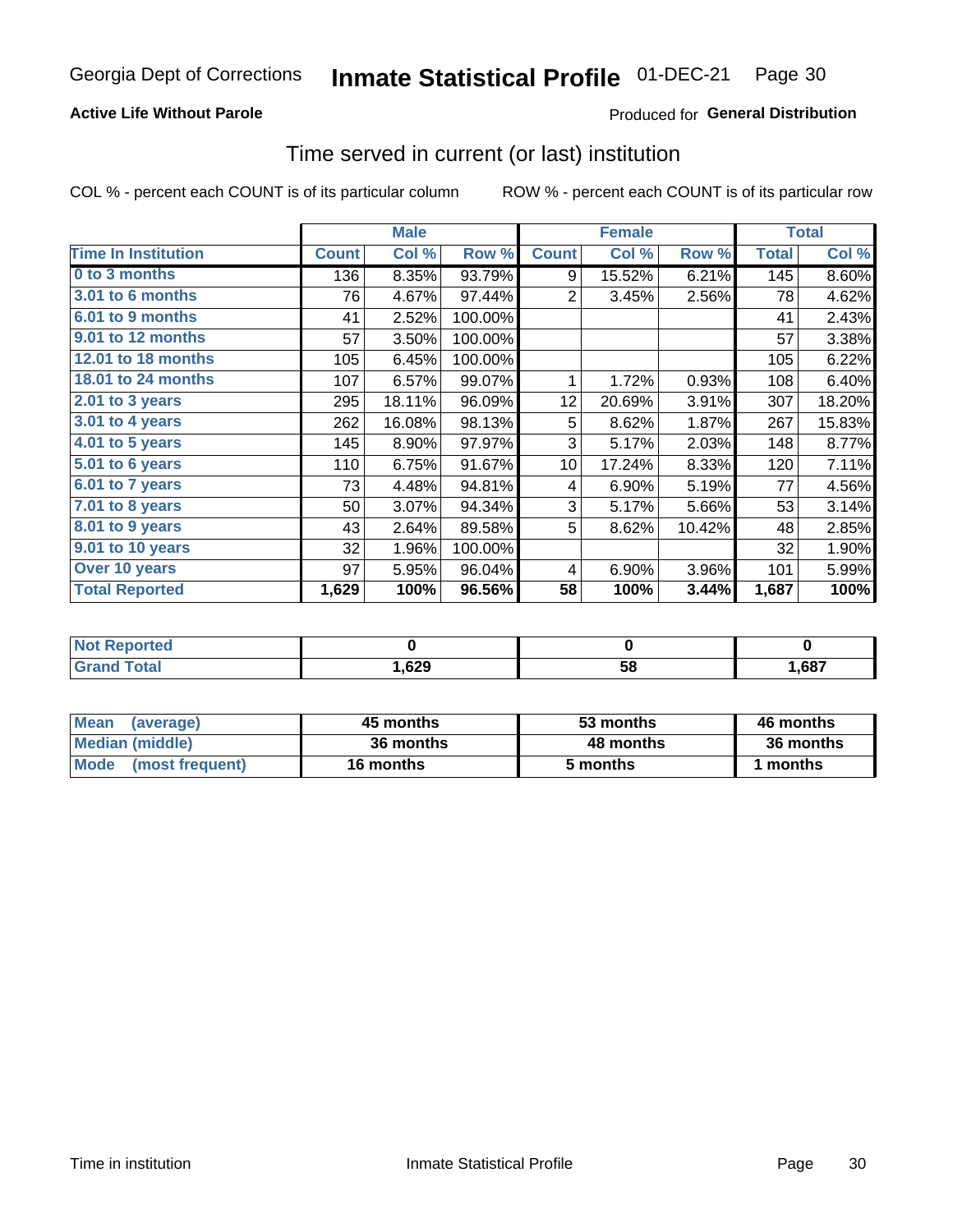#### Inmate Statistical Profile 01-DEC-21 Page 31

#### **Active Life Without Parole**

#### Produced for General Distribution

### Highest grade level attained

COL % - percent each COUNT is of its particular column

|                              |                | <b>Male</b> |         |                 | <b>Female</b> |        |                | <b>Total</b> |
|------------------------------|----------------|-------------|---------|-----------------|---------------|--------|----------------|--------------|
| <b>Grade Level</b>           | <b>Count</b>   | Col %       | Row %   | <b>Count</b>    | Col %         | Row %  | <b>Total</b>   | Col %        |
| No school at all             | 2              | 0.17%       | 100.00% |                 |               |        | $\overline{2}$ | 0.16%        |
| <b>Grade 1</b>               | 1              | 0.08%       | 100.00% |                 |               |        | 1              | 0.08%        |
| <b>Grade 2</b>               | 1              | 0.08%       | 100.00% |                 |               |        | 1              | 0.08%        |
| <b>Grade 3</b>               | $\overline{2}$ | 0.17%       | 100.00% |                 |               |        | $\overline{2}$ | 0.16%        |
| <b>Grade 4</b>               | 4              | 0.33%       | 100.00% |                 |               |        | 4              | 0.33%        |
| Grade 5                      | 1              | 0.08%       | 100.00% |                 |               |        | 1              | 0.08%        |
| Grade 6                      | 9              | 0.75%       | 100.00% |                 |               |        | 9              | 0.74%        |
| Grade 7                      | 33             | 2.76%       | 100.00% |                 |               |        | 33             | 2.70%        |
| <b>Grade 8</b>               | 80             | 6.69%       | 100.00% |                 |               |        | 80             | 6.55%        |
| Grade 9                      | 143            | 11.96%      | 97.95%  | 3               | 12.00%        | 2.05%  | 146            | 11.96%       |
| Grade 10                     | 231            | 19.31%      | 97.88%  | 5               | 20.00%        | 2.12%  | 236            | 19.33%       |
| Grade 11                     | 218            | 18.23%      | 98.64%  | 3               | 12.00%        | 1.36%  | 221            | 18.10%       |
| <b>Grade 12 or GED</b>       | 317            | 26.51%      | 97.24%  | 9               | 36.00%        | 2.76%  | 326            | 26.70%       |
| Some tech school             | 14             | 1.17%       | 93.33%  | 1               | 4.00%         | 6.67%  | 15             | 1.23%        |
| <b>Completed tech school</b> | 17             | 1.42%       | 100.00% |                 |               |        | 17             | 1.39%        |
| College, 1 year              | 38             | 3.18%       | 97.44%  | 1               | 4.00%         | 2.56%  | 39             | 3.19%        |
| College, 2 year              | 41             | 3.43%       | 97.62%  | 1               | 4.00%         | 2.38%  | 42             | 3.44%        |
| College, 3 year              | 18             | 1.51%       | 100.00% |                 |               |        | 18             | 1.47%        |
| <b>Bachelor's degree</b>     | 20             | 1.67%       | 100.00% |                 |               |        | 20             | 1.64%        |
| <b>Master's degree</b>       | 4              | 0.33%       | 80.00%  | 1               | 4.00%         | 20.00% | 5              | 0.41%        |
| Ph.D. degree                 | 1              | 0.08%       | 50.00%  | 1               | 4.00%         | 50.00% | $\overline{2}$ | 0.16%        |
| Law degree                   |                | 0.08%       | 100.00% |                 |               |        | 1              | 0.08%        |
| <b>Total Reported</b>        | 1,196          | 100%        | 97.95%  | $\overline{25}$ | 100%          | 2.05%  | 1,221          | 100%         |

| w | ,,,  | ~  | ,    |
|---|------|----|------|
|   | 456  | ູບ | 40เ  |
|   | ,629 | 58 | ,687 |

| <b>Mean</b><br>(average) | 10.82           | 11.84           | 10.84                    |  |  |
|--------------------------|-----------------|-----------------|--------------------------|--|--|
| Median (middle)          | Grade 11        | Grade 12 or GED | Grade 11                 |  |  |
| Mode (most frequent)     | Grade 12 or GED | Grade 12 or GED | <b>I</b> Grade 12 or GED |  |  |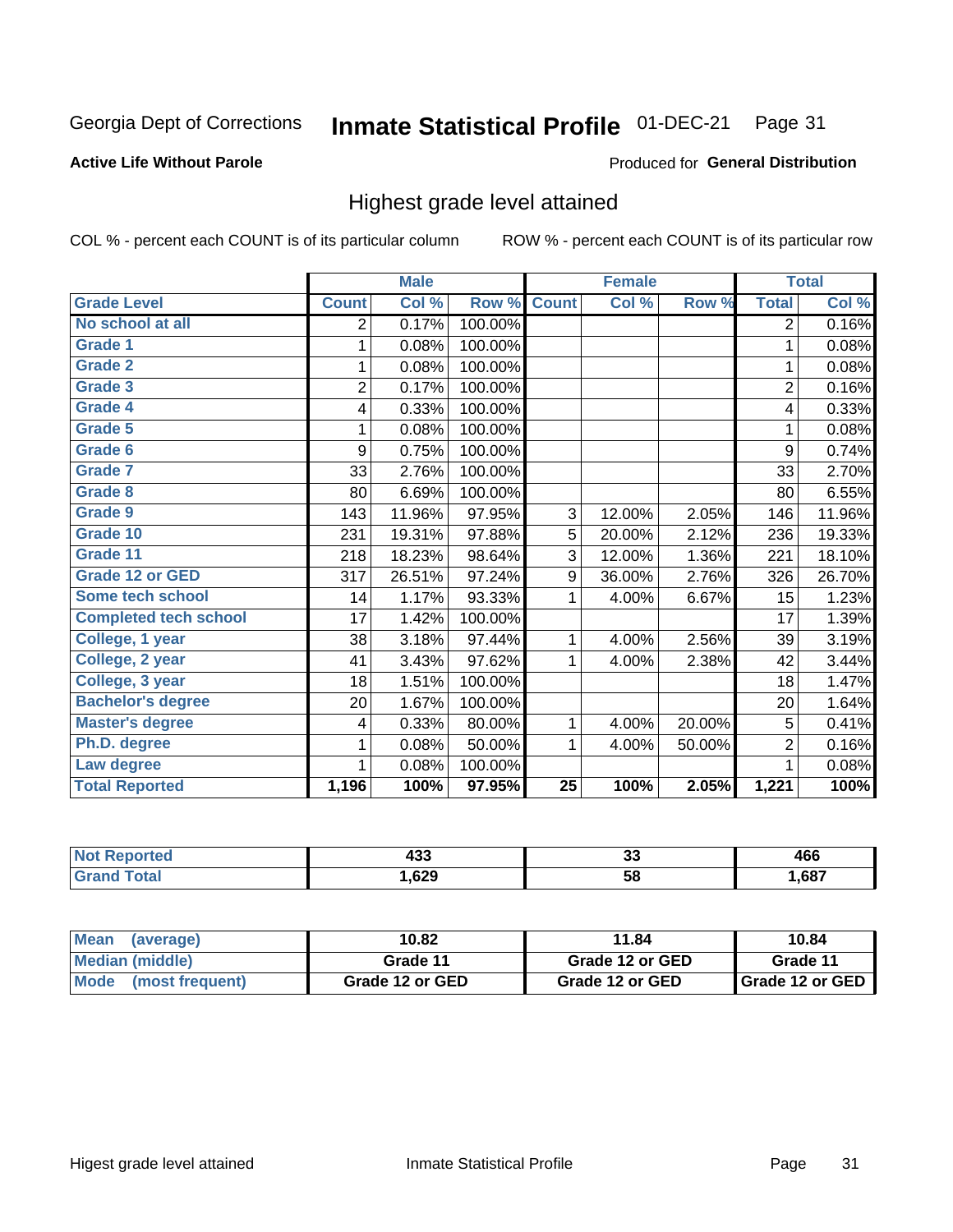#### Inmate Statistical Profile 01-DEC-21 Page 32

#### **Active Life Without Parole**

### Produced for General Distribution

## Culture fair IQ scores

COL % - percent each COUNT is of its particular column

|                       |                | <b>Male</b> |             |    | <b>Female</b> |        |              | <b>Total</b> |
|-----------------------|----------------|-------------|-------------|----|---------------|--------|--------------|--------------|
| <b>IQ Scores</b>      | <b>Count</b>   | Col %       | Row % Count |    | Col %         | Row %  | <b>Total</b> | Col %        |
| $60 - 69$             | 46             | 3.29%       | 100.00%     |    |               |        | 46           | 3.18%        |
| $70 - 79$             | 104            | 7.43%       | 97.20%      | 3  | 6.52%         | 2.80%  | 107          | 7.40%        |
| $80 - 89$             | 192            | 13.71%      | 96.48%      | 7  | 15.22%        | 3.52%  | 199          | 13.76%       |
| $90 - 99$             | 365            | 26.07%      | 95.05%      | 19 | 41.30%        | 4.95%  | 384          | 26.56%       |
| $100 - 109$           | 386            | 27.57%      | 97.72%      | 9  | 19.57%        | 2.28%  | 395          | 27.32%       |
| $110 - 119$           | 257            | 18.36%      | 98.09%      | 5  | 10.87%        | 1.91%  | 262          | 18.12%       |
| $120 - 129$           | 48             | 3.43%       | 96.00%      | 2  | 4.35%         | 4.00%  | 50           | 3.46%        |
| $130 - 139$           | $\overline{2}$ | 0.14%       | 66.67%      | 4  | 2.17%         | 33.33% | 3            | 0.21%        |
| <b>Total Reported</b> | 1,400          | 100%        | 96.82%      | 46 | 100%          | 3.18%  | 1,446        | 100.0%       |

| <b>Not Reported</b>  | 210  |    | 247   |
|----------------------|------|----|-------|
| Not Valid (under 60) | 19   |    | 24    |
| <b>Grand Total</b>   | .629 | 58 | 1,687 |

| Mean<br>(average)    | 98 | 98  | 98 |
|----------------------|----|-----|----|
| Median (middle)      | 99 | 96  | 99 |
| Mode (most frequent) | 99 | 102 | 99 |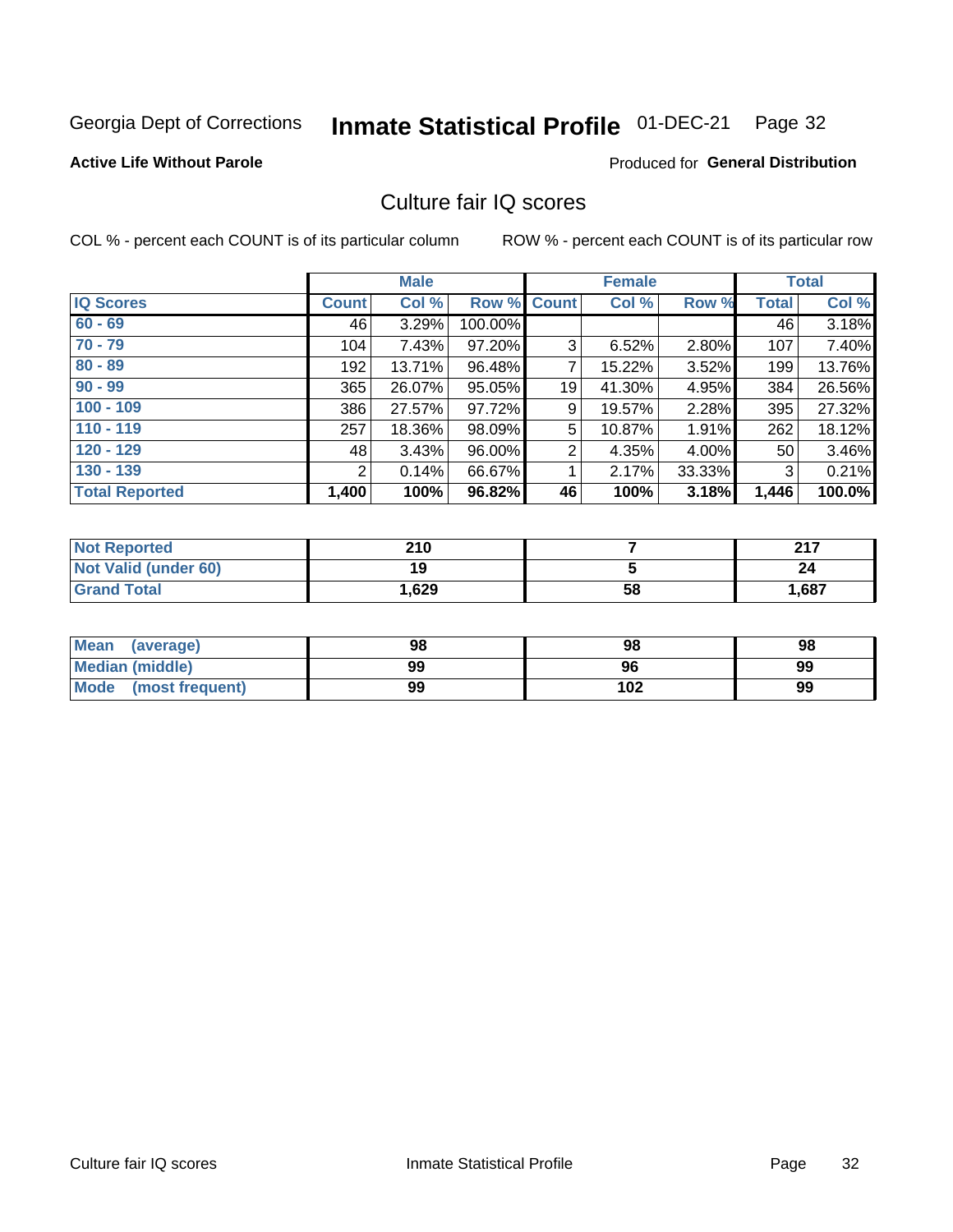#### Inmate Statistical Profile 01-DEC-21 Page 33

#### **Active Life Without Parole**

#### Produced for General Distribution

# Wide Range Achievement Test (WRAT) reading score

COL % - percent each COUNT is of its particular column

|                           | <b>Male</b>  |        | <b>Female</b> |                |        | <b>Total</b> |              |        |
|---------------------------|--------------|--------|---------------|----------------|--------|--------------|--------------|--------|
| <b>WRAT Reading Score</b> | <b>Count</b> | Col %  | Row %         | <b>Count</b>   | Col %  | Row %        | <b>Total</b> | Col %  |
| 0.1 to 0.9                | 30           | 2.00%  | 96.77%        | 1              | 1.96%  | 3.23%        | 31           | 2.00%  |
| 1.0 to 1.9                | 24           | 1.60%  | 100.00%       |                |        |              | 24           | 1.55%  |
| 2.0 to 2.9                | 49           | 3.27%  | 98.00%        | 1              | 1.96%  | 2.00%        | 50           | 3.23%  |
| 3.0 to 3.9                | 88           | 5.87%  | 95.65%        | 4              | 7.84%  | 4.35%        | 92           | 5.94%  |
| 4.0 to 4.9                | 109          | 7.27%  | 96.46%        | 4              | 7.84%  | 3.54%        | 113          | 7.29%  |
| 5.0 to 5.9                | 143          | 9.54%  | 98.62%        | $\overline{2}$ | 3.92%  | 1.38%        | 145          | 9.35%  |
| 6.0 to 6.9                | 125          | 8.34%  | 98.43%        | $\overline{2}$ | 3.92%  | 1.57%        | 127          | 8.19%  |
| 7.0 to 7.9                | 50           | 3.34%  | 100.00%       |                |        |              | 50           | 3.23%  |
| 8.0 to 8.9                | 130          | 8.67%  | 97.74%        | 3              | 5.88%  | 2.26%        | 133          | 8.58%  |
| 9.0 to 9.9                | 71           | 4.74%  | 97.26%        | $\overline{2}$ | 3.92%  | 2.74%        | 73           | 4.71%  |
| 10.0 to 10.9              | 89           | 5.94%  | 98.89%        | 1              | 1.96%  | 1.11%        | 90           | 5.81%  |
| 11.0 to 11.9              | 141          | 9.41%  | 95.92%        | 6              | 11.76% | 4.08%        | 147          | 9.48%  |
| 12.0 to 12.9              | 398          | 26.55% | 94.76%        | 22             | 43.14% | 5.24%        | 420          | 27.10% |
| 13                        | 52           | 3.47%  | 94.55%        | 3              | 5.88%  | 5.45%        | 55           | 3.55%  |
| <b>Total Reported</b>     | 1,499        | 100%   | 96.71%        | 51             | 100%   | 3.29%        | 1,550        | 100.0% |
|                           |              |        |               |                |        |              |              |        |

| <b>Not Reported</b> | 130   |    | ---<br>וטו |
|---------------------|-------|----|------------|
| <b>Total</b>        | .,629 | 58 | .,687      |

| Mean (average)       | 8.69       | 9.84 | 8.72 |
|----------------------|------------|------|------|
| Median (middle)      | י ה<br>Y.Z | 11.9 | 9.2  |
| Mode (most frequent) | 12.9       | 12.9 | 12.9 |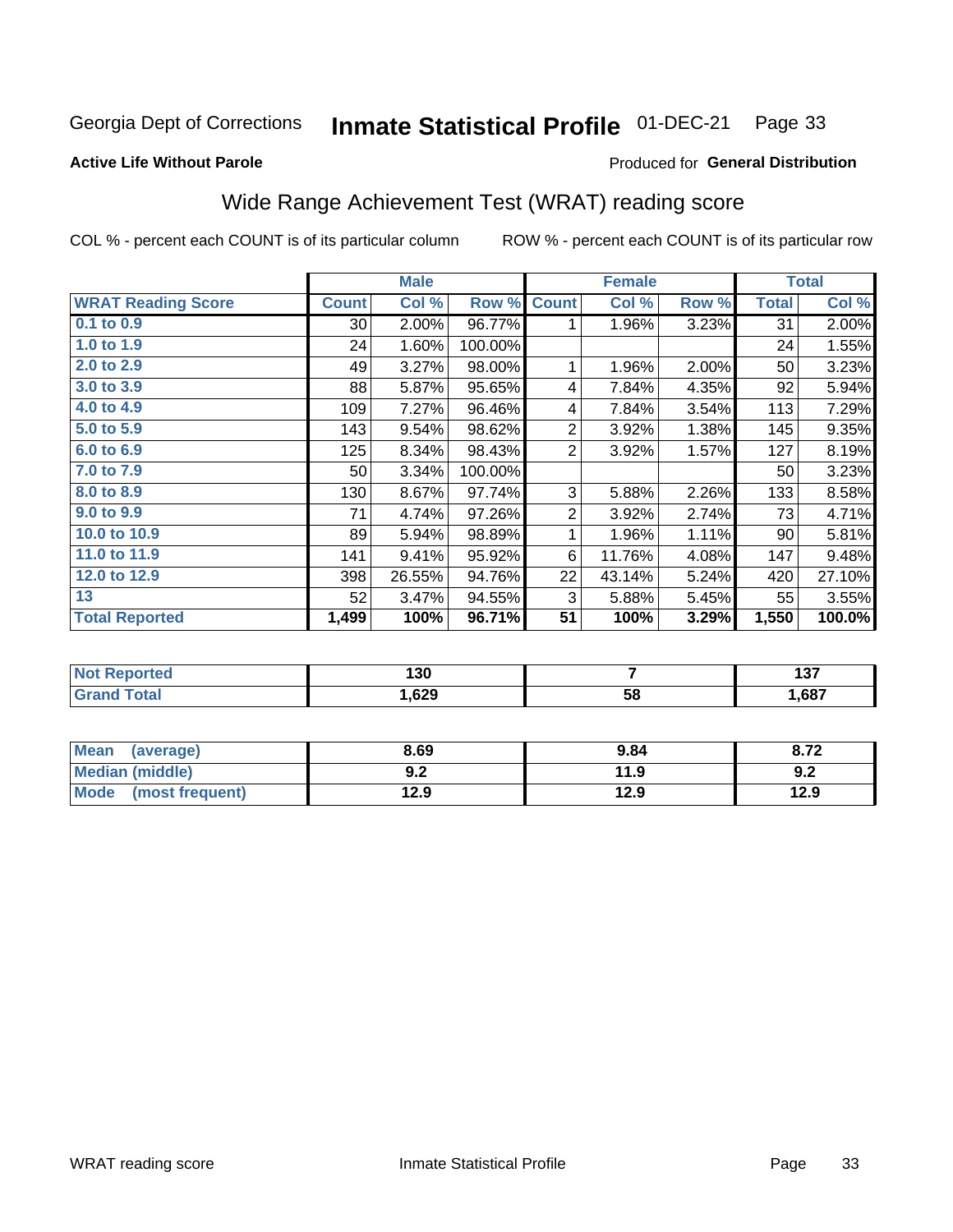#### Inmate Statistical Profile 01-DEC-21 Page 34

**Active Life Without Parole** 

#### Produced for General Distribution

# Wide Range Achievement Test (WRAT) math score

COL % - percent each COUNT is of its particular column

|                              |              | <b>Male</b> |         |                | <b>Female</b> |        |              | <b>Total</b> |
|------------------------------|--------------|-------------|---------|----------------|---------------|--------|--------------|--------------|
| <b>WRAT Mathematic Score</b> | <b>Count</b> | Col %       | Row %   | <b>Count</b>   | Col %         | Row %  | <b>Total</b> | Col %        |
| 0.1 to 0.9                   | 5            | 0.33%       | 100.00% |                |               |        | 5            | 0.32%        |
| 1.0 to 1.9                   | 13           | 0.87%       | 100.00% |                |               |        | 13           | 0.84%        |
| 2.0 to 2.9                   | 36           | 2.40%       | 97.30%  | 1              | 1.96%         | 2.70%  | 37           | 2.39%        |
| 3.0 to 3.9                   | 83           | 5.54%       | 96.51%  | 3              | 5.88%         | 3.49%  | 86           | 5.55%        |
| 4.0 to 4.9                   | 168          | 11.21%      | 97.67%  | 4              | 7.84%         | 2.33%  | 172          | 11.10%       |
| 5.0 to 5.9                   | 220          | 14.68%      | 97.78%  | 5              | 9.80%         | 2.22%  | 225          | 14.52%       |
| 6.0 to 6.9                   | 313          | 20.88%      | 97.20%  | 9              | 17.65%        | 2.80%  | 322          | 20.77%       |
| 7.0 to 7.9                   | 137          | 9.14%       | 96.48%  | 5              | 9.80%         | 3.52%  | 142          | 9.16%        |
| 8.0 to 8.9                   | 149          | 9.94%       | 98.03%  | 3              | 5.88%         | 1.97%  | 152          | 9.81%        |
| 9.0 to 9.9                   | 111          | 7.40%       | 95.69%  | 5              | 9.80%         | 4.31%  | 116          | 7.48%        |
| 10.0 to 10.9                 | 33           | 2.20%       | 100.00% |                |               |        | 33           | 2.13%        |
| 11.0 to 11.9                 | 47           | 3.14%       | 95.92%  | $\overline{2}$ | 3.92%         | 4.08%  | 49           | 3.16%        |
| 12.0 to 12.9                 | 178          | 11.87%      | 93.19%  | 13             | 25.49%        | 6.81%  | 191          | 12.32%       |
| 13                           | 6            | 0.40%       | 85.71%  | 1              | 1.96%         | 14.29% | 7            | 0.45%        |
| <b>Total Reported</b>        | 1,499        | 100%        | 96.71%  | 51             | 100%          | 3.29%  | 1,550        | 100%         |
|                              |              |             |         |                |               |        |              |              |

| <b>Not Reported</b> | 130   |    | ---<br>וטו |
|---------------------|-------|----|------------|
| <b>Total</b>        | .,629 | 58 | .,687      |

| Mean (average)       | 7.30 | 8.36 | 7.34 |
|----------------------|------|------|------|
| Median (middle)      | 6.9  | 7.4  | 6.9  |
| Mode (most frequent) | 12.9 | 12.9 | 12.9 |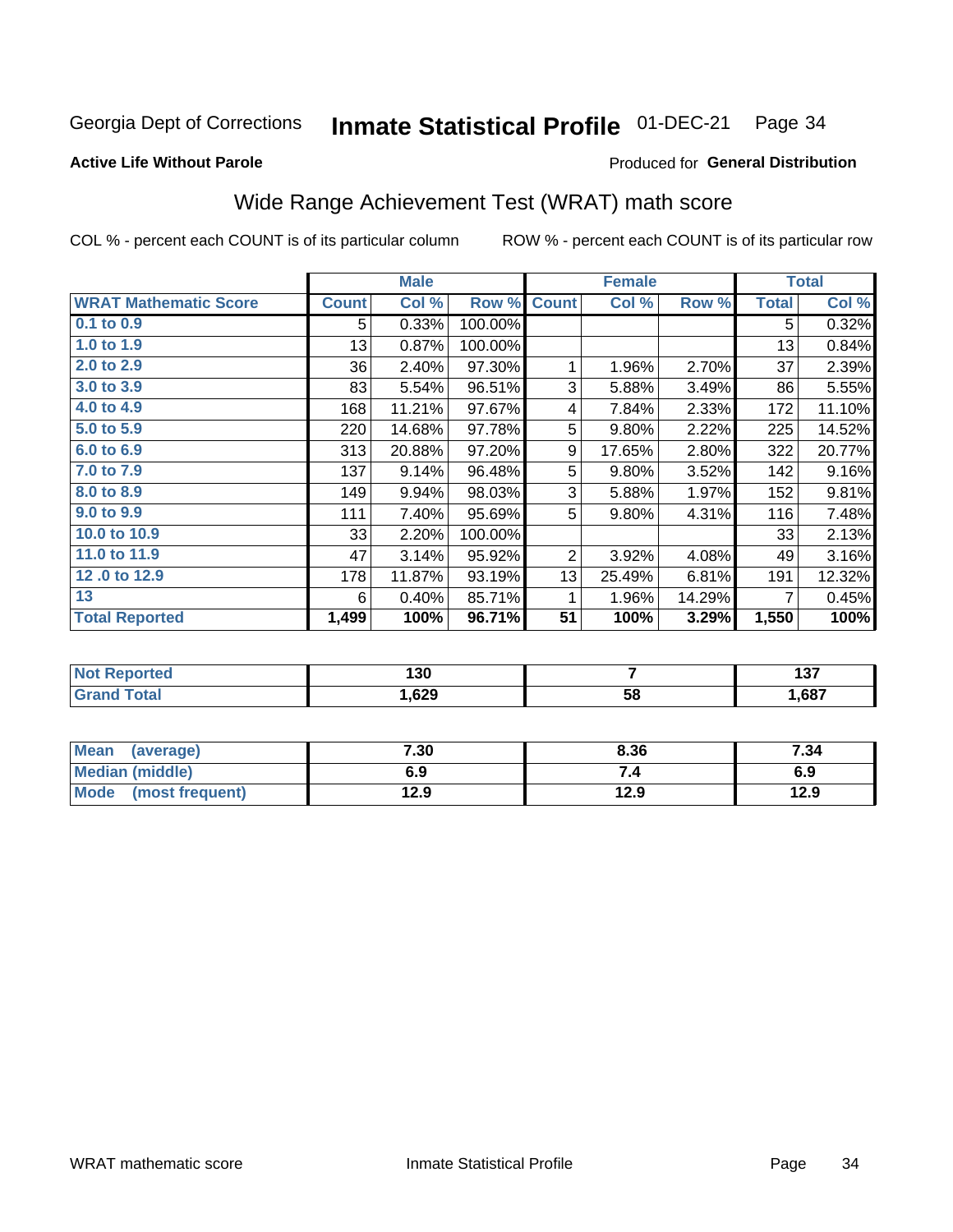#### Inmate Statistical Profile 01-DEC-21 Page 35

#### **Active Life Without Parole**

#### Produced for General Distribution

# Wide Range Achievement Test (WRAT) spelling score

COL % - percent each COUNT is of its particular column

|                            |              | <b>Male</b> |         |                 | <b>Female</b>   |       |              | <b>Total</b> |
|----------------------------|--------------|-------------|---------|-----------------|-----------------|-------|--------------|--------------|
| <b>WRAT Spelling Score</b> | <b>Count</b> | Col %       | Row %   | <b>Count</b>    | Col %           | Row % | <b>Total</b> | Col %        |
| 0.1 to 0.9                 | 25           | 1.67%       | 96.15%  | 1               | 1.96%           | 3.85% | 26           | 1.68%        |
| 1.0 to 1.9                 | 38           | 2.54%       | 100.00% |                 |                 |       | 38           | 2.45%        |
| 2.0 to 2.9                 | 64           | 4.28%       | 96.97%  | 2               | 3.92%           | 3.03% | 66           | 4.26%        |
| 3.0 to 3.9                 | 91           | 6.08%       | 97.85%  | $\overline{2}$  | 3.92%           | 2.15% | 93           | 6.01%        |
| 4.0 to 4.9                 | 92           | 6.15%       | 98.92%  | 1               | 1.96%           | 1.08% | 93           | 6.01%        |
| 5.0 to 5.9                 | 148          | 9.89%       | 99.33%  | 1               | 1.96%           | 0.67% | 149          | 9.63%        |
| 6.0 to 6.9                 | 133          | 8.88%       | 97.79%  | 3               | 5.88%           | 2.21% | 136          | 8.79%        |
| 7.0 to 7.9                 | 137          | 9.15%       | 97.86%  | 3               | 5.88%           | 2.14% | 140          | 9.04%        |
| 8.0 to 8.9                 | 131          | 8.75%       | 97.76%  | 3               | 5.88%           | 2.24% | 134          | 8.66%        |
| 9.0 to 9.9                 | 78           | 5.21%       | 100.00% |                 |                 |       | 78           | 5.04%        |
| 10.0 to 10.9               | 78           | 5.21%       | 100.00% |                 |                 |       | 78           | 5.04%        |
| 11.0 to $11.9$             | 109          | 7.28%       | 94.78%  | 6               | 11.76%          | 5.22% | 115          | 7.43%        |
| 12.0 to 12.9               | 344          | 22.98%      | 92.47%  | 28              | 54.90%          | 7.53% | 372          | 24.03%       |
| 13                         | 29           | 1.94%       | 96.67%  | 1               | 1.96%           | 3.33% | 30           | 1.94%        |
| <b>Total Reported</b>      | 1,497        | 100%        | 96.71%  | $\overline{51}$ | 100%            | 3.29% | 1,548        | 100.0%       |
|                            |              |             |         |                 |                 |       |              |              |
| <b>Not Reported</b>        |              | 132         |         | $\overline{7}$  |                 |       | 139          |              |
| <b>Grand Total</b>         |              | 1,629       |         |                 | $\overline{58}$ |       |              | 1,687        |

| <b>Mean</b><br>(average)       | ר ס<br>0.ZZ | 10.39        | 8.30 |
|--------------------------------|-------------|--------------|------|
| Median (middle)                | o. J        | 127<br>I 4.I | ი.ა  |
| <b>Mode</b><br>(most frequent) | 12.9        | 12.9         | 12.9 |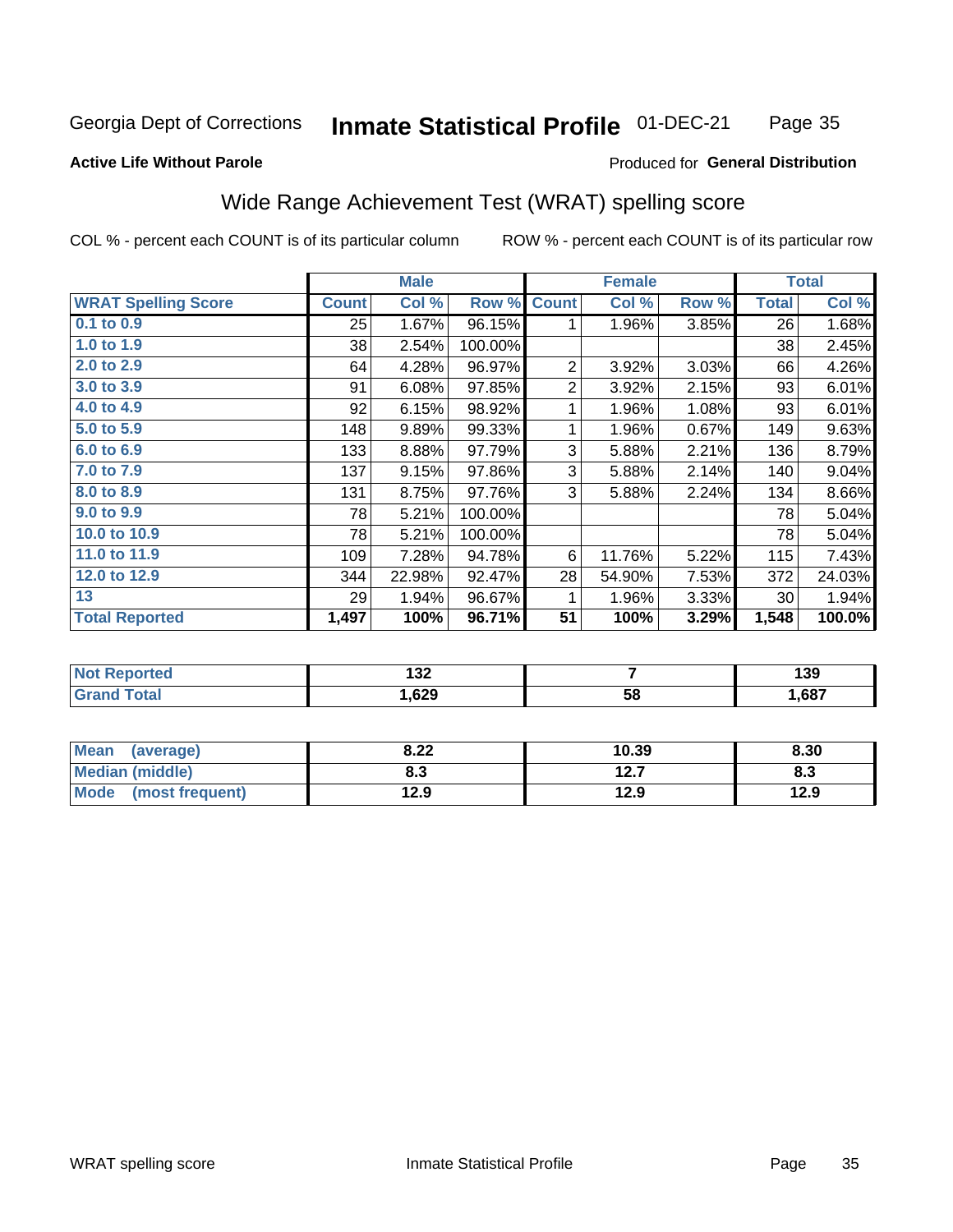# Inmate Statistical Profile 01-DEC-21 Page 36

#### **Active Life Without Parole**

### **Produced for General Distribution**

# Current / last mental health treatment level

COL % - percent each COUNT is of its particular column

|                                    |              | <b>Male</b> |         |              | <b>Female</b> |       |              | <b>Total</b> |
|------------------------------------|--------------|-------------|---------|--------------|---------------|-------|--------------|--------------|
| <b>Mental Health Treatment Lev</b> | <b>Count</b> | Col %       | Row %   | <b>Count</b> | Col %         | Row % | <b>Total</b> | Col %        |
| 1 No problem at current time       | 285          | 38.31%      | 96.61%  | 10           | 19.23%        | 3.39% | 295          | 37.06%       |
| 2 Receiving outpatient             | 374          | 50.27%      | 90.12%  | 41           | 78.85%        | 9.88% | 415          | 52.14%       |
| <b>Treatment</b>                   |              |             |         |              |               |       |              |              |
| 3 Inpatient, moderate              | 65           | 8.74%       | 98.48%  |              | 1.92%         | 1.52% | 66           | 8.29%        |
| Treatment                          |              |             |         |              |               |       |              |              |
| 4 Inpatient, intensive             | 19           | 2.55%       | 100.00% |              |               |       | 19           | 2.39%        |
| Treatment                          |              |             |         |              |               |       |              |              |
| <b>5 Undergoing crisis</b>         |              | 0.13%       | 100.00% |              |               |       |              | 0.13%        |
| <b>stabilization</b>               |              |             |         |              |               |       |              |              |
| <b>Total Evaluated</b>             | 744          | 100%        | 93.47%  | 52           | 100%          | 6.53% | 796          | 100.0%       |

| <b>evaluation</b><br><b>Never had MF</b> | 885  |    | 89 <sup>7</sup> |
|------------------------------------------|------|----|-----------------|
| $\sim$                                   | ,629 | 58 | ,687            |

| <b>Median (middle)</b>         | <b>Receiving outpatient</b><br>treatment | <b>Receiving outpatient</b><br>treatment | <b>Receiving</b><br>outpatient<br>treatment |  |  |
|--------------------------------|------------------------------------------|------------------------------------------|---------------------------------------------|--|--|
| <b>Mode</b><br>(most frequent) | <b>Receiving outpatient</b><br>treatment | <b>Receiving outpatient</b><br>treatment | <b>Receiving</b><br>outpatient<br>treatment |  |  |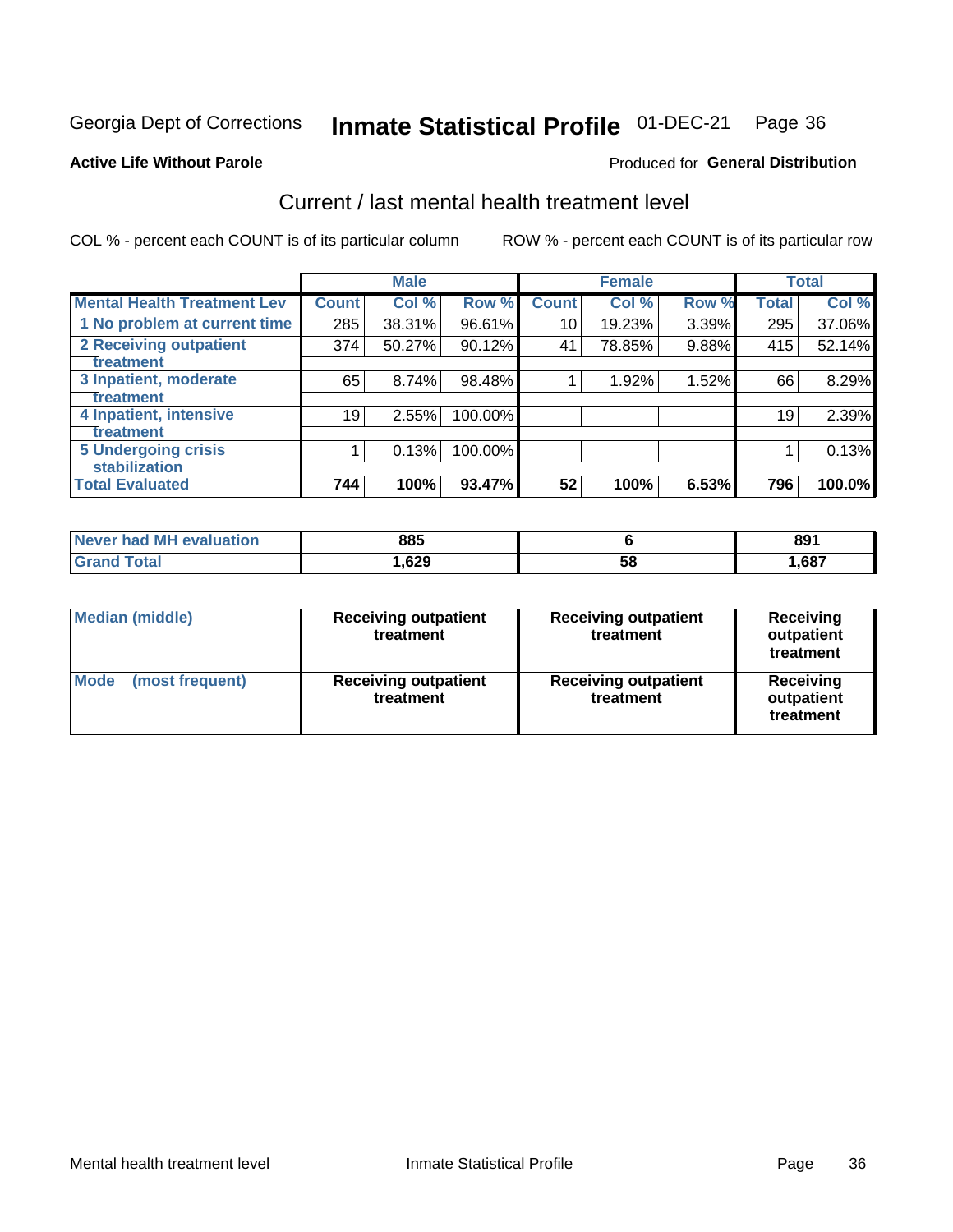#### Inmate Statistical Profile 01-DEC-21 Page 37

### **Active Life Without Parole**

### Produced for General Distribution

# PULHESDWIT medical scale - 'P' overall condition ('P'hysical)

COL % - percent each COUNT is of its particular column

|                                  |              | <b>Male</b> |         |              | <b>Female</b> |       |       | <b>Total</b> |
|----------------------------------|--------------|-------------|---------|--------------|---------------|-------|-------|--------------|
| 'P' Overall Condition            | <b>Count</b> | Col %       | Row %   | <b>Count</b> | Col %         | Row % | Total | Col %        |
| 1 No medical illness             | 1,170        | 77.08%      | 97.34%  | 32           | 55.17%        | 2.66% | 1,202 | 76.27%       |
| 2 Well-controlled chronic        | 313          | 20.62%      | 92.60%  | 25           | 43.10%        | 7.40% | 338   | 21.45%       |
| <b>lilness</b>                   |              |             |         |              |               |       |       |              |
| 3 Poorly-controlled chronic      | 30           | 1.98%       | 96.77%  |              | 1.72%         | 3.23% | 31    | 1.97%        |
| <b>illness</b>                   |              |             |         |              |               |       |       |              |
| 4 Significant problems requiring | 4            | 0.26%       | 100.00% |              |               |       | 4     | 0.25%        |
| special housing                  |              |             |         |              |               |       |       |              |
| 5 Terminal illness, $<$ 6 months |              | $0.07\%$    | 100.00% |              |               |       |       | $0.06\%$     |
| to live                          |              |             |         |              |               |       |       |              |
| <b>Total Reported</b>            | 1,518        | 100%        | 96.32%  | 58           | 100%          | 3.68% | 1,576 | 100%         |

| rtea<br>ени<br>.          | <b>AAA</b> |    | 44.  |
|---------------------------|------------|----|------|
| $F_{\alpha}$ ial<br>_____ | ,629       | ၁၀ | ,687 |

|  |  | Mode (most frequent) | 1 No medical illness | 1 No medical illness | 1 No medical<br>illness |
|--|--|----------------------|----------------------|----------------------|-------------------------|
|--|--|----------------------|----------------------|----------------------|-------------------------|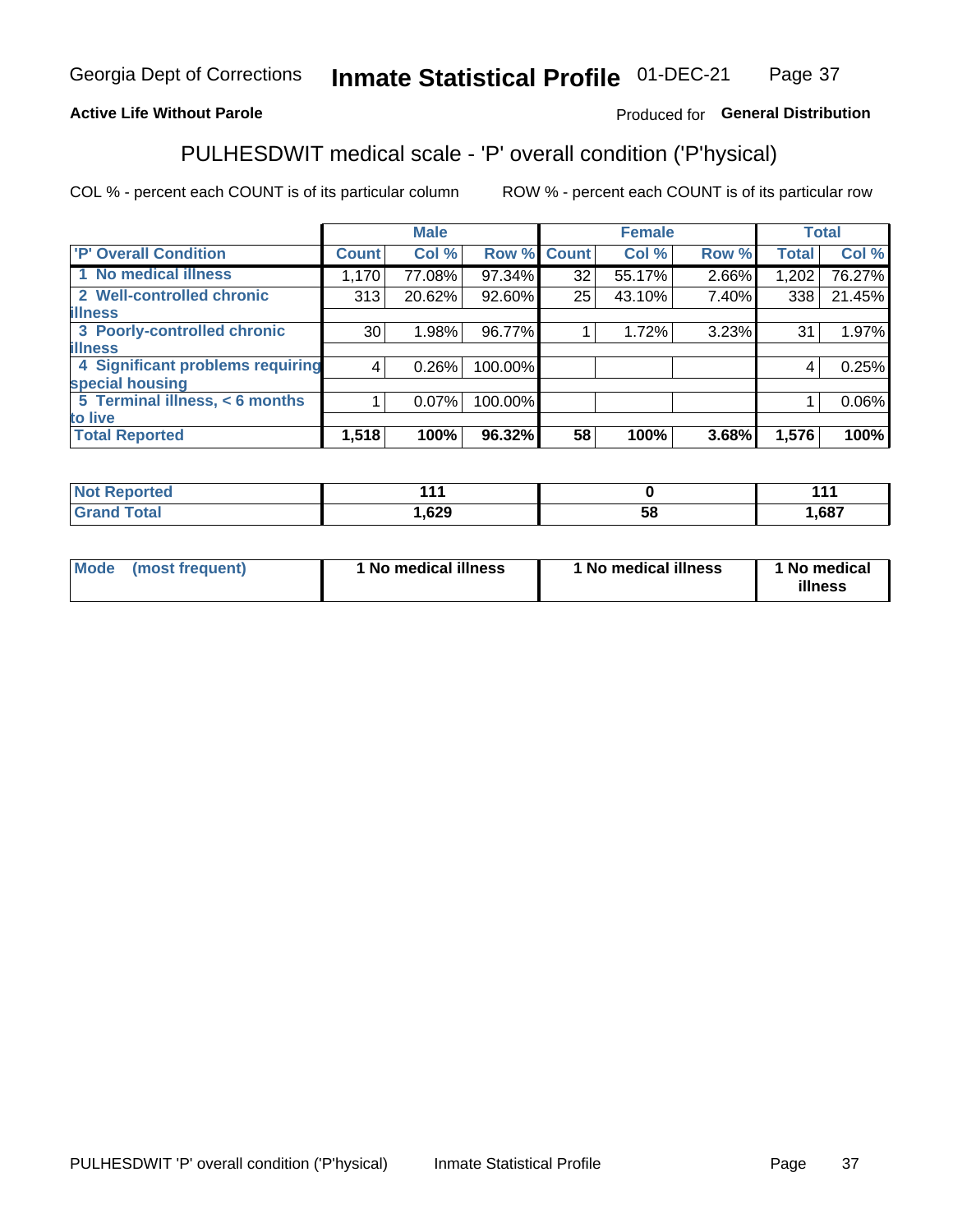### **Active Life Without Parole**

### Produced for General Distribution

# PULHESDWIT medical scale - 'U' upper body

COL % - percent each COUNT is of its particular column

|                              |              | <b>Male</b> |           |              | <b>Female</b> |       |              | <b>Total</b> |
|------------------------------|--------------|-------------|-----------|--------------|---------------|-------|--------------|--------------|
| <b>U' Upper Body</b>         | <b>Count</b> | Col %       | Row %     | <b>Count</b> | Col %         | Row % | <b>Total</b> | Col %        |
| 1 Upper bones, joints,       | 1,417        | 93.90%      | 96.33%    | 54           | 93.10%        | 3.67% | 1,471        | 93.87%       |
| muscles all OK               |              |             |           |              |               |       |              |              |
| 2 One or both arms minimally | 80           | 5.30%       | $95.24\%$ | 4            | 6.90%         | 4.76% | 84           | 5.36%        |
| <b>limited</b>               |              |             |           |              |               |       |              |              |
| 3 One or both arms           | 9            | 0.60%       | 100.00%   |              |               |       | 9            | 0.57%        |
| <b>moderately limited</b>    |              |             |           |              |               |       |              |              |
| 4 One arm disabled,          | 3            | 0.20%       | 100.00%   |              |               |       | 3            | 0.19%        |
| paralyzed, or amputated      |              |             |           |              |               |       |              |              |
| <b>Total Reported</b>        | 1,509        | 100%        | 96.30%    | 58           | 100%          | 3.70% | 1,567        | 100%         |

| <b>Not Reported</b> | 120    |    | 120  |
|---------------------|--------|----|------|
| <b>Grand Total</b>  | 629, ا | 58 | ,687 |

| <b>Mode</b> | (most frequent) | l Upper bones, joints,<br>muscles all OK | 1 Upper bones, joints,<br>muscles all OK | 1 Upper bones,<br>ljoints, muscles all |
|-------------|-----------------|------------------------------------------|------------------------------------------|----------------------------------------|
|-------------|-----------------|------------------------------------------|------------------------------------------|----------------------------------------|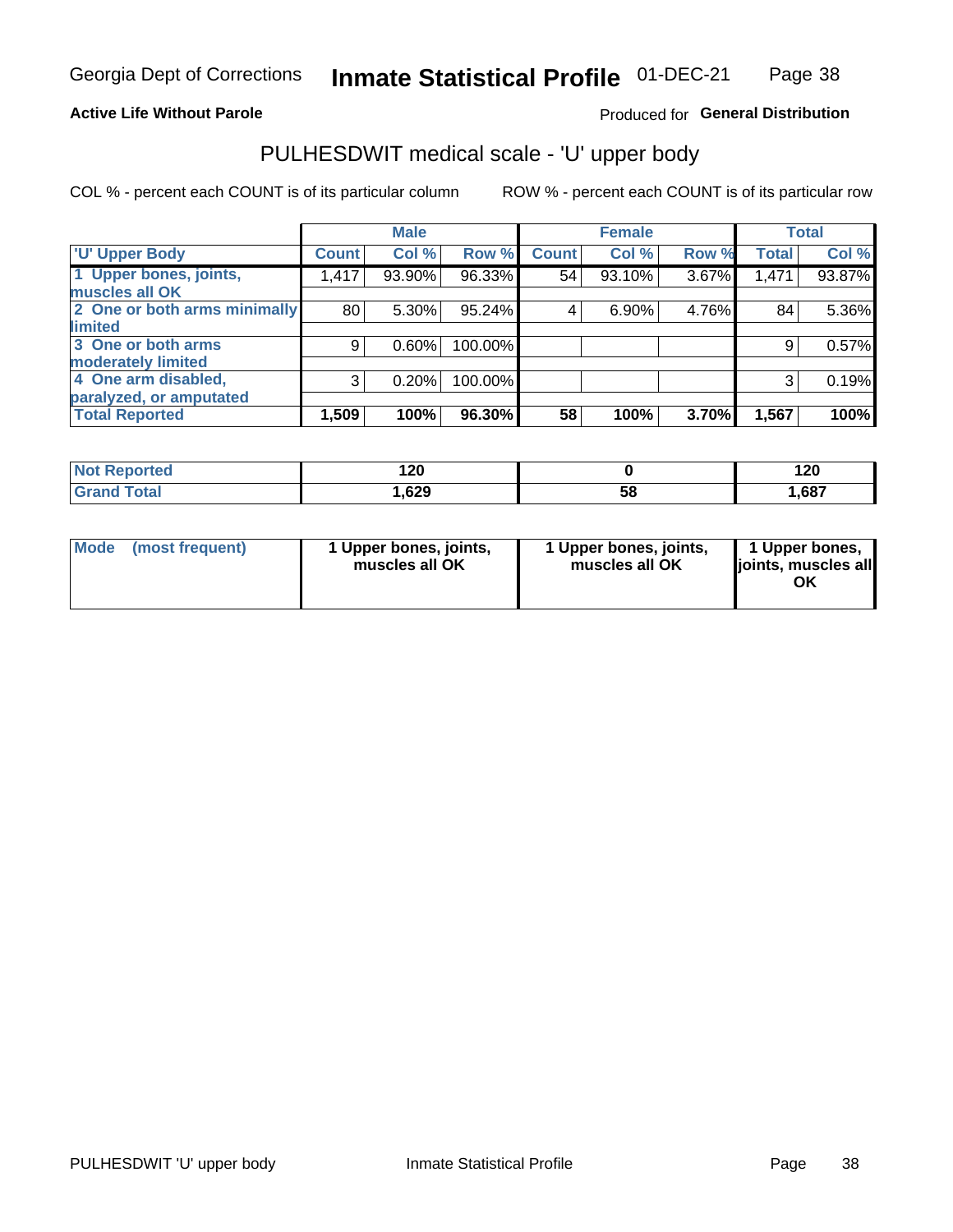### **Active Life Without Parole**

### Produced for General Distribution

# PULHESDWIT medical scale - 'L' lower body

COL % - percent each COUNT is of its particular column

|                                |              | <b>Male</b> |         |              | <b>Female</b> |       |              | <b>Total</b> |
|--------------------------------|--------------|-------------|---------|--------------|---------------|-------|--------------|--------------|
| 'L' Lower Body                 | <b>Count</b> | Col %       | Row %   | <b>Count</b> | Col %         | Row % | <b>Total</b> | Col %        |
| 1 Lower bones, joints,         | 1,318        | 87.34%      | 96.20%  | 52           | 89.66%        | 3.80% | 1,370        | 87.43%       |
| muscles all OK                 |              |             |         |              |               |       |              |              |
| 2 One or both legs minimally   | 162          | 10.74%      | 96.43%  | 6            | 10.34%        | 3.57% | 168          | 10.72%       |
| limited                        |              |             |         |              |               |       |              |              |
| 3 One or both legs             | 22           | 1.46%       | 100.00% |              |               |       | 22           | 1.40%        |
| moderately limited             |              |             |         |              |               |       |              |              |
| 4 One leg disabled, paralyzed, | 6            | 0.40%       | 100.00% |              |               |       | 6            | 0.38%        |
| or amputated                   |              |             |         |              |               |       |              |              |
| 5 Both legs disabled,          |              | 0.07%       | 100.00% |              |               |       |              | 0.06%        |
| paralyzed, or amputated        |              |             |         |              |               |       |              |              |
| <b>Total Reported</b>          | 1,509        | 100%        | 96.30%  | 58           | 100%          | 3.70% | 1,567        | 100%         |

| <b>Not Reported</b> | חר ו<br>14 V |    | ה ה<br>14 U |
|---------------------|--------------|----|-------------|
| <b>Grand Total</b>  | 629، ،       | 58 | ,687        |

| Mode | (most frequent) | 1 Lower bones, joints,<br>muscles all OK | 1 Lower bones, joints,<br>muscles all OK | 1 Lower bones,<br>joints, muscles all<br>ΟK |
|------|-----------------|------------------------------------------|------------------------------------------|---------------------------------------------|
|------|-----------------|------------------------------------------|------------------------------------------|---------------------------------------------|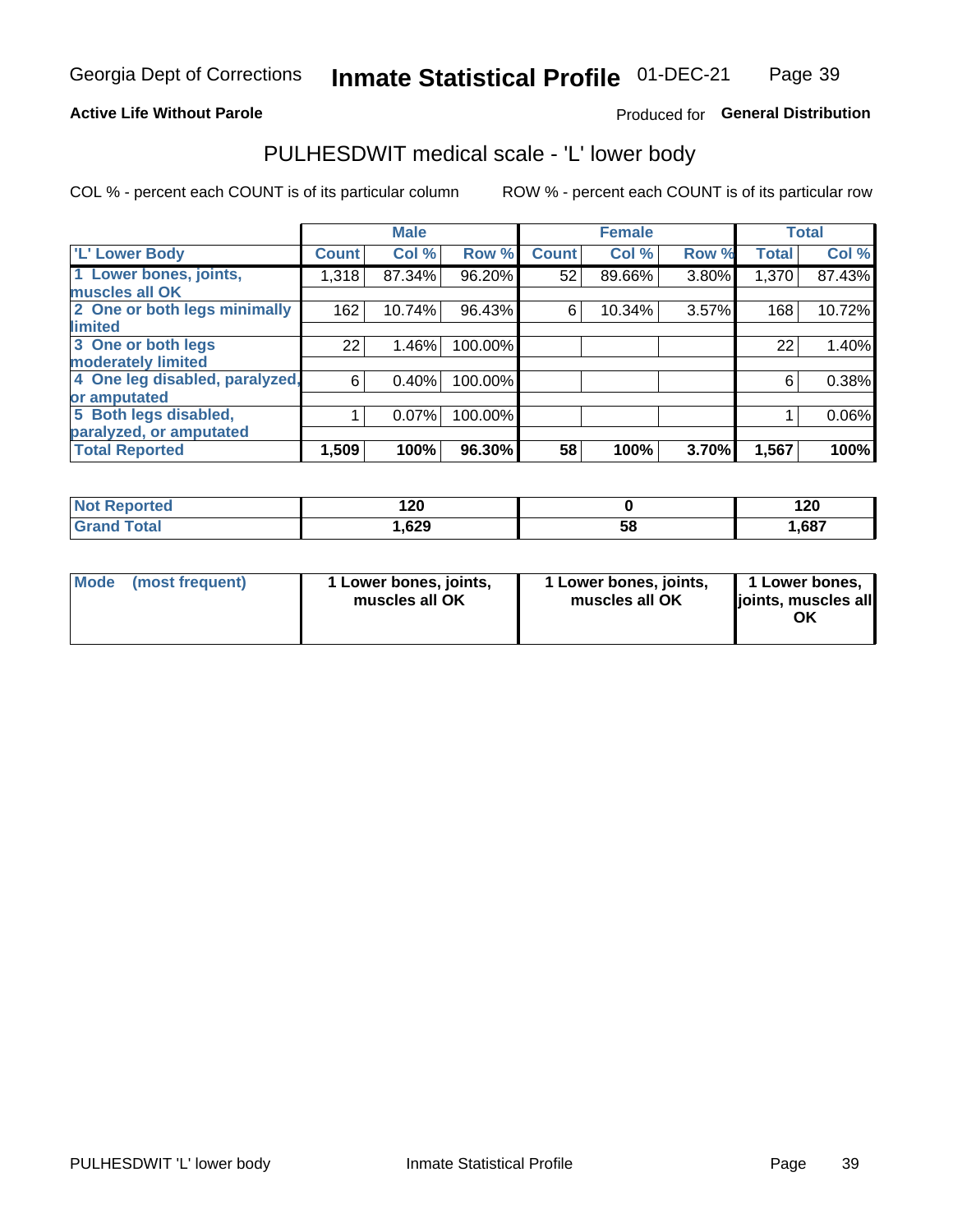#### **Active Life Without Parole**

### Produced for General Distribution

### PULHESDWIT medical scale - 'H' hearing

COL % - percent each COUNT is of its particular column

|                                |              | <b>Male</b> |             |    | <b>Female</b> |       | <b>Total</b> |        |
|--------------------------------|--------------|-------------|-------------|----|---------------|-------|--------------|--------|
| <b>H'</b> Hearing              | <b>Count</b> | Col %       | Row % Count |    | Col %         | Row % | <b>Total</b> | Col %  |
| 1 Normal hearing both ears     | 1,486        | 98.74%      | $96.31\%$   | 57 | 100.00%       | 3.69% | 1,543        | 98.78% |
| 2 Some loss in one ear with    | 13           | 0.86%       | 100.00%     |    |               |       | 13           | 0.83%  |
| other OK, or mild loss in both |              |             |             |    |               |       |              |        |
| 3 Total loss in one ear with   | 5            | 0.33%       | 100.00%     |    |               |       | 5            | 0.32%  |
| mild loss in other             |              |             |             |    |               |       |              |        |
| 4 Severe loss in both ears     |              | $0.07\%$    | 100.00%     |    |               |       |              | 0.06%  |
| <b>Total Reported</b>          | 1,505        | 100%        | 96.35%      | 57 | 100%          | 3.65% | 1,562        | 100%   |

| 'N     | .           |    | 1つに   |
|--------|-------------|----|-------|
| тес    |             |    | 14J   |
| ______ | coo<br>,023 | სა | .,687 |

|  | Mode (most frequent) | 1 Normal hearing both ears 1 Normal hearing both ears 1 Normal hearing |  | both ears |
|--|----------------------|------------------------------------------------------------------------|--|-----------|
|--|----------------------|------------------------------------------------------------------------|--|-----------|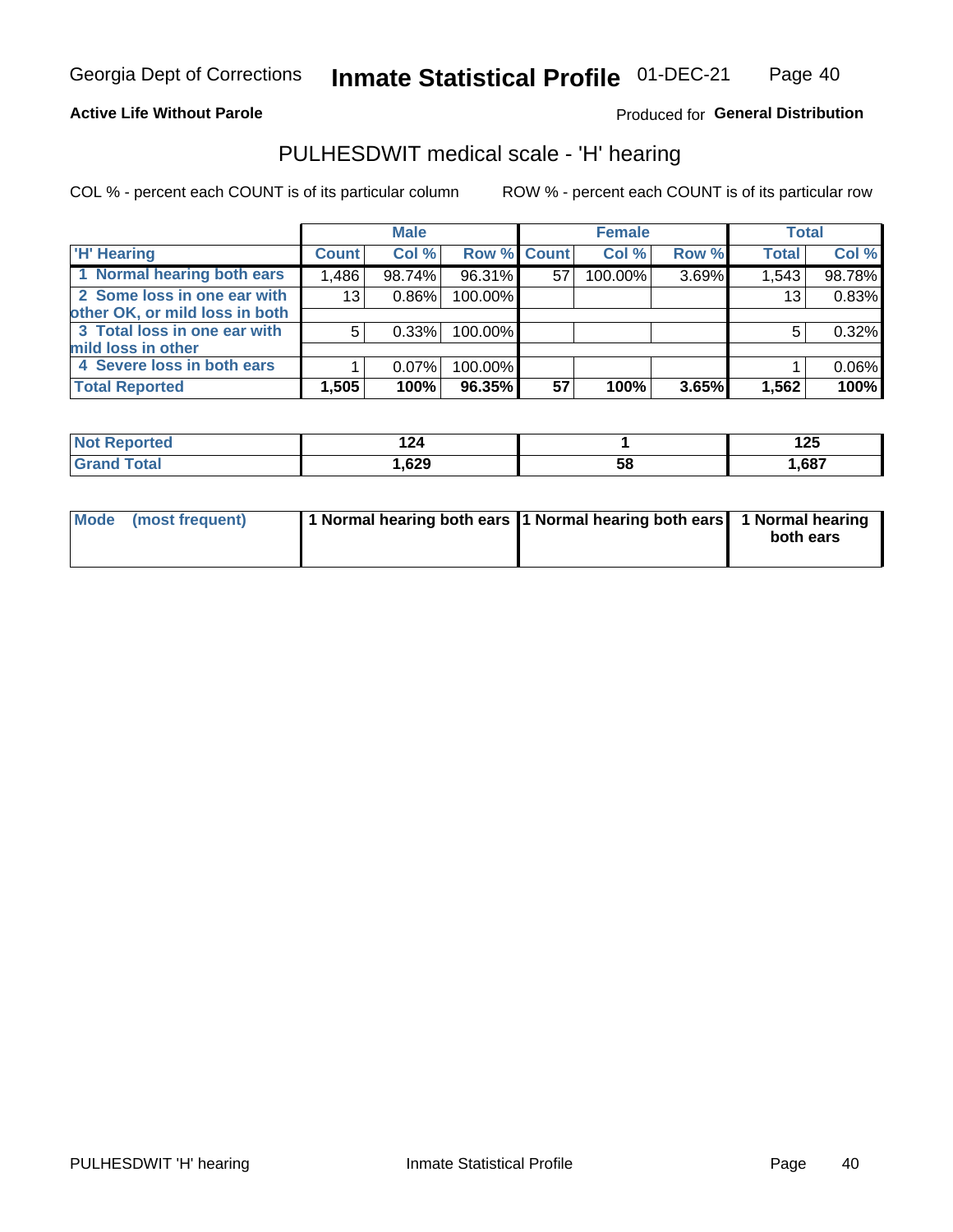**Active Life Without Parole** 

### Produced for General Distribution

## PULHESDWIT medical scale - 'E' vision

COL % - percent each COUNT is of its particular column

|                                 |              | <b>Male</b> |             |    | <b>Female</b> |          |              | <b>Total</b> |
|---------------------------------|--------------|-------------|-------------|----|---------------|----------|--------------|--------------|
| <b>E' Vision</b>                | <b>Count</b> | Col %       | Row % Count |    | Col %         | Row %    | <b>Total</b> | Col %        |
| 1 Correctable to 20/40 in both  | 1,068        | 72.80%      | 97.00%      | 33 | 57.89%        | $3.00\%$ | 1,101        | 72.24%       |
| eyes                            |              |             |             |    |               |          |              |              |
| 2 Correctable to 20/70 in one   | 331          | 22.56%      | 93.24%      | 24 | 42.11%        | 6.76%    | 355          | 23.29%       |
| eye, may be blind in other      |              |             |             |    |               |          |              |              |
| 3 Correctable to 20/200 in one  | 60           | 4.09%       | 100.00%     |    |               |          | 60           | 3.94%        |
| eye, may be blind in other      |              |             |             |    |               |          |              |              |
| 4 One eye not correctable to    |              | 0.48%       | 100.00%     |    |               |          |              | 0.46%        |
| 20/200, other may be blind      |              |             |             |    |               |          |              |              |
| 5 Blind in both eyes, requiring |              | 0.07%       | 100.00%     |    |               |          |              | 0.07%        |
| special housing                 |              |             |             |    |               |          |              |              |
| <b>Total Reported</b>           | 1,467        | 100%        | 96.26%      | 57 | 100%          | 3.74%    | 1,524        | 100%         |

| <b>orted</b><br>NO: | 162  |          | 4 C C<br>נטו |
|---------------------|------|----------|--------------|
| $F0$ tal            | ,629 | cо<br>Эō | ,687         |

| Mode (most frequent) | 1 Correctable to 20/40 in both | 1 Correctable to 20/40 in   1 Correctable to |                    |
|----------------------|--------------------------------|----------------------------------------------|--------------------|
|                      | eves                           | both eves                                    | 20/40 in both eyes |
|                      |                                |                                              |                    |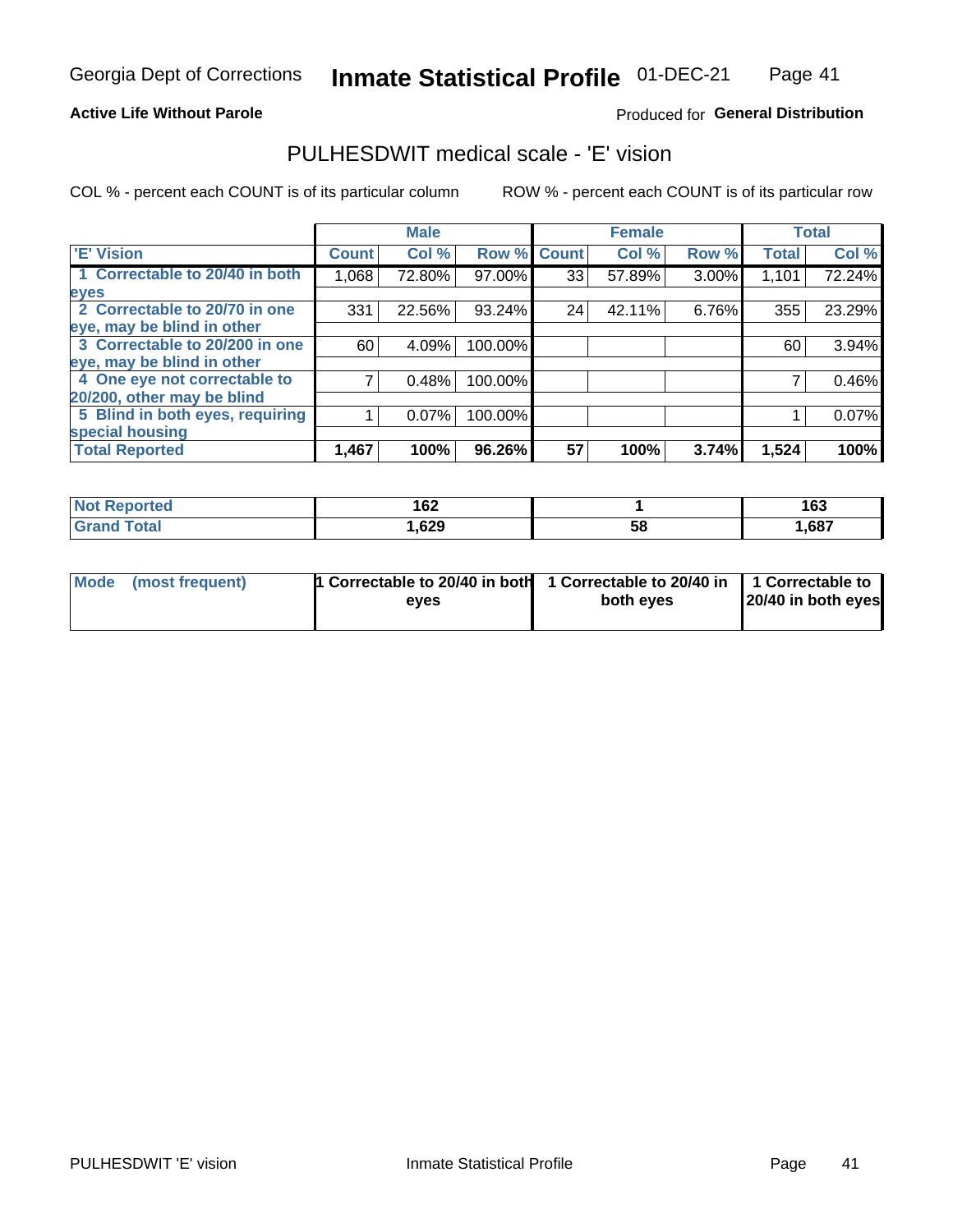### **Active Life Without Parole**

### Produced for General Distribution

# PULHESDWIT medical scale - 'S' pSychiatric

COL % - percent each COUNT is of its particular column

|                                        |              | <b>Male</b> |         |             | <b>Female</b> |        |              | <b>Total</b> |
|----------------------------------------|--------------|-------------|---------|-------------|---------------|--------|--------------|--------------|
| 'S' pSychiatric                        | <b>Count</b> | Col %       |         | Row % Count | Col %         | Row %  | <b>Total</b> | Col %        |
| 1 No impairment or disorders           | 1,249        | 83.27%      | 98.58%  | 18          | 34.62%        | 1.42%  | 1,267        | 81.64%       |
| 2 Stable, or in remission, or          | 203          | 13.53%      | 86.02%  | 33          | 63.46%        | 13.98% | 236          | 15.21%       |
| mild impairment or retardation         |              |             |         |             |               |        |              |              |
| 3 Requires moderate inpatient          | 36           | 2.40%       | 97.30%  |             | 1.92%         | 2.70%  | 37           | 2.38%        |
| treatment                              |              |             |         |             |               |        |              |              |
| 4 Requires intensive inpatient         | 11           | 0.73%       | 100.00% |             |               |        | 11           | 0.71%        |
| <b>treatment</b>                       |              |             |         |             |               |        |              |              |
| <b>5 Requires Crisis Stabilization</b> |              | 0.07%       | 100.00% |             |               |        |              | 0.06%        |
| Unit (CSU) inpatient care              |              |             |         |             |               |        |              |              |
| <b>Total Reported</b>                  | 1,500        | 100%        | 96.65%  | 52          | 100%          | 3.35%  | 1,552        | 100%         |

| ™orted in<br>NOT<br><b>Repo</b> | 1 20<br>14J |    | 12E<br>135 |
|---------------------------------|-------------|----|------------|
| Total                           | ,629        | 58 | 1,687      |

| Mode (most frequent) | <b>1 No impairment or disorders</b> 2 Stable, or in remission, 11 No impairment or |                       |           |
|----------------------|------------------------------------------------------------------------------------|-----------------------|-----------|
|                      |                                                                                    | or mild impairment or | disorders |
|                      |                                                                                    | retardation           |           |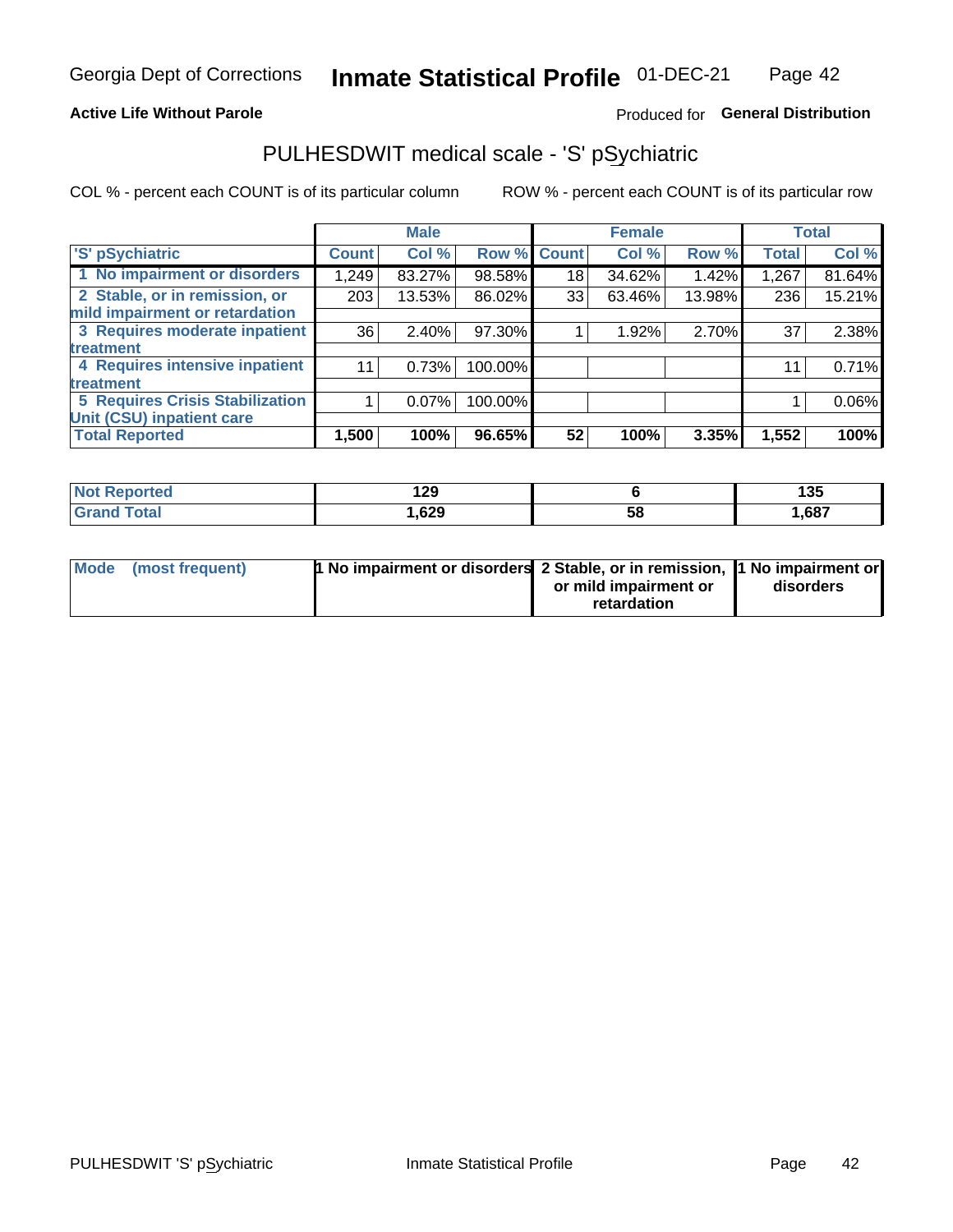### **Active Life Without Parole**

### Produced for General Distribution

# PULHESDWIT medical scale - 'D' dental

COL % - percent each COUNT is of its particular column

|                                 |              | <b>Male</b> |                    |    | <b>Female</b> |       |              | Total  |
|---------------------------------|--------------|-------------|--------------------|----|---------------|-------|--------------|--------|
| 'D' Dental                      | <b>Count</b> | Col %       | <b>Row % Count</b> |    | Col %         | Row % | <b>Total</b> | Col %  |
| 1 Minimal routine dental health | 1,095        | 77.99%      | 95.63%             | 50 | 94.34%        | 4.37% | 1,145        | 78.59% |
| <b>needs</b>                    |              |             |                    |    |               |       |              |        |
| 2 Moderate cavities and/or gum  | 268          | 19.09%      | 99.26%             | 2  | $3.77\%$      | 0.74% | 270          | 18.53% |
| <b>disease</b>                  |              |             |                    |    |               |       |              |        |
| 3 Extensive gum disease         | 41           | 2.92%       | 97.62%             |    | 1.89%         | 2.38% | 42           | 2.88%  |
| and/or widespread decay         |              |             |                    |    |               |       |              |        |
| <b>Total Reported</b>           | 1,404        | 100%        | 96.36%             | 53 | 100%          | 3.64% | 1,457        | 100%   |

| rtea | つつに<br>LLJ |    | 230  |
|------|------------|----|------|
|      | 629, ا     | 58 | .687 |

| <b>Mode</b><br>(most frequent) | <b>Minimal routine dental</b><br>health needs | <b>Minimal routine dental</b><br>health needs | 1 Minimal routine<br>dental health<br>needs |
|--------------------------------|-----------------------------------------------|-----------------------------------------------|---------------------------------------------|
|--------------------------------|-----------------------------------------------|-----------------------------------------------|---------------------------------------------|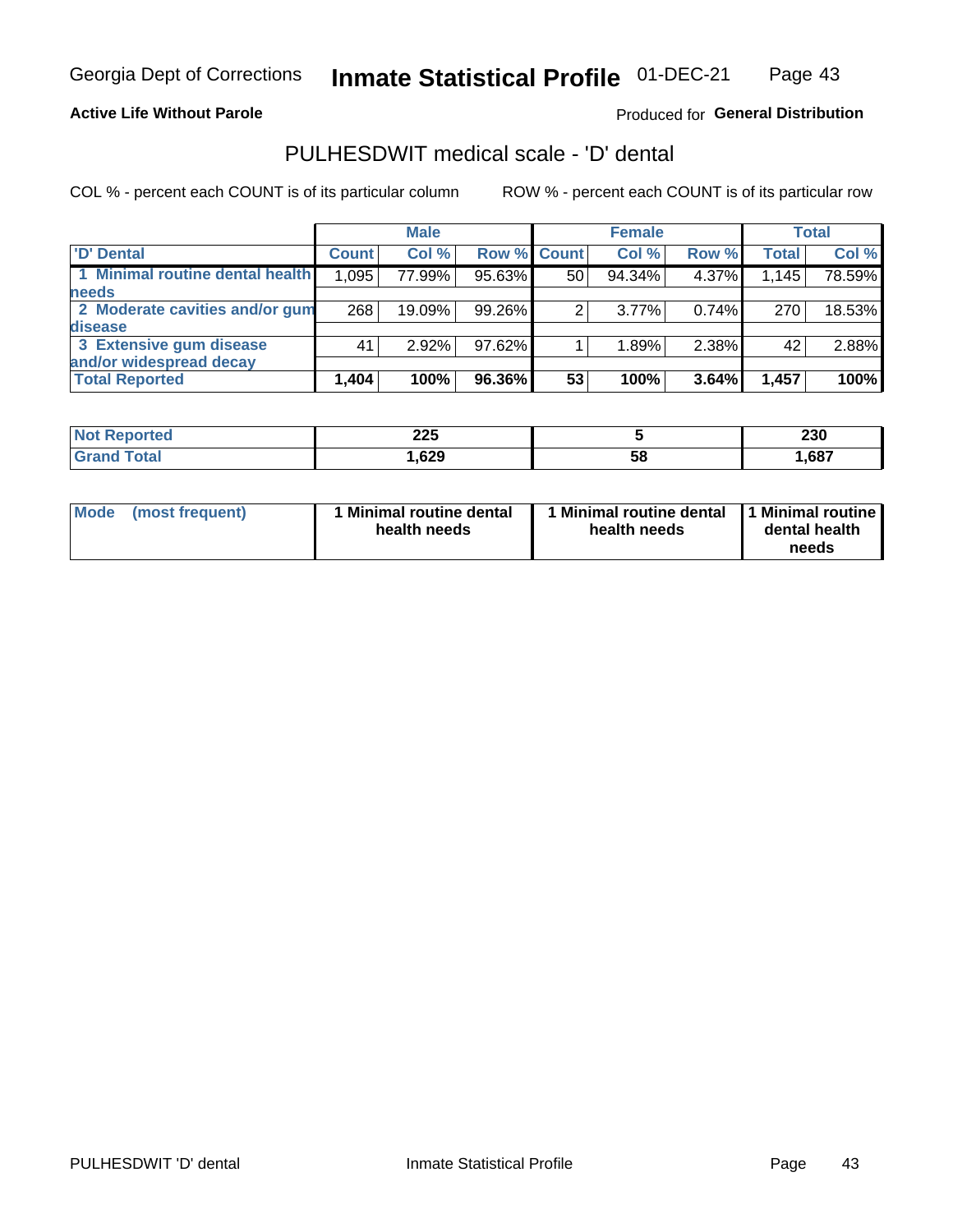### **Active Life Without Parole**

### Produced for General Distribution

### PULHESDWIT medical scale - 'W' work ability

COL % - percent each COUNT is of its particular column

|                                 |              | <b>Male</b> |         |             | <b>Female</b> |       |              | <b>Total</b> |
|---------------------------------|--------------|-------------|---------|-------------|---------------|-------|--------------|--------------|
| <b>W' work ability</b>          | <b>Count</b> | Col %       |         | Row % Count | Col %         | Row % | <b>Total</b> | Col %        |
| 1 Unrestricted work or activity | 1,262        | 83.69%      | 96.48%  | 46          | 79.31%        | 3.52% | 1,308        | 83.52%       |
| 2 Minor restrictions on type of | 193          | 12.80%      | 94.15%  | 12          | 20.69%        | 5.85% | 205          | 13.09%       |
| <b>work</b>                     |              |             |         |             |               |       |              |              |
| 3 Moderate restrictions on type | 34           | 2.25%       | 100.00% |             |               |       | 34           | 2.17%        |
| lof work                        |              |             |         |             |               |       |              |              |
| 4 Major restrictions on type of | 11           | 0.73%       | 100.00% |             |               |       | 11           | 0.70%        |
| <b>work</b>                     |              |             |         |             |               |       |              |              |
| 5 Cannot work under any         | 8            | 0.53%       | 100.00% |             |               |       | 8            | 0.51%        |
| <b>circumstances</b>            |              |             |         |             |               |       |              |              |
| <b>Total Reported</b>           | 1,508        | 100%        | 96.30%  | 58          | 100%          | 3.70% | 1,566        | 100%         |

| norted       | 104  |   |       |
|--------------|------|---|-------|
| <b>Total</b> | ,629 | ວ | 1,687 |

| Mode            | 1 Unrestricted work or | 1 Unrestricted work or | 1 Unrestricted   |
|-----------------|------------------------|------------------------|------------------|
| (most frequent) | activity               | activity               | work or activity |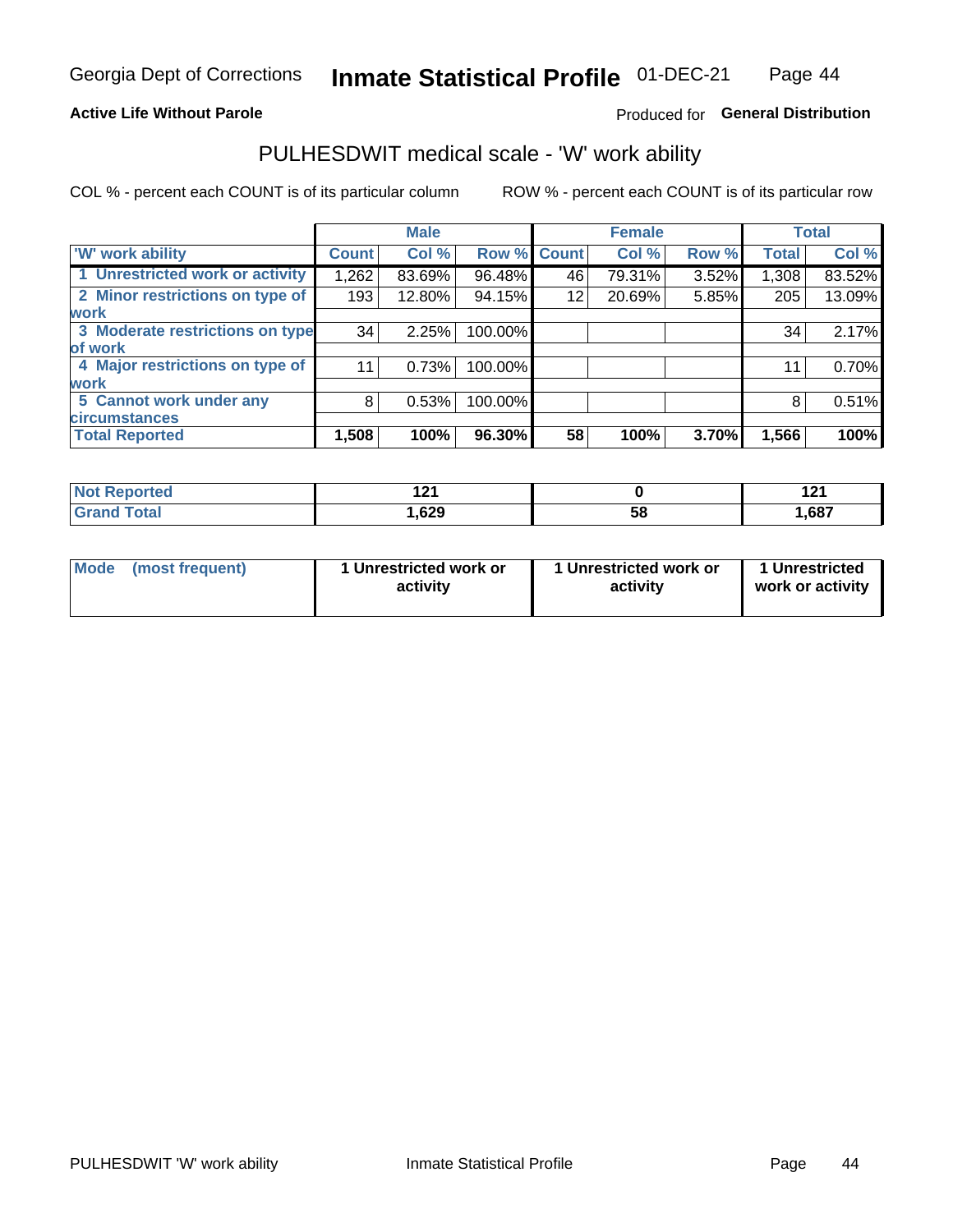### **Active Life Without Parole**

### Produced for General Distribution

# PULHESDWIT medical scale - 'I' impairment

|                                                             |              | <b>Male</b> |             |    | <b>Female</b> |       |              | <b>Total</b> |
|-------------------------------------------------------------|--------------|-------------|-------------|----|---------------|-------|--------------|--------------|
| <b>T' Impairment</b>                                        | <b>Count</b> | Col %       | Row % Count |    | Col %         | Row % | <b>Total</b> | Col %        |
| 1 No impairments or<br>disabilities                         | ,485         | 98.61%      | 96.24%      | 58 | 100.00%       | 3.76% | 1,543        | 98.66%       |
| 2 Wheelchair-bound but                                      | 9            | 0.60%       | 100.00%     |    |               |       | 9            | 0.58%        |
| otherwise OK<br><b>3 Needs low-level Assisted</b>           |              | 0.07%       | 100.00%     |    |               |       |              | 0.06%        |
| Living (level I)<br>4 Needs moderate Assisted               |              | 0.07%       | 100.00%     |    |               |       |              | 0.06%        |
| <b>Living (level II)</b><br><b>5 Needs maximal Assisted</b> |              |             |             |    |               |       |              |              |
| <b>Living (level III)</b>                                   | 10           | 0.66%       | 100.00%     |    |               |       | 10           | 0.64%        |
| <b>Total Reported</b>                                       | 1,506        | 100%        | 96.29%      | 58 | 100%          | 3.71% | 1,564        | 100%         |

| วrted            | . ^^ |           | 409   |
|------------------|------|-----------|-------|
| w                | 14J  |           | 14J   |
| $f$ $f$ $f$ $g'$ | ,629 | . .<br>58 | 1,687 |

| <b>Mode</b> | (most frequent) | <b>No impairments or</b><br>disabilities | 1 No impairments or<br>disabilities | 1 No impairments<br>or disabilities |
|-------------|-----------------|------------------------------------------|-------------------------------------|-------------------------------------|
|-------------|-----------------|------------------------------------------|-------------------------------------|-------------------------------------|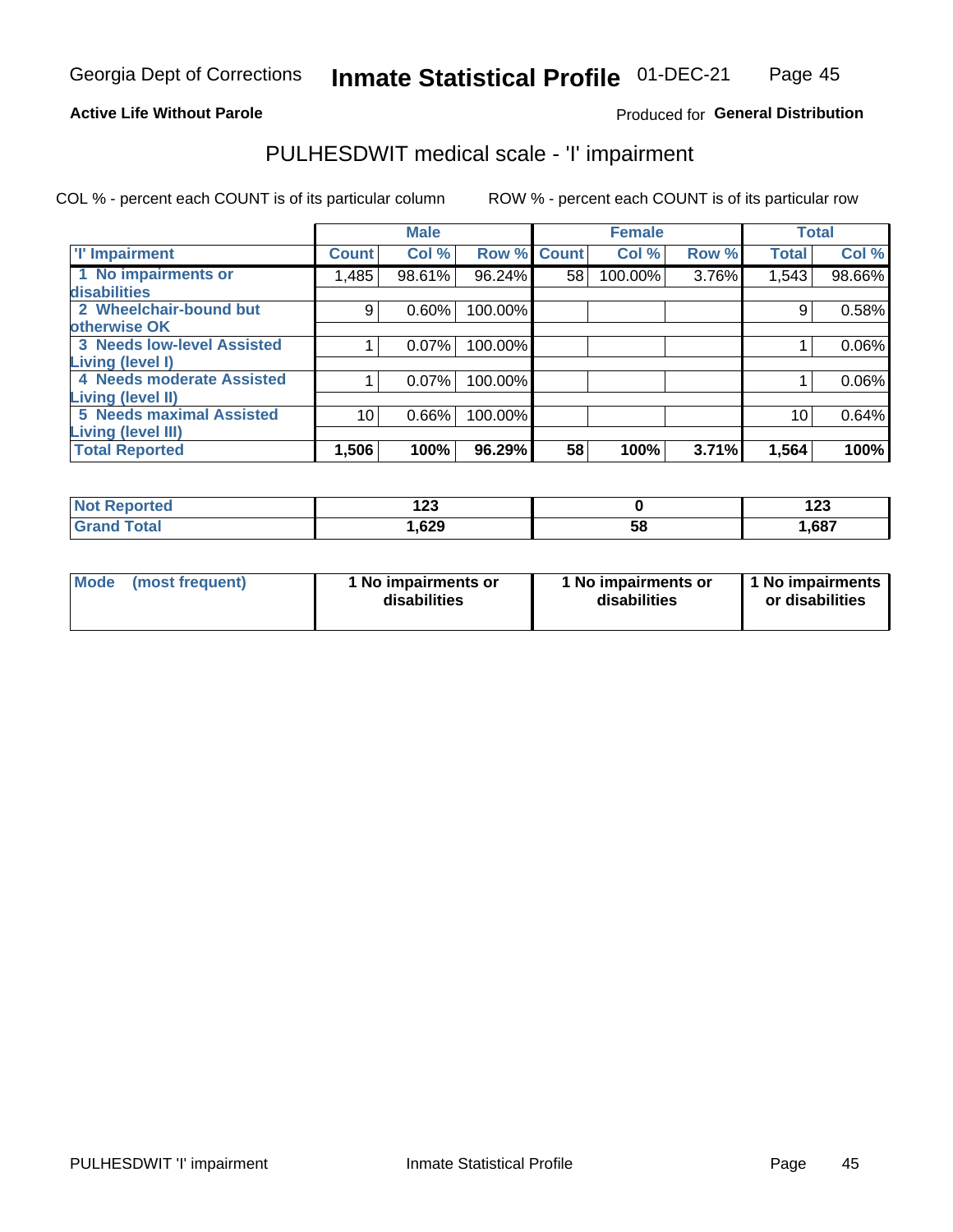### **Active Life Without Parole**

### Produced fo General Distribution

# PULHESDWIT medical scale - 'T' transportability

COL % - percent each COUNT is of its particular column

|                              |                 | <b>Male</b> |                    |    | <b>Female</b> |       |              | <b>Total</b> |
|------------------------------|-----------------|-------------|--------------------|----|---------------|-------|--------------|--------------|
| <b>T' Transportability</b>   | <b>Count</b>    | Col %       | <b>Row % Count</b> |    | Col %         | Row % | <b>Total</b> | Col %        |
| 1 Can be transported in any  | 1,494           | 98.68%      | 96.32%             | 57 | 100.00%       | 3.68% | 1,551        | 98.73%       |
| ordinary approved vehicle    |                 |             |                    |    |               |       |              |              |
| 2 Wheelchair-bound, not      | 8               | 0.53%       | 100.00%            |    |               |       |              | 0.51%        |
| needing special vehicle      |                 |             |                    |    |               |       |              |              |
| 3 Wheelchair-bound, requires |                 | 0.13%       | 100.00%            |    |               |       |              | 0.13%        |
| special vehicle              |                 |             |                    |    |               |       |              |              |
| 5 Requires ambulance         | 10 <sub>1</sub> | 0.66%       | 100.00%            |    |               |       | 10           | 0.64%        |
| transport                    |                 |             |                    |    |               |       |              |              |
| <b>Total Reported</b>        | 1,514           | 100%        | 96.37%             | 57 | 100%          | 3.63% | 1,571        | 100.0%       |

| orted       | 44 F<br>. |    | 116   |
|-------------|-----------|----|-------|
| <b>otal</b> | ,629      | ხშ | 1,687 |

| <b>Mode</b> | (most frequent) | 1 Can be transported in any 1 Can be transported in any | ordinary approved vehicle   ordinary approved vehicle   transported in any | 1 Can be<br>  ordinary approved  <br>vehicle |
|-------------|-----------------|---------------------------------------------------------|----------------------------------------------------------------------------|----------------------------------------------|
|-------------|-----------------|---------------------------------------------------------|----------------------------------------------------------------------------|----------------------------------------------|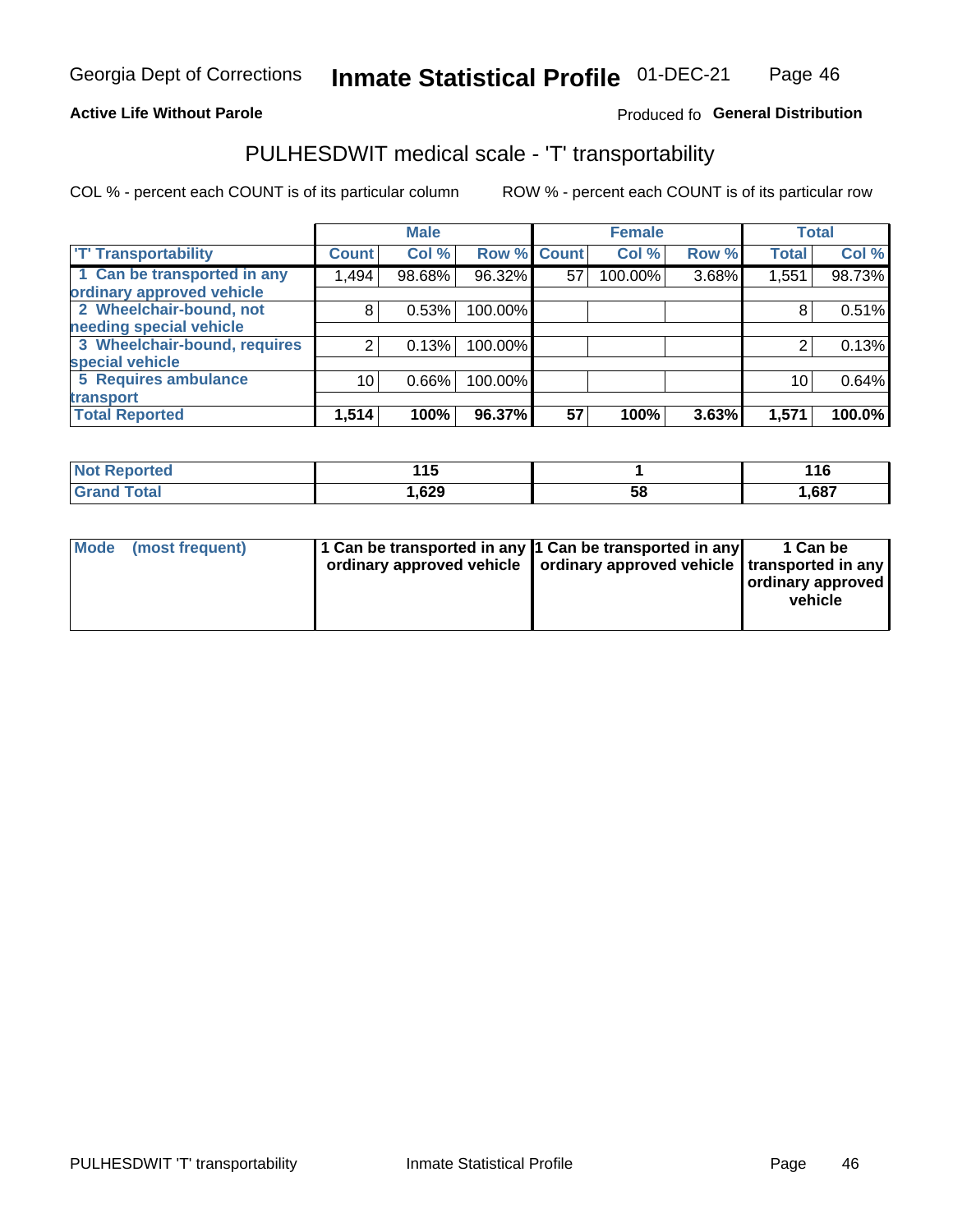#### Inmate Statistical Profile 01-DEC-21 Page 47

#### **Active Life Without Parole**

#### Produced for General Distribution

### Number of prior Georgia incarcerations

COL % - percent each COUNT is of its particular column

|                                       |       | <b>Male</b> |             |    | <b>Female</b> |       |       | <b>Total</b> |
|---------------------------------------|-------|-------------|-------------|----|---------------|-------|-------|--------------|
| <b>Num of Prior GA Incarcerations</b> | Count | Col %       | Row % Count |    | Col %         | Row % | Total | Col %        |
|                                       | 838   | 51.44%      | 94.80%      | 46 | 79.31%        | 5.20% | 884   | 52.40%       |
|                                       | 318   | 19.52%      | $97.85\%$   |    | 12.07%        | 2.15% | 325   | 19.26%       |
|                                       | 196   | 12.03%      | 98.99%      | 2  | 3.45%         | 1.01% | 198   | 11.74%       |
| 3                                     | 130   | 7.98%       | 98.48%      | 2  | 3.45%         | 1.52% | 132   | 7.82%        |
| 4                                     | 69    | 4.24%       | 100.00%     |    |               |       | 69    | 4.09%        |
| 5                                     | 42    | 2.58%       | 100.00%     |    |               |       | 42    | 2.49%        |
| <b>More Than 5</b>                    | 36    | 2.21%       | $97.30\%$   |    | 1.72%         | 2.70% | 37    | 2.19%        |
| <b>Total Reported</b>                 | 1,629 | 100%        | 96.56%      | 58 | 100%          | 3.44% | 1,687 | 100%         |

| ortea             |            |    |      |
|-------------------|------------|----|------|
| <b>otal</b><br>u. | coo<br>OZJ | ວເ | ,687 |

| Mean (average)         | 1 1 J | 1.10 |
|------------------------|-------|------|
| <b>Median (middle)</b> |       |      |
| Mode (most frequent)   |       |      |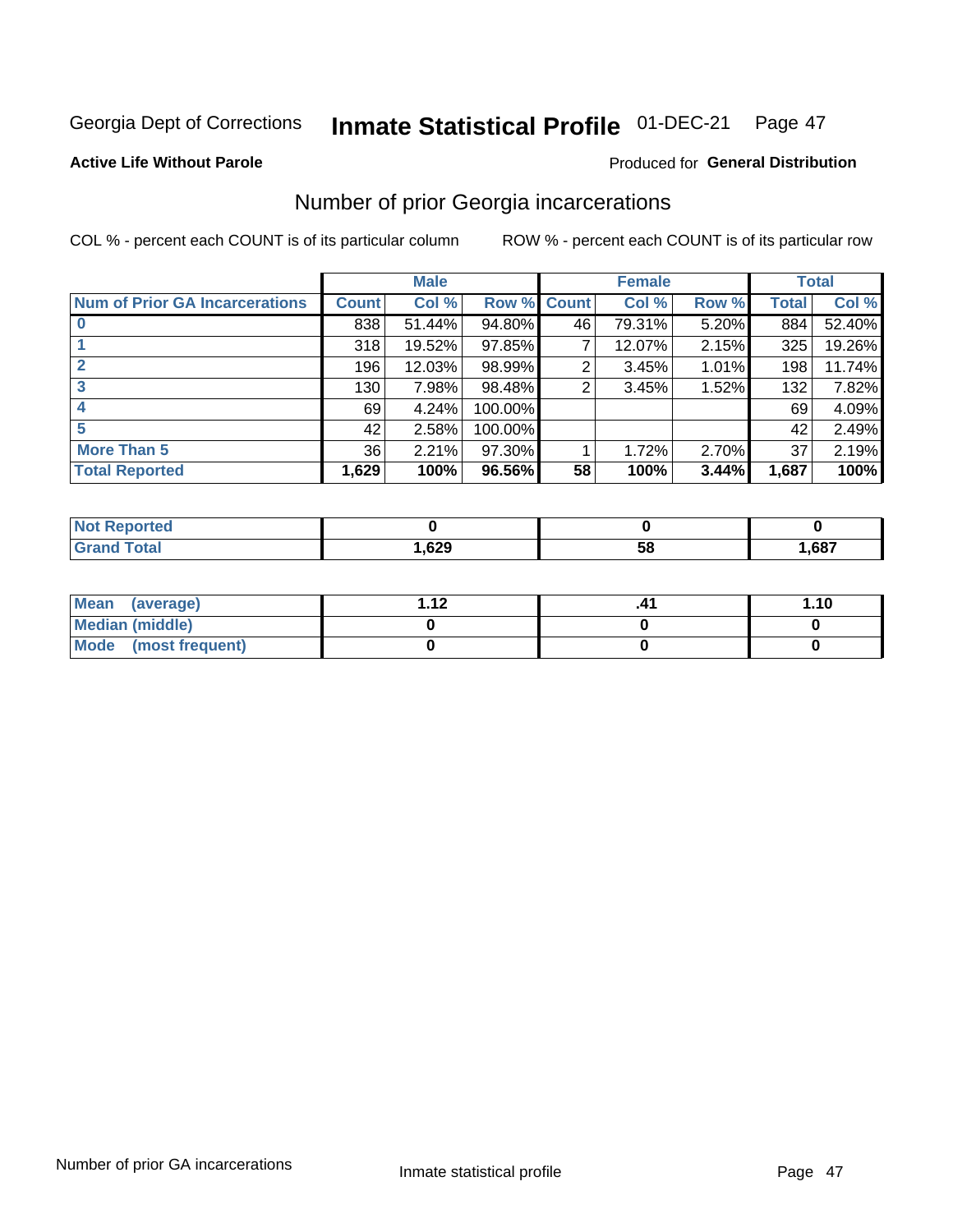#### **Inmate Statistical Profile 01-DEC-21** Page 48

**Active Life Without Parole** 

Produced for General Distribution

### Prison sentence in years

COL % - percent each COUNT is of its particular column

ROW % - percent each COUNT is of its particular row

|                                 | <b>Male</b> |            |                    |    | <b>Female</b> | Total    |             |         |
|---------------------------------|-------------|------------|--------------------|----|---------------|----------|-------------|---------|
| <b>Prison Sentence In Years</b> | Count⊺      | Col %      | <b>Row % Count</b> |    | Col %         | Row %    | $\tau$ otal | Col %   |
| <b>Life Without Parole</b>      | .629        | $100.00\%$ | 96.56%             | 58 | $100.00\%$    | $3.44\%$ | 1,687       | 100.00% |
| <b>Total Reported</b>           | .629        | 100%       | 96.56%             | 58 | 100%          | 3.44%    | 1,687       | 100%    |

| <b>Reported</b> |      |    |       |
|-----------------|------|----|-------|
| <b>ota</b>      | ,629 | 58 | 1,687 |

#### **Determinate (numeric) sentences only**

| <b>Mean</b> | (average) |  |  |
|-------------|-----------|--|--|

All sentences (including determinate), with life, life without parole, and death sentences figured at 45 years

| $M$ ea<br>(average) | $\sim$ | ,,<br>т. |
|---------------------|--------|----------|
|                     |        |          |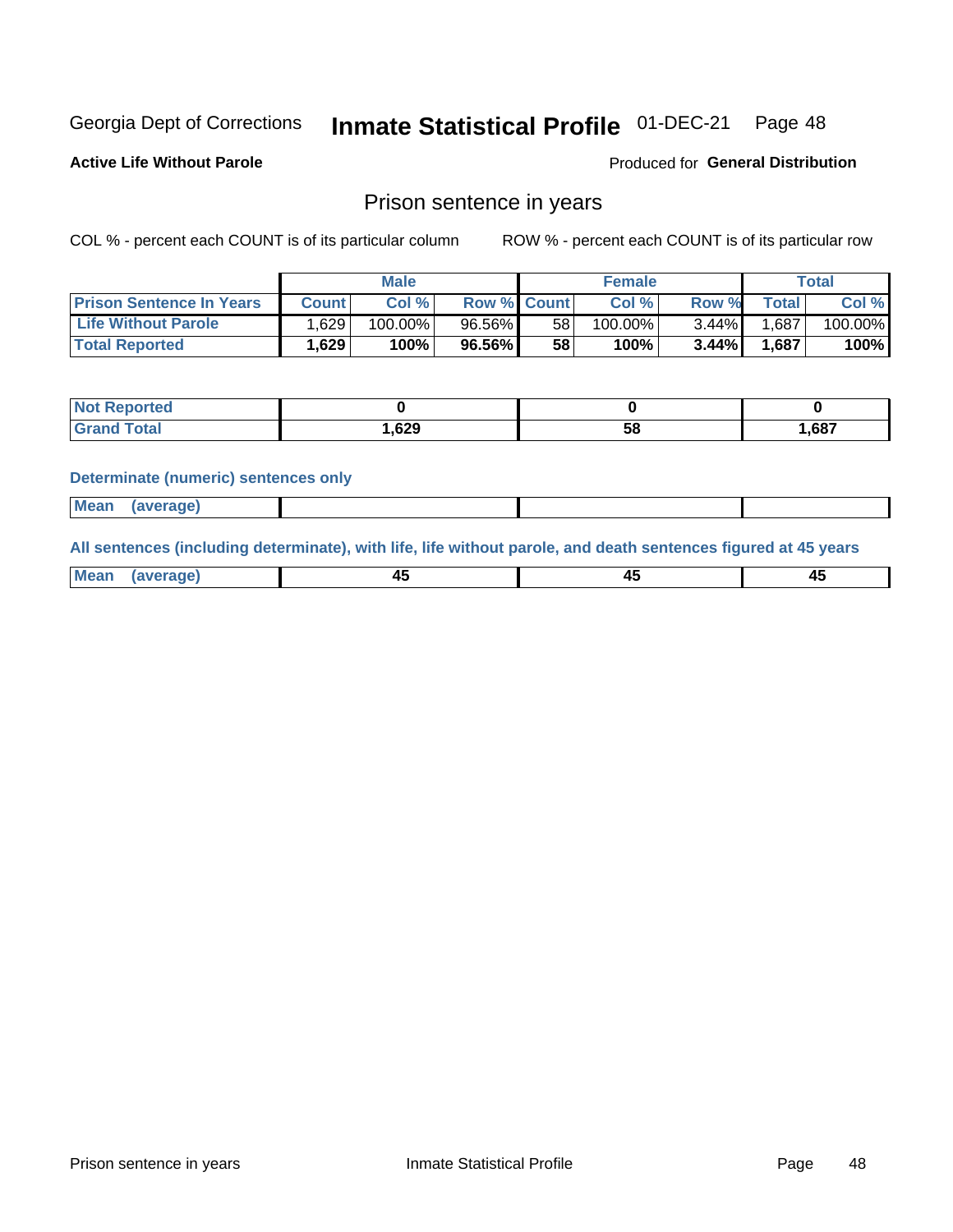#### Inmate Statistical Profile 01-DEC-21 Georgia Dept of Corrections Page 49

#### **Active Life Without Parole**

#### Produced for General Distribution

## Primary offense, broken out into felonies vs misdemeanors

COL % - percent each COUNT is of its particular column

|                                  | <b>Male</b>  |         |                    | <b>Female</b> |         |       | Total              |         |
|----------------------------------|--------------|---------|--------------------|---------------|---------|-------|--------------------|---------|
| <b>Felonies and Misdemeanors</b> | <b>Count</b> | Col%    | <b>Row % Count</b> |               | Col%    | Row % | Total <sub>1</sub> | Col %   |
| <b>Felonies</b>                  | .621         | 100.00% | 96.66%             | 56 I          | 100.00% | 3.34% | 1.677              | 100.00% |
| <b>Total Reported</b>            | ,621         | $100\%$ | 96.66%             | 56            | 100%    | 3.34% | 1,677              | 100%    |

| <b>Not Reported</b>                   |      |      | 10   |
|---------------------------------------|------|------|------|
| <b>Fotal</b><br>Grand<br><b>UIUIU</b> | ,629 | ,623 | ,687 |

| Mode (most frequent)<br>elonies | Felonies | Felonies |
|---------------------------------|----------|----------|
|---------------------------------|----------|----------|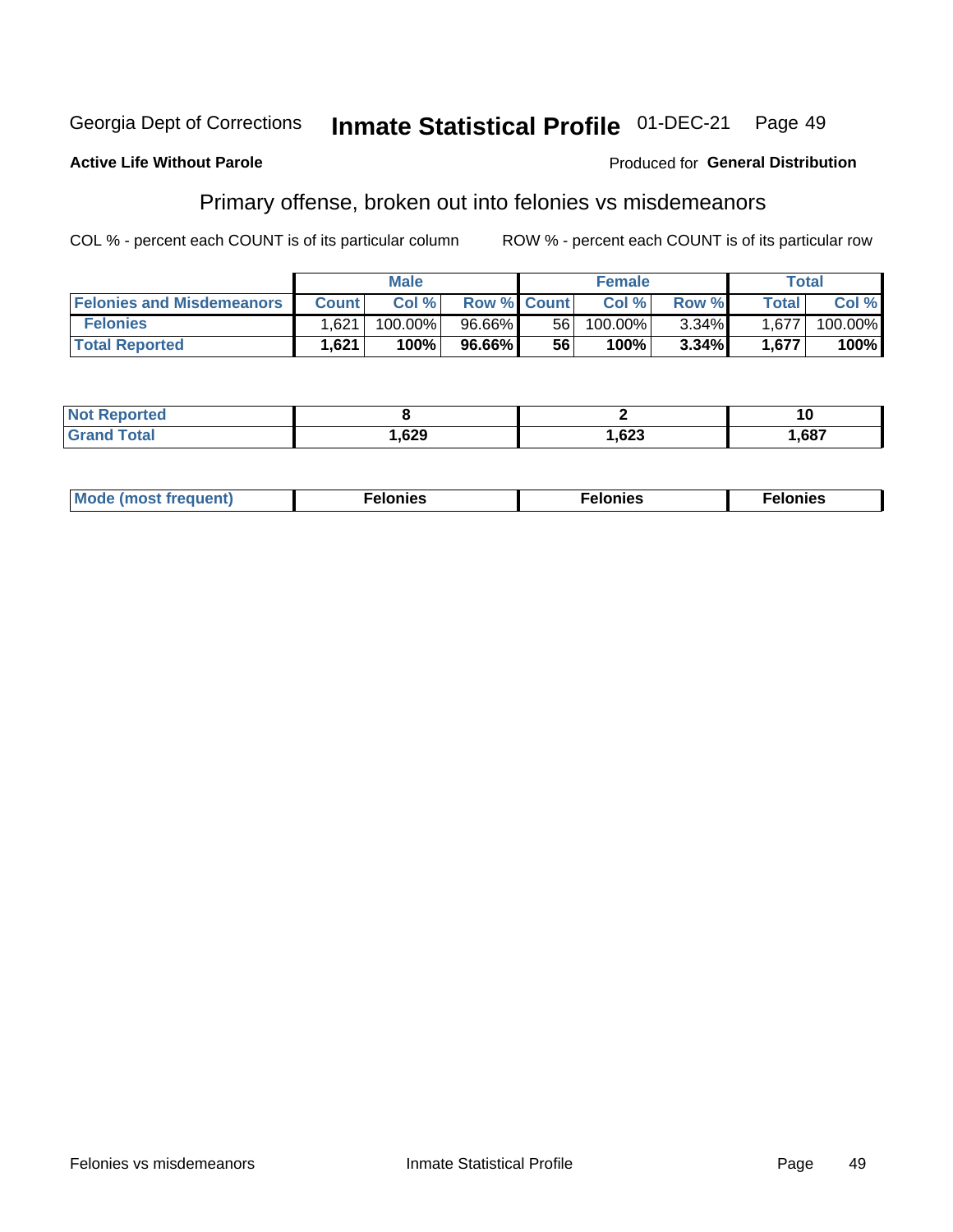#### Inmate Statistical Profile 01-DEC-21 Page 50

### **Active Life Without Parole**

#### Produced for General Distribution

### Primary offense, broken out into six broad crime categories

COL % - percent each COUNT is of its particular column

|                         | <b>Male</b>                      |        |             | <b>Female</b> |        |       | Total        |        |
|-------------------------|----------------------------------|--------|-------------|---------------|--------|-------|--------------|--------|
| <b>Crime Categories</b> | <b>Count</b>                     | Col%   | Row % Count |               | Col %  | Row % | <b>Total</b> | Col %  |
| <b>Violent</b>          | $.419$ <sup><math>+</math></sup> | 87.16% | $96.14\%$   | 57            | 98.28% | 3.86% | 1,476        | 87.54% |
| <b>Sex Crime</b>        | 203                              | 12.47% | $99.51\%$   |               | 1.72%  | .49%  | 204          | 12.10% |
| <b>Drug</b>             | 6                                | .37%   | 100.00%     |               | .00%   |       | 6            | .36%   |
| <b>Total Reported</b>   | 1,628                            | 100%   | 96.56%      | 58            | 100%   | 3.44% | 1,686        | 100%   |

| .           |      |    |      |
|-------------|------|----|------|
| -<br>______ | ,629 | 58 | ,687 |

| Mo<br>quenti | .<br>iolent<br>ΊΙ. | --<br>olent | .<br>'ent |
|--------------|--------------------|-------------|-----------|
|              |                    |             |           |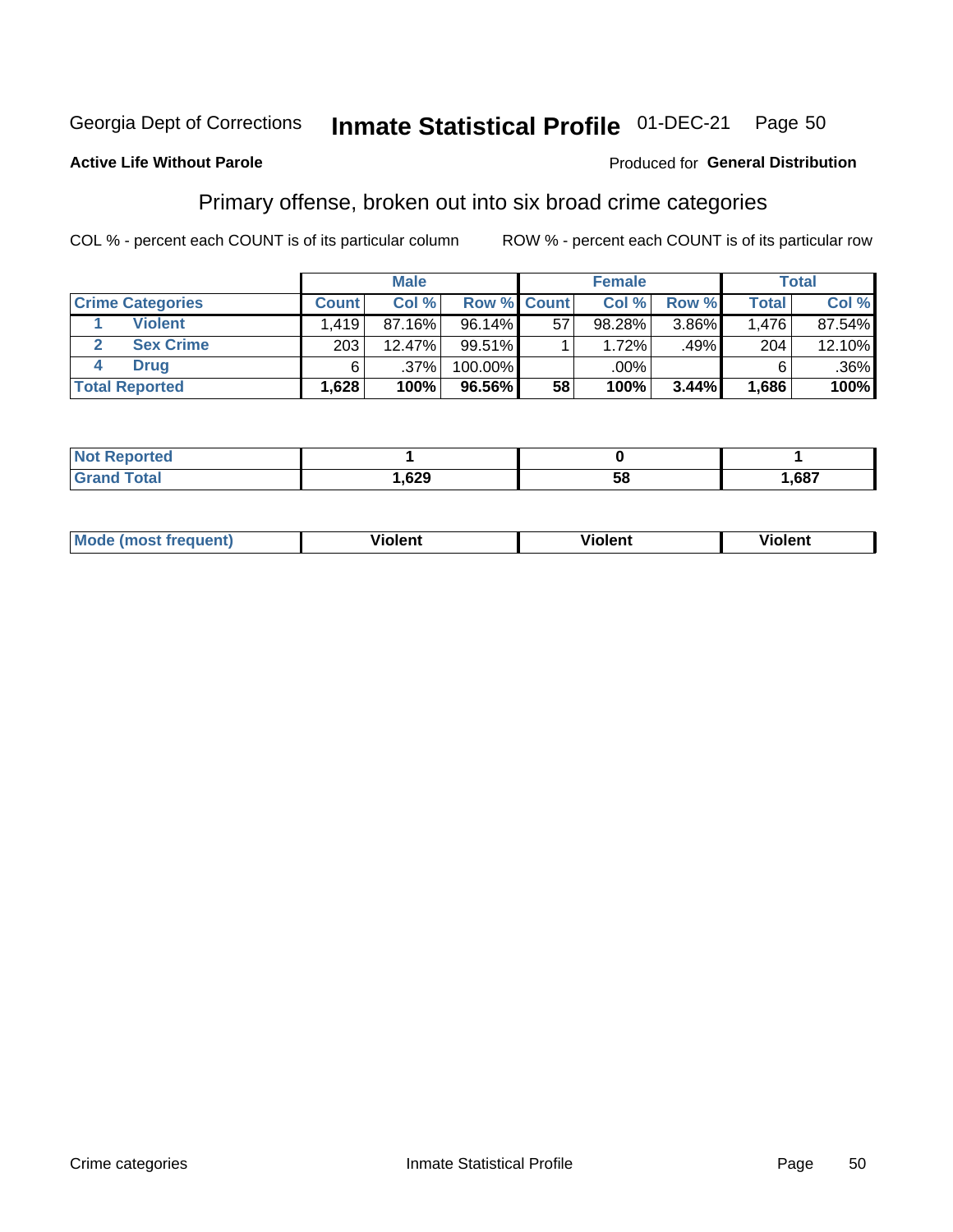#### Inmate Statistical Profile 01-DEC-21 Page 51

#### **Active Life Without Parole**

#### Produced for General Distribution

# Primary offense, detailed offense code

COL % - percent each COUNT is of its particular column

|                                         |              | <b>Male</b>                |         |              | <b>Female</b> |        |              | <b>Total</b> |
|-----------------------------------------|--------------|----------------------------|---------|--------------|---------------|--------|--------------|--------------|
| <b>Primary Offense</b>                  | <b>Count</b> | $\overline{\text{Col }^9}$ | Row %   | <b>Count</b> | Col %         | Row %  | <b>Total</b> | Col %        |
| <b>Agg Sex Battery Atmpt (2099)</b>     |              | .06%                       | 100.00% |              |               |        | 1            | .06%         |
| <b>Aggrav Assault (1302)</b>            | 3            | .18%                       | 75.00%  | 1            | 1.72%         | 25.00% | 4            | .24%         |
| <b>Aggrav Battery (1305)</b>            |              | .06%                       | 100.00% |              |               |        |              | .06%         |
| <b>Aggrav Child Molestation (2021)</b>  | 25           | 1.54%                      | 100.00% |              |               |        | 25           | 1.48%        |
| <b>Aggrav Sexual Battery (2009)</b>     |              | .43%                       | 100.00% |              |               |        | 7            | .42%         |
| <b>Aggrav Sodomy (2003)</b>             | 12           | .74%                       | 100.00% |              |               |        | 12           | .71%         |
| <b>Armed Robbery (1902)</b>             | 158          | 9.71%                      | 99.37%  | 1            | 1.72%         | .63%   | 159          | 9.43%        |
| <b>Child Molestation (2019)</b>         | 5            | .31%                       | 100.00% |              |               |        | 5            | .30%         |
| <b>False Imprisonment (1308)</b>        |              | .06%                       | 100.00% |              |               |        |              | .06%         |
| <b>Hijacking Motor Vehicle (1911)</b>   |              | .06%                       | 100.00% |              |               |        |              | .06%         |
| Kidnapping (1311)                       | 94           | 5.77%                      | 100.00% |              |               |        | 94           | 5.58%        |
| <b>Murder (1101)</b>                    | 1,158        | 71.13%                     | 95.47%  | 55           | 94.83%        | 4.53%  | 1,213        | 71.95%       |
| <b>Poss Of Firearm Dur Crime</b>        | 2            | .12%                       | 100.00% |              |               |        | 2            | .12%         |
| (2910)                                  |              |                            |         |              |               |        |              |              |
| Rape (2001)                             | 153          | 9.40%                      | 99.35%  |              | 1.72%         | .65%   | 154          | 9.13%        |
| S/D Cocaine (4021)                      |              | .06%                       | 100.00% |              |               |        |              | .06%         |
| S/D Cont Sub Public (4017)              |              | .06%                       | 100.00% |              |               |        |              | .06%         |
| S/D Cont Sub School (4018)              |              | .06%                       | 100.00% |              |               |        | 1            | .06%         |
| <b>Traf Cocaine 401+ Gm (4103)</b>      |              | .06%                       | 100.00% |              |               |        | 1            | .06%         |
| <b>Traf Methamph 28-199 Gm</b>          |              | .06%                       | 100.00% |              |               |        | 1            | .06%         |
| (4140)                                  |              |                            |         |              |               |        |              |              |
| Traf Narcotic 29+ Gm (4113)             |              | .06%                       | 100.00% |              |               |        |              | .06%         |
| <b>Traffick Sexual Servitude (1331)</b> |              | .06%                       | 100.00% |              |               |        |              | .06%         |
| <b>Total Rported</b>                    | 1,628        | 100%                       | 96.56%  | 58           | 100%          | 3.44%  | 1,686        | 100%         |

| <b>ported?</b> |      |    |       |
|----------------|------|----|-------|
| <b>Total</b>   | ,629 | 58 | 1,687 |

| <b>Mode (most frequent)</b> | 1101 Murder | 1101 Murder | 1101 Murder |
|-----------------------------|-------------|-------------|-------------|
|-----------------------------|-------------|-------------|-------------|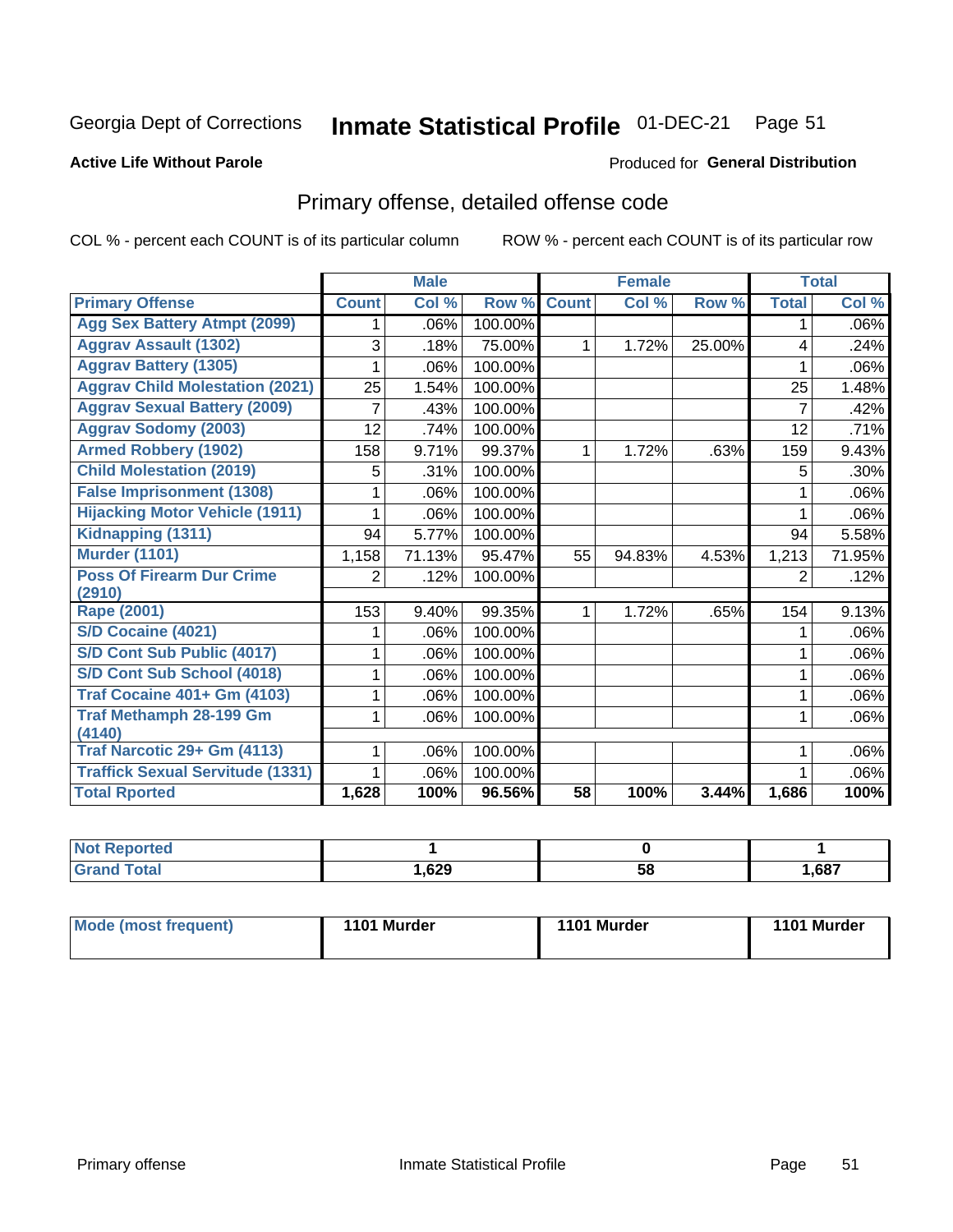# Inmate Statistical Profile 01-DEC-21 Page 52

### **Active Life Without Parole**

#### Produced for General Distribution

# County of conviction of primary offense

COL % - percent each COUNT is of its particular column

|                                |                  | <b>Male</b> |         |                | <b>Female</b> |        |                | <b>Total</b> |
|--------------------------------|------------------|-------------|---------|----------------|---------------|--------|----------------|--------------|
| <b>County of Conviction</b>    | <b>Count</b>     | Col %       | Row %   | <b>Count</b>   | Col %         | Row %  | <b>Total</b>   | Col %        |
| 000<br><b>Unknown</b>          | 8                | .49%        | 80.00%  | $\overline{2}$ | 3.45%         | 20.00% | 10             | .59%         |
| <b>Appling County</b><br>001   | 4                | .25%        | 100.00% |                |               |        | 4              | .24%         |
| <b>Atkinson County</b><br>002  | 4                | .25%        | 100.00% |                |               |        | 4              | .24%         |
| <b>Bacon County</b><br>003     | 4                | .25%        | 100.00% |                |               |        | 4              | .24%         |
| <b>Baker County</b><br>004     | 1                | .06%        | 100.00% |                |               |        | 1              | .06%         |
| <b>Baldwin County</b><br>005   | 5                | .31%        | 100.00% |                |               |        | 5              | .30%         |
| <b>Banks County</b><br>006     | 3                | .18%        | 100.00% |                |               |        | 3              | .18%         |
| <b>Barrow County</b><br>007    | $\overline{7}$   | .43%        | 100.00% |                |               |        | $\overline{7}$ | .41%         |
| <b>Bartow County</b><br>008    | 10               | .61%        | 90.91%  | 1              | 1.72%         | 9.09%  | 11             | .65%         |
| <b>Ben Hill County</b><br>009  | 8                | .49%        | 100.00% |                |               |        | 8              | .47%         |
| <b>Berrien County</b><br>010   | 4                | .25%        | 100.00% |                |               |        | 4              | .24%         |
| <b>Bibb County</b><br>011      | 46               | 2.82%       | 95.83%  | $\overline{2}$ | 3.45%         | 4.17%  | 48             | 2.85%        |
| <b>Bleckley County</b><br>012  | 1                | .06%        | 100.00% |                |               |        | $\mathbf{1}$   | .06%         |
| <b>Brantley County</b><br>013  | $\overline{2}$   | .12%        | 100.00% |                |               |        | $\overline{2}$ | .12%         |
| <b>Brooks County</b><br>014    | $\overline{2}$   | .12%        | 100.00% |                |               |        | $\overline{2}$ | .12%         |
| <b>Bryan County</b><br>015     | $\mathbf{1}$     | .06%        | 100.00% |                |               |        | $\mathbf{1}$   | .06%         |
| <b>Bulloch County</b><br>016   | 9                | .55%        | 90.00%  | 1              | 1.72%         | 10.00% | 10             | .59%         |
| <b>Burke County</b><br>017     | 14               | .86%        | 100.00% |                |               |        | 14             | .83%         |
| <b>Butts County</b><br>018     | 3                | .18%        | 100.00% |                |               |        | 3              | .18%         |
| <b>Calhoun County</b><br>019   | $\overline{3}$   | .18%        | 100.00% |                |               |        | $\overline{3}$ | .18%         |
| <b>Camden County</b><br>020    | 7                | .43%        | 100.00% |                |               |        | $\overline{7}$ | .41%         |
| <b>Candler County</b><br>021   | 4                | .25%        | 100.00% |                |               |        | 4              | .24%         |
| <b>Carroll County</b><br>022   | 5                | .31%        | 100.00% |                |               |        | 5              | .30%         |
| <b>Catoosa County</b><br>023   | 4                | .25%        | 80.00%  | 1              | 1.72%         | 20.00% | 5              | .30%         |
| <b>Chatham County</b><br>025   | 72               | 4.42%       | 97.30%  | $\overline{2}$ | 3.45%         | 2.70%  | 74             | 4.39%        |
| <b>Chattooga County</b><br>027 | 3                | .18%        | 100.00% |                |               |        | 3              | .18%         |
| <b>Cherokee County</b><br>028  | 11               | .68%        | 100.00% |                |               |        | 11             | .65%         |
| <b>Clarke County</b><br>029    | 24               | 1.47%       | 100.00% |                |               |        | 24             | 1.42%        |
| <b>Clay County</b><br>030      | $\mathbf{1}$     | .06%        | 100.00% |                |               |        | $\mathbf 1$    | .06%         |
| <b>Clayton County</b><br>031   | 74               | 4.54%       | 93.67%  | 5              | 8.62%         | 6.33%  | 79             | 4.68%        |
| <b>Clinch County</b><br>032    | 1                | .06%        | 100.00% |                |               |        | 1              | .06%         |
| <b>Cobb County</b><br>033      | 73               | 4.48%       | 97.33%  | 2              | 3.45%         | 2.67%  | 75             | 4.45%        |
| <b>Coffee County</b><br>034    | 14               | .86%        | 87.50%  | $\overline{2}$ | 3.45%         | 12.50% | 16             | .95%         |
| 035<br><b>Colquitt County</b>  | $\sqrt{3}$       | .18%        | 100.00% |                |               |        | $\sqrt{3}$     | .18%         |
| <b>Columbia County</b><br>036  | 10               | .61%        | 83.33%  | $\overline{2}$ | 3.45%         | 16.67% | 12             | .71%         |
| <b>Cook County</b><br>037      | 5                | .31%        | 100.00% |                |               |        | 5              | .30%         |
| <b>Coweta County</b><br>038    | $\boldsymbol{9}$ | .55%        | 100.00% |                |               |        | 9              | .53%         |
| <b>Crisp County</b><br>040     | 8                | .49%        | 100.00% |                |               |        | 8              | .47%         |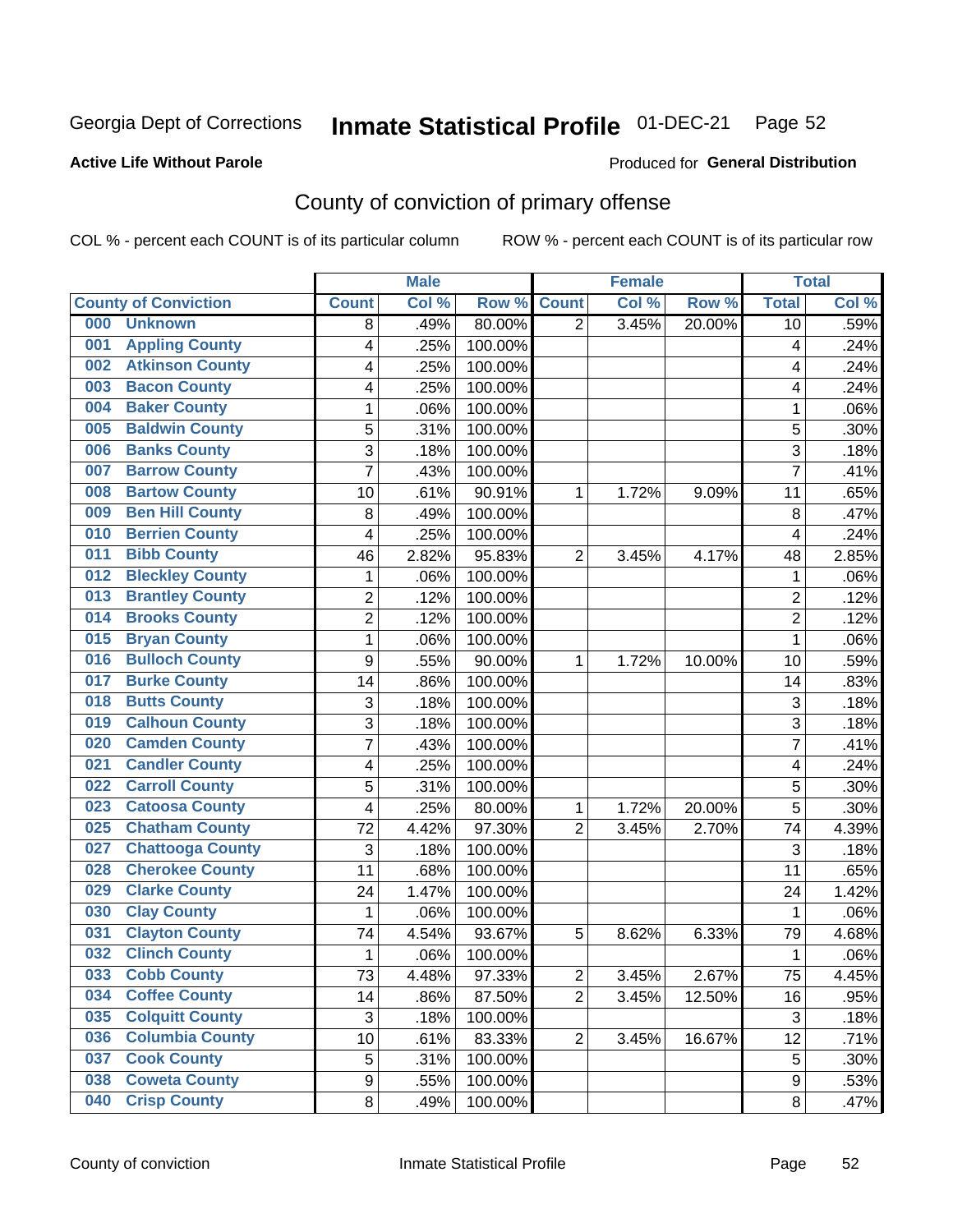# Inmate Statistical Profile 01-DEC-21 Page 53

#### **Active Life Without Parole**

#### Produced for General Distribution

# County of conviction of primary offense

COL % - percent each COUNT is of its particular column

|     |                             |                  | <b>Male</b> |         |                | <b>Female</b> |        |                | <b>Total</b> |
|-----|-----------------------------|------------------|-------------|---------|----------------|---------------|--------|----------------|--------------|
|     | <b>County of Conviction</b> | <b>Count</b>     | Col %       | Row %   | <b>Count</b>   | Col %         | Row %  | <b>Total</b>   | Col %        |
| 041 | <b>Dade County</b>          | 1                | .06%        | 100.00% |                |               |        | 1              | .06%         |
| 042 | <b>Dawson County</b>        | $\overline{2}$   | .12%        | 100.00% |                |               |        | $\overline{2}$ | .12%         |
| 043 | <b>Decatur County</b>       | 6                | .37%        | 100.00% |                |               |        | 6              | .36%         |
| 044 | <b>Dekalb County</b>        | 147              | 9.02%       | 97.35%  | 4              | 6.90%         | 2.65%  | 151            | 8.95%        |
| 045 | <b>Dodge County</b>         | 1                | .06%        | 100.00% |                |               |        | 1              | .06%         |
| 046 | <b>Dooly County</b>         | 3                | .18%        | 100.00% |                |               |        | $\overline{3}$ | .18%         |
| 047 | <b>Dougherty County</b>     | 33               | 2.03%       | 97.06%  | 1              | 1.72%         | 2.94%  | 34             | 2.02%        |
| 048 | <b>Douglas County</b>       | 37               | 2.27%       | 94.87%  | $\overline{2}$ | 3.45%         | 5.13%  | 39             | 2.31%        |
| 049 | <b>Early County</b>         | $\overline{c}$   | .12%        | 100.00% |                |               |        | $\overline{2}$ | .12%         |
| 051 | <b>Effingham County</b>     | 8                | .49%        | 88.89%  | 1              | 1.72%         | 11.11% | 9              | .53%         |
| 052 | <b>Elbert County</b>        | 3                | .18%        | 75.00%  | 1              | 1.72%         | 25.00% | 4              | .24%         |
| 053 | <b>Emanuel County</b>       | 14               | .86%        | 100.00% |                |               |        | 14             | .83%         |
| 056 | <b>Fayette County</b>       | $\boldsymbol{9}$ | .55%        | 100.00% |                |               |        | 9              | .53%         |
| 057 | <b>Floyd County</b>         | 33               | 2.03%       | 97.06%  | 1              | 1.72%         | 2.94%  | 34             | 2.02%        |
| 058 | <b>Forsyth County</b>       | 4                | .25%        | 80.00%  | 1              | 1.72%         | 20.00% | 5              | .30%         |
| 059 | <b>Franklin County</b>      | 6                | .37%        | 85.71%  | 1              | 1.72%         | 14.29% | $\overline{7}$ | .41%         |
| 060 | <b>Fulton County</b>        | 217              | 13.32%      | 98.64%  | 3              | 5.17%         | 1.36%  | 220            | 13.04%       |
| 061 | <b>Gilmer County</b>        | $\overline{2}$   | .12%        | 100.00% |                |               |        | $\overline{2}$ | .12%         |
| 063 | <b>Glynn County</b>         | 21               | 1.29%       | 100.00% |                |               |        | 21             | 1.24%        |
| 064 | <b>Gordon County</b>        | 10               | .61%        | 100.00% |                |               |        | 10             | .59%         |
| 065 | <b>Grady County</b>         | 3                | .18%        | 100.00% |                |               |        | 3              | .18%         |
| 066 | <b>Greene County</b>        | $\overline{2}$   | .12%        | 100.00% |                |               |        | $\overline{2}$ | .12%         |
| 067 | <b>Gwinnett County</b>      | 70               | 4.30%       | 94.59%  | 4              | 6.90%         | 5.41%  | 74             | 4.39%        |
| 068 | <b>Habersham County</b>     | $\overline{4}$   | .25%        | 100.00% |                |               |        | 4              | .24%         |
| 069 | <b>Hall County</b>          | 24               | 1.47%       | 82.76%  | 5              | 8.62%         | 17.24% | 29             | 1.72%        |
| 070 | <b>Hancock County</b>       | 4                | .25%        | 100.00% |                |               |        | 4              | .24%         |
| 071 | <b>Haralson County</b>      | 6                | .37%        | 100.00% |                |               |        | 6              | .36%         |
| 072 | <b>Harris County</b>        | $\overline{2}$   | .12%        | 100.00% |                |               |        | $\overline{c}$ | .12%         |
| 073 | <b>Hart County</b>          | 3                | .18%        | 100.00% |                |               |        | 3              | .18%         |
| 075 | <b>Henry County</b>         | 19               | 1.17%       | 95.00%  | 1              | 1.72%         | 5.00%  | 20             | 1.19%        |
| 076 | <b>Houston County</b>       | 27               | 1.66%       | 100.00% |                |               |        | 27             | 1.60%        |
| 078 | <b>Jackson County</b>       | 12               | .74%        | 100.00% |                |               |        | 12             | .71%         |
| 079 | <b>Jasper County</b>        | $\mathbf{1}$     | .06%        | 100.00% |                |               |        | $\mathbf{1}$   | .06%         |
| 080 | <b>Jeff Davis County</b>    | 1                | .06%        | 100.00% |                |               |        | $\mathbf{1}$   | .06%         |
| 081 | <b>Jefferson County</b>     | 6                | .37%        | 100.00% |                |               |        | 6              | .36%         |
| 082 | <b>Jenkins County</b>       | 1                | .06%        | 100.00% |                |               |        | 1              | .06%         |
| 083 | <b>Johnson County</b>       | $\mathbf 1$      | .06%        | 100.00% |                |               |        | 1              | .06%         |
| 084 | <b>Jones County</b>         | $\mathbf 1$      | .06%        | 50.00%  | 1              | 1.72%         | 50.00% | $\overline{2}$ | .12%         |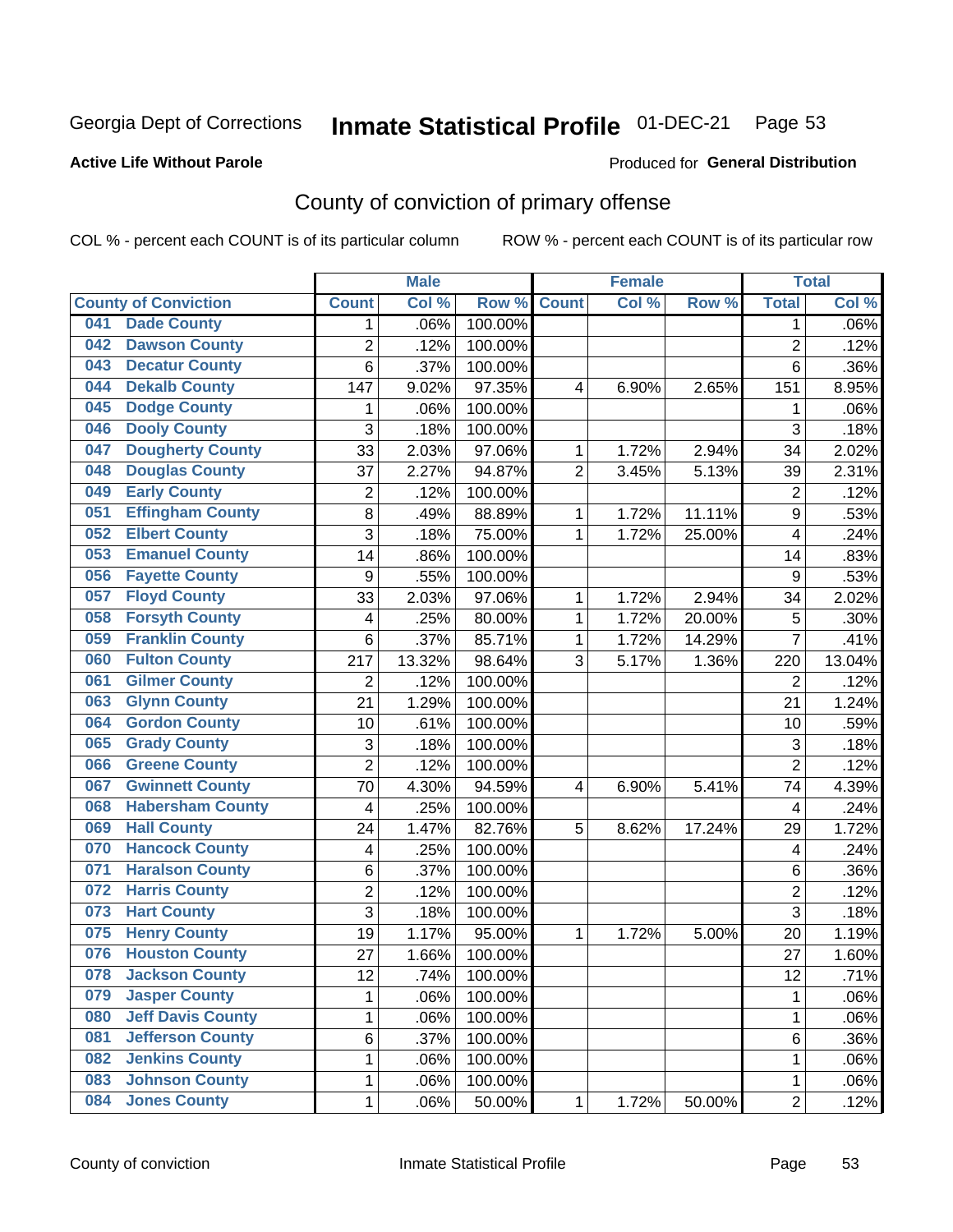# Inmate Statistical Profile 01-DEC-21 Page 54

### **Active Life Without Parole**

#### Produced for General Distribution

# County of conviction of primary offense

COL % - percent each COUNT is of its particular column

|                                              |                | <b>Male</b> |         |                | <b>Female</b> |        |                | <b>Total</b> |
|----------------------------------------------|----------------|-------------|---------|----------------|---------------|--------|----------------|--------------|
| <b>County of Conviction</b>                  | <b>Count</b>   | Col %       | Row %   | <b>Count</b>   | Col %         | Row %  | <b>Total</b>   | Col %        |
| <b>Lamar County</b><br>085                   | 1              | .06%        | 100.00% |                |               |        | 1              | $.06\%$      |
| <b>Lanier County</b><br>086                  | $\overline{2}$ | .12%        | 100.00% |                |               |        | $\overline{2}$ | .12%         |
| <b>Laurens County</b><br>087                 | 4              | .25%        | 100.00% |                |               |        | 4              | .24%         |
| <b>Lee County</b><br>088                     | 4              | .25%        | 100.00% |                |               |        | 4              | .24%         |
| <b>Liberty County</b><br>089                 | 5              | .31%        | 100.00% |                |               |        | 5              | .30%         |
| <b>Long County</b><br>091                    | 5              | .31%        | 100.00% |                |               |        | 5              | .30%         |
| <b>Lowndes County</b><br>092                 | 7              | .43%        | 100.00% |                |               |        | $\overline{7}$ | .41%         |
| <b>Lumpkin County</b><br>093                 | 1              | .06%        | 100.00% |                |               |        | $\mathbf{1}$   | .06%         |
| <b>Madison County</b><br>095                 | 3              | .18%        | 100.00% |                |               |        | 3              | .18%         |
| <b>Marion County</b><br>096                  | 1              | .06%        | 100.00% |                |               |        | $\mathbf{1}$   | .06%         |
| <b>Mcduffie County</b><br>097                | 3              | .18%        | 100.00% |                |               |        | 3              | .18%         |
| <b>Meriwether County</b><br>099              | $\overline{2}$ | .12%        | 100.00% |                |               |        | $\overline{2}$ | .12%         |
| <b>Miller County</b><br>100                  | 1              | .06%        | 100.00% |                |               |        | $\mathbf{1}$   | .06%         |
| <b>Mitchell County</b><br>101                | 4              | .25%        | 100.00% |                |               |        | 4              | .24%         |
| <b>Monroe County</b><br>102                  | 7              | .43%        | 100.00% |                |               |        | $\overline{7}$ | .41%         |
| <b>Morgan County</b><br>104                  | $\overline{2}$ | .12%        | 100.00% |                |               |        | $\overline{2}$ | .12%         |
| <b>Murray County</b><br>105                  | 5              | .31%        | 100.00% |                |               |        | 5              | .30%         |
| <b>Muscogee County</b><br>106                | 49             | 3.01%       | 98.00%  | 1              | 1.72%         | 2.00%  | 50             | 2.96%        |
| <b>Newton County</b><br>107                  | 16             | .98%        | 88.89%  | $\overline{2}$ | 3.45%         | 11.11% | 18             | 1.07%        |
| <b>Oconee County</b><br>108                  | 1              | .06%        | 100.00% |                |               |        | 1              | .06%         |
| <b>Oglethorpe County</b><br>109              | 1              | .06%        | 100.00% |                |               |        | 1              | .06%         |
| <b>Paulding County</b><br>110                | 6              | .37%        | 100.00% |                |               |        | 6              | .36%         |
| <b>Peach County</b><br>111                   | 4              | .25%        | 100.00% |                |               |        | 4              | .24%         |
| <b>Pickens County</b><br>112                 | $\overline{2}$ | .12%        | 100.00% |                |               |        | $\overline{2}$ | .12%         |
| <b>Pierce County</b><br>113                  | 2              | .12%        | 100.00% |                |               |        | $\overline{2}$ | .12%         |
| <b>Pike County</b><br>$\overline{114}$       | $\overline{2}$ | .12%        | 66.67%  | 1              | 1.72%         | 33.33% | 3              | .18%         |
| <b>Polk County</b><br>115                    | 6              | .37%        | 100.00% |                |               |        | 6              | .36%         |
| <b>Pulaski County</b><br>116                 | 1              | .06%        | 100.00% |                |               |        | $\mathbf{1}$   | .06%         |
| <b>Putnam County</b><br>117                  | 8              | .49%        | 100.00% |                |               |        | 8              | .47%         |
| <b>Rabun County</b><br>119                   | 1              | .06%        | 100.00% |                |               |        | $\mathbf{1}$   | .06%         |
| <b>Randolph County</b><br>120                | $\overline{2}$ | .12%        | 100.00% |                |               |        | $\overline{2}$ | .12%         |
| <b>Richmond County</b><br>121                | 77             | 4.73%       | 96.25%  | 3              | 5.17%         | 3.75%  | 80             | 4.74%        |
| <b>Rockdale County</b><br>122                | 10             | .61%        | 100.00% |                |               |        | 10             | .59%         |
| <b>Seminole County</b><br>$125$              | $\overline{2}$ | .12%        | 100.00% |                |               |        | $\overline{2}$ | .12%         |
| <b>Spalding County</b><br>126                | 14             | .86%        | 100.00% |                |               |        | 14             | .83%         |
| <b>Stephens County</b><br>127                | 3              | .18%        | 100.00% |                |               |        | 3              | .18%         |
| <b>Sumter County</b><br>129                  | 6              | .37%        | 100.00% |                |               |        | 6              | .36%         |
| <b>Taliaferro County</b><br>$\overline{131}$ | $\mathbf{1}$   | .06%        | 100.00% |                |               |        | 1              | .06%         |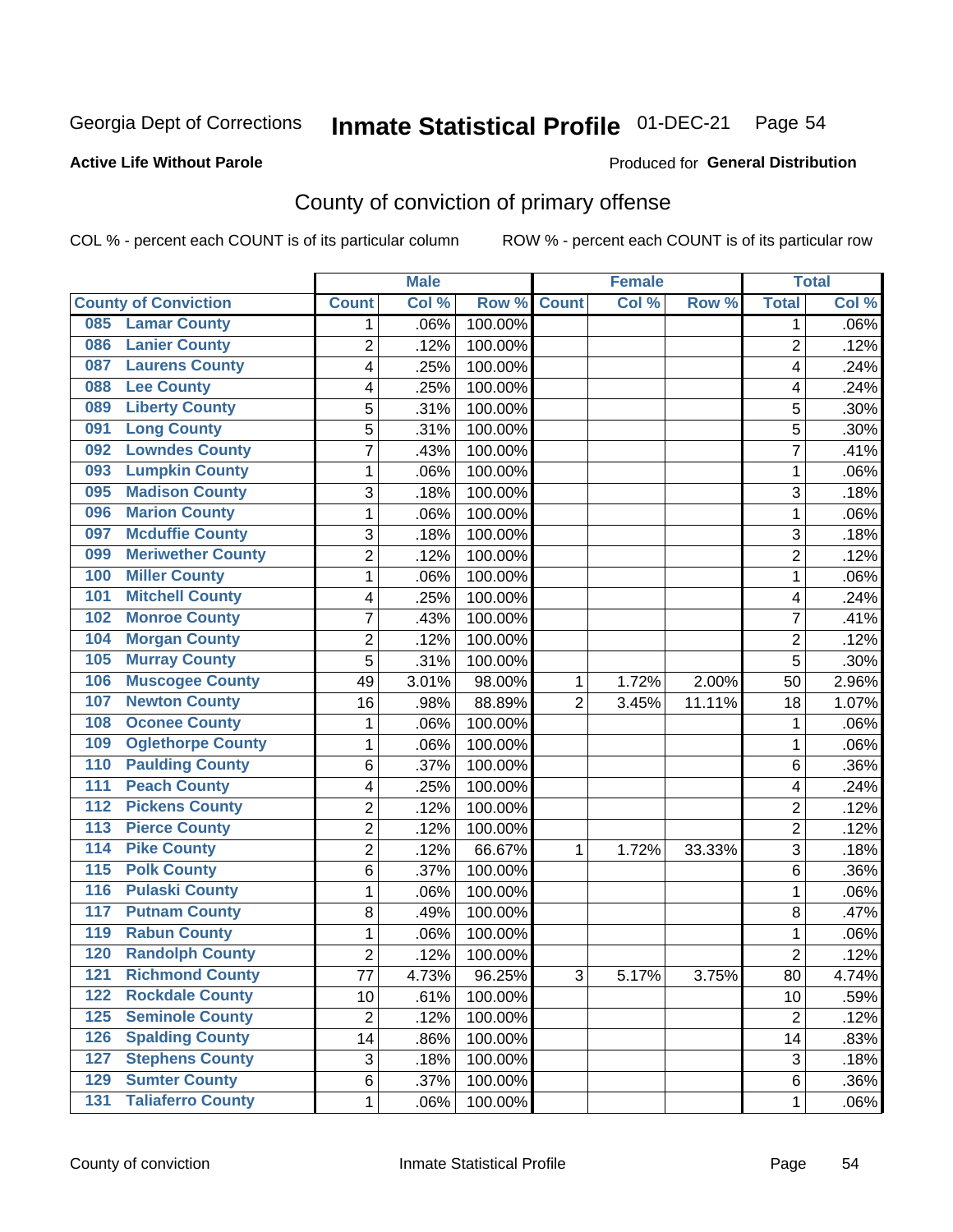# Inmate Statistical Profile 01-DEC-21 Page 55

#### **Active Life Without Parole**

#### Produced for General Distribution

# County of conviction of primary offense

COL % - percent each COUNT is of its particular column

|                                 |                | <b>Male</b> |         |                 | <b>Female</b> |        |                | <b>Total</b> |
|---------------------------------|----------------|-------------|---------|-----------------|---------------|--------|----------------|--------------|
| <b>County of Conviction</b>     | <b>Count</b>   | Col %       | Row %   | <b>Count</b>    | Col %         | Row %  | <b>Total</b>   | Col %        |
| <b>Tattnall County</b><br>132   | 3              | .18%        | 75.00%  | 1               | 1.72%         | 25.00% | 4              | .24%         |
| <b>Taylor County</b><br>133     | $\overline{2}$ | .12%        | 100.00% |                 |               |        | $\overline{2}$ | .12%         |
| <b>Terrell County</b><br>135    | 3              | .18%        | 100.00% |                 |               |        | 3              | .18%         |
| <b>Thomas County</b><br>136     | 6              | .37%        | 100.00% |                 |               |        | 6              | .36%         |
| <b>Tift County</b><br>137       | 9              | .55%        | 100.00% |                 |               |        | 9              | .53%         |
| <b>Toombs County</b><br>138     | 11             | .68%        | 100.00% |                 |               |        | 11             | .65%         |
| <b>Towns County</b><br>139      | 1              | .06%        | 100.00% |                 |               |        | 1              | .06%         |
| <b>Treutlen County</b><br>140   | 5              | .31%        | 100.00% |                 |               |        | 5              | .30%         |
| <b>Troup County</b><br>141      | 10             | .61%        | 90.91%  | 1               | 1.72%         | 9.09%  | 11             | .65%         |
| <b>Turner County</b><br>142     | 2              | .12%        | 100.00% |                 |               |        | $\overline{2}$ | .12%         |
| <b>Twiggs County</b><br>143     |                | .06%        | 100.00% |                 |               |        | 1              | .06%         |
| <b>Upson County</b><br>145      | 5              | .31%        | 100.00% |                 |               |        | 5              | .30%         |
| <b>Walker County</b><br>146     | 10             | .61%        | 90.91%  | 1               | 1.72%         | 9.09%  | 11             | .65%         |
| <b>Walton County</b><br>147     | 22             | 1.35%       | 100.00% |                 |               |        | 22             | 1.30%        |
| <b>Ware County</b><br>148       | 17             | 1.04%       | 100.00% |                 |               |        | 17             | 1.01%        |
| <b>Warren County</b><br>149     | 3              | .18%        | 75.00%  | 1               | 1.72%         | 25.00% | 4              | .24%         |
| <b>Washington County</b><br>150 | 5              | .31%        | 100.00% |                 |               |        | 5              | .30%         |
| <b>Wayne County</b><br>151      | 12             | .74%        | 100.00% |                 |               |        | 12             | .71%         |
| <b>White County</b><br>154      | 1              | .06%        | 100.00% |                 |               |        | 1              | .06%         |
| <b>Whitfield County</b><br>155  | 14             | .86%        | 93.33%  | 1               | 1.72%         | 6.67%  | 15             | .89%         |
| <b>Wilkes County</b><br>157     | $\overline{2}$ | .12%        | 100.00% |                 |               |        | $\overline{2}$ | .12%         |
| <b>Worth County</b><br>159      | 1              | .06%        | 100.00% |                 |               |        | 1              | .06%         |
| <b>Total Rported</b>            | 1,629          | 100%        | 96.56%  | $\overline{58}$ | 100%          | 3.44%  | 1,687          | 100%         |

| rtea<br>₹ево |      |    |      |
|--------------|------|----|------|
| υιαι         | .629 | วง | ,687 |

| <b>Mode (most frequent)</b> | <b>Fulton County</b> | <b>Hall County</b> | Fulton Countv |
|-----------------------------|----------------------|--------------------|---------------|
|-----------------------------|----------------------|--------------------|---------------|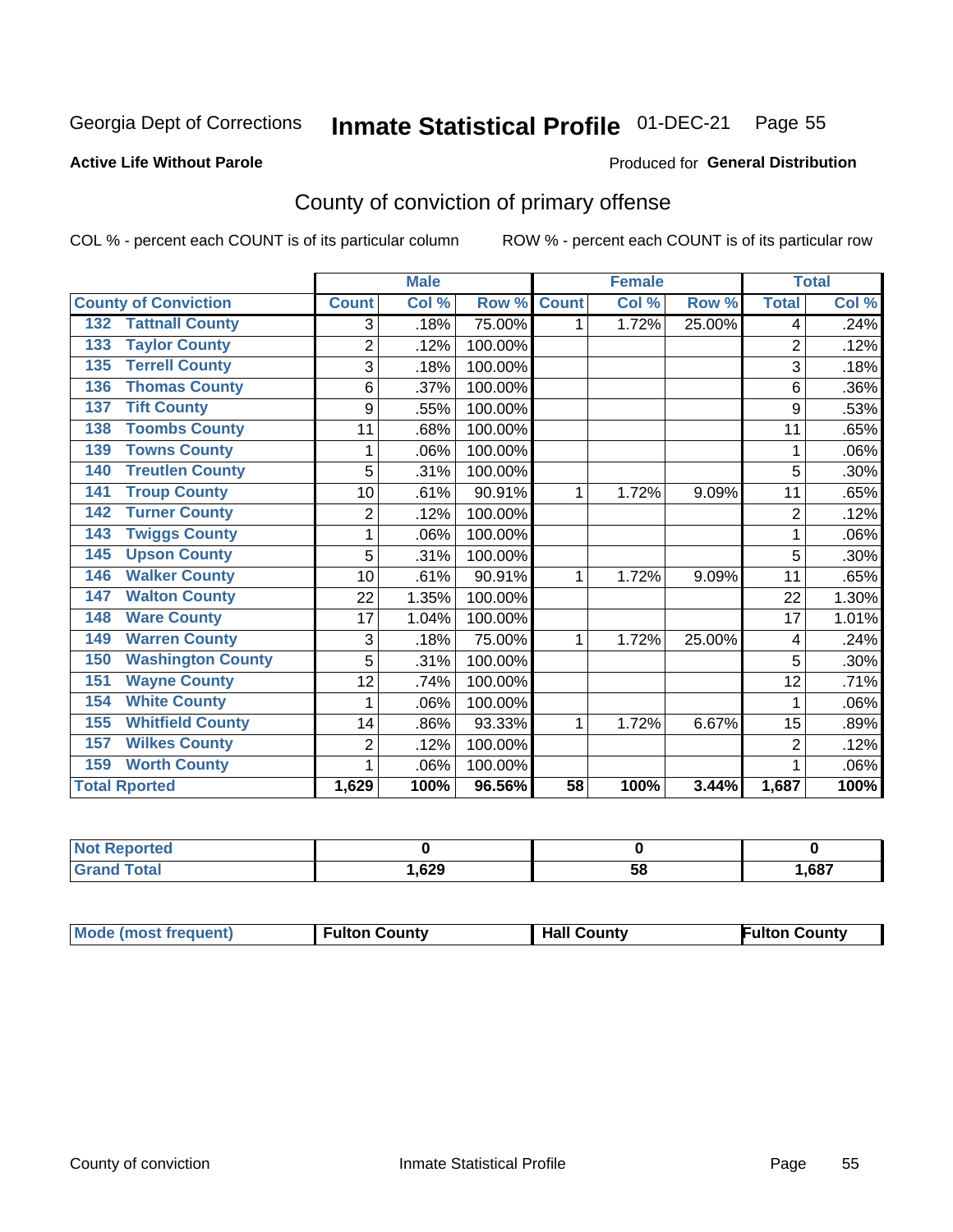### Georgia Dept of Corrections **Active Life Without Parole**

#### Inmate Statistical Profile 01-DEC-21 Page 56

Produced for General Distribution

# Circuit of conviction of primary offense

|                         |                                 |              | <b>Male</b> |         |                | <b>Female</b> |        |                 | <b>Total</b> |
|-------------------------|---------------------------------|--------------|-------------|---------|----------------|---------------|--------|-----------------|--------------|
|                         | <b>Circuit of Conviction</b>    | <b>Count</b> | Col %       | Row %   | <b>Count</b>   | Col %         | Row %  | <b>Total</b>    | Col %        |
| 1                       | <b>Alapaha Circuit</b>          | 16           | .99%        | 100.00% |                |               |        | 16              | .95%         |
| $\overline{2}$          | <b>Alcovy Circuit</b>           | 38           | 2.34%       | 95.00%  | $\overline{2}$ | 3.57%         | 5.00%  | 40              | 2.39%        |
| $\overline{\mathbf{3}}$ | <b>Atlanta Circuit</b>          | 217          | 13.39%      | 98.64%  | 3              | 5.36%         | 1.36%  | 220             | 13.12%       |
| 4                       | <b>Atlantic Circuit</b>         | 14           | .86%        | 93.33%  | $\mathbf{1}$   | 1.79%         | 6.67%  | 15              | .89%         |
| $\overline{5}$          | <b>Augusta Circuit</b>          | 101          | 6.23%       | 95.28%  | 5              | 8.93%         | 4.72%  | 106             | 6.32%        |
| $\overline{6}$          | <b>Blue Ridge Circuit</b>       | 11           | .68%        | 100.00% |                |               |        | 11              | .66%         |
| 7                       | <b>Brunswick Circuit</b>        | 45           | 2.78%       | 100.00% |                |               |        | 45              | 2.68%        |
| 8                       | <b>Chattahoochee Circuit</b>    | 54           | 3.33%       | 98.18%  | 1              | 1.79%         | 1.82%  | 55              | 3.28%        |
| $\overline{9}$          | <b>Cherokee Circuit</b>         | 20           | 1.23%       | 95.24%  | 1              | 1.79%         | 4.76%  | 21              | 1.25%        |
| 10                      | <b>Clayton Circuit</b>          | 74           | 4.57%       | 93.67%  | 5              | 8.93%         | 6.33%  | 79              | 4.71%        |
| $\overline{11}$         | <b>Cobb Circuit</b>             | 73           | 4.50%       | 97.33%  | $\overline{2}$ | 3.57%         | 2.67%  | 75              | 4.47%        |
| $\overline{12}$         | <b>Conasauga Circuit</b>        | 19           | 1.17%       | 95.00%  | $\mathbf{1}$   | 1.79%         | 5.00%  | 20              | 1.19%        |
| $\overline{13}$         | <b>Cordele Circuit</b>          | 19           | 1.17%       | 100.00% |                |               |        | 19              | 1.13%        |
| $\overline{14}$         | <b>Coweta Circuit</b>           | 26           | 1.60%       | 96.30%  | $\mathbf{1}$   | 1.79%         | 3.70%  | 27              | 1.61%        |
| $\overline{15}$         | <b>Dougherty Circuit</b>        | 33           | 2.04%       | 97.06%  | $\mathbf{1}$   | 1.79%         | 2.94%  | 34              | 2.03%        |
| 16                      | <b>Dublin Circuit</b>           | 11           | .68%        | 100.00% |                |               |        | 11              | .66%         |
| $\overline{17}$         | <b>Eastern Circuit</b>          | 72           | 4.44%       | 97.30%  | $\overline{2}$ | 3.57%         | 2.70%  | 74              | 4.41%        |
| $\overline{18}$         | <b>Flint Circuit</b>            | 19           | 1.17%       | 95.00%  | $\mathbf{1}$   | 1.79%         | 5.00%  | 20              | 1.19%        |
| 19                      | <b>Griffin Circuit</b>          | 30           | 1.85%       | 96.77%  | $\mathbf 1$    | 1.79%         | 3.23%  | 31              | 1.85%        |
| 20                      | <b>Gwinnett Circuit</b>         | 70           | 4.32%       | 94.59%  | 4              | 7.14%         | 5.41%  | 74              | 4.41%        |
| $\overline{21}$         | <b>Houston Circuit</b>          | 27           | 1.67%       | 100.00% |                |               |        | 27              | 1.61%        |
| $\overline{22}$         | <b>Lookout Mountain Circuit</b> | 18           | 1.11%       | 90.00%  | $\overline{2}$ | 3.57%         | 10.00% | 20              | 1.19%        |
| 23                      | <b>Macon Circuit</b>            | 50           | 3.08%       | 96.15%  | $\overline{2}$ | 3.57%         | 3.85%  | 52              | 3.10%        |
| $\overline{24}$         | <b>Middle Circuit</b>           | 40           | 2.47%       | 100.00% |                |               |        | 40              | 2.39%        |
| $\overline{25}$         | <b>Mountain Circuit</b>         | 8            | .49%        | 100.00% |                |               |        | 8               | .48%         |
| 26                      | <b>Northeastern Circuit</b>     | 26           | 1.60%       | 83.87%  | 5              | 8.93%         | 16.13% | 31              | 1.85%        |
| $\overline{27}$         | <b>Northern Circuit</b>         | 16           | .99%        | 88.89%  | $\overline{2}$ | 3.57%         | 11.11% | 18              | 1.07%        |
| 28                      | <b>Ocmulgee Circuit</b>         | 23           | 1.42%       | 95.83%  | $\mathbf{1}$   | 1.79%         | 4.17%  | 24              | 1.43%        |
| 29                      | <b>Oconee Circuit</b>           | 3            | .19%        | 100.00% |                |               |        | $\mathfrak{S}$  | .18%         |
| 30                      | <b>Ogeechee Circuit</b>         | 18           | 1.11%       | 90.00%  | $\overline{2}$ | 3.57%         | 10.00% | 20              | 1.19%        |
| $\overline{31}$         | <b>Pataula Circuit</b>          | 11           | .68%        | 100.00% |                |               |        | 11              | .66%         |
| 32                      | <b>Piedmont Circuit</b>         | 22           | 1.36%       | 100.00% |                |               |        | 22              | 1.31%        |
| 33                      | <b>Rome Circuit</b>             | 33           | 2.04%       | 97.06%  | $\mathbf 1$    | 1.79%         | 2.94%  | 34              | 2.03%        |
| 34                      | <b>South Georgia Circuit</b>    | 17           | 1.05%       | 100.00% |                |               |        | 17              | 1.01%        |
| 35                      | <b>Southern Circuit</b>         | 18           | 1.11%       | 100.00% |                |               |        | 18              | 1.07%        |
| 36                      | <b>Southwestern Circuit</b>     | 10           | .62%        | 100.00% |                |               |        | 10              | .60%         |
| 37                      | <b>Stone Mountain Circuit</b>   | 147          | 9.07%       | 97.35%  | 4              | 7.14%         | 2.65%  | 151             | 9.00%        |
| 38                      | <b>Tallapoosa Circuit</b>       | 12           | .74%        | 100.00% |                |               |        | 12              | .72%         |
| 39                      | <b>Tifton Circuit</b>           | 12           | .74%        | 100.00% |                |               |        | 12              | .72%         |
| 40                      | <b>Toombs Circuit</b>           | 9            | .56%        | 90.00%  | $\mathbf{1}$   | 1.79%         | 10.00% | 10 <sub>1</sub> | .60%         |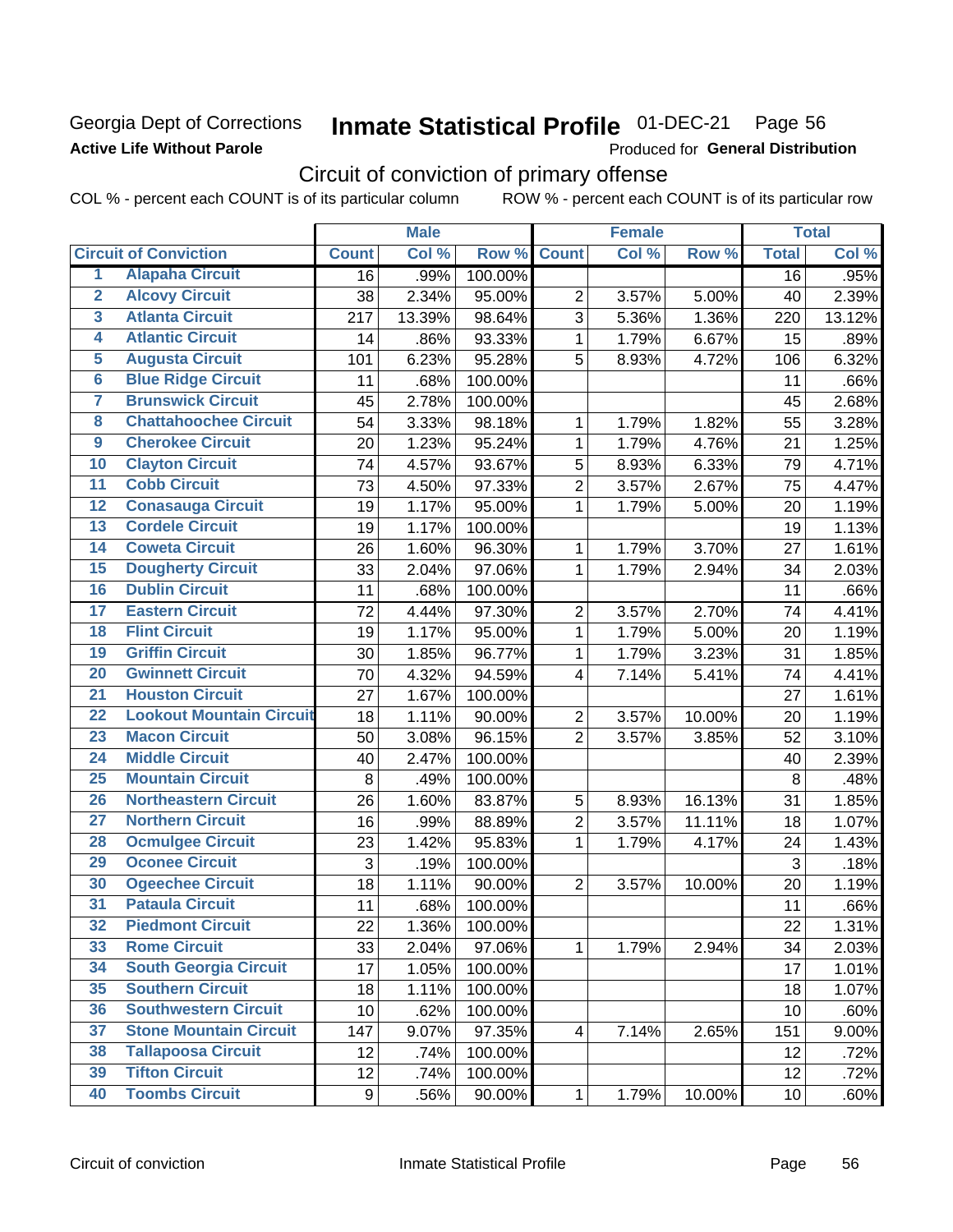### Georgia Dept of Corrections **Active Life Without Parole**

#### Inmate Statistical Profile 01-DEC-21 Page 57

Produced for General Distribution

# Circuit of conviction of primary offense

|    |                                  |              | <b>Male</b>    |         |                | <b>Female</b> |        |              | <b>Total</b>   |
|----|----------------------------------|--------------|----------------|---------|----------------|---------------|--------|--------------|----------------|
|    | <b>Circuit of Conviction</b>     | <b>Count</b> | Col %          | Row %   | <b>Count</b>   | Col %         | Row %  | <b>Total</b> | Col %          |
| 41 | <b>Waycross Circuit</b>          | 39           | 2.41%          | 95.12%  | 2              | 3.57%         | 4.88%  | 41           | 2.44%          |
| 42 | <b>Western Circuit</b>           | 25           | 1.54%          | 100.00% |                |               |        | 25           | 1.49%          |
| 43 | <b>Rockdale Circuit</b>          | 10           | .62%           | 100.00% |                |               |        | 10           | .60%           |
| 44 | <b>Douglas Circuit</b>           | 37           | 2.28%          | 94.87%  | $\overline{2}$ | 3.57%         | 5.13%  | 39           | 2.33%          |
| 45 | <b>Appalachian Circuit</b>       | 4            | .25%           | 100.00% |                |               |        | 4            | .24%           |
| 46 | <b>Enotah Circuit</b>            | 3            | .19%           | 100.00% |                |               |        | 3            | .18%           |
| 47 | Bell-Forsyth J.C.                | 4            | .25%           | 80.00%  |                | 1.79%         | 20.00% | 5            | .30%           |
| 48 | <b>Towaliga Judicial Circuit</b> | 11           | .68%           | 100.00% |                |               |        | 11           | .66%           |
| 49 | <b>Paulding Circuit</b>          | 6            | .37%           | 100.00% |                |               |        | 6            | $.36\%$        |
|    | <b>Total Rported</b>             | 1,621        | 100%           | 96.66%  | 56             | 100%          | 3.34%  | 1,677        | 100%           |
|    | <b>Not Reported</b>              |              | 8              |         |                | $\mathbf{2}$  |        |              | 10             |
|    | <b>Grand Total</b>               |              | 1,629          |         |                | 58            |        |              | 1,687          |
|    | <b>Mode (most frequent)</b>      |              | <b>Atlanta</b> |         |                | Augusta       |        |              | <b>Atlanta</b> |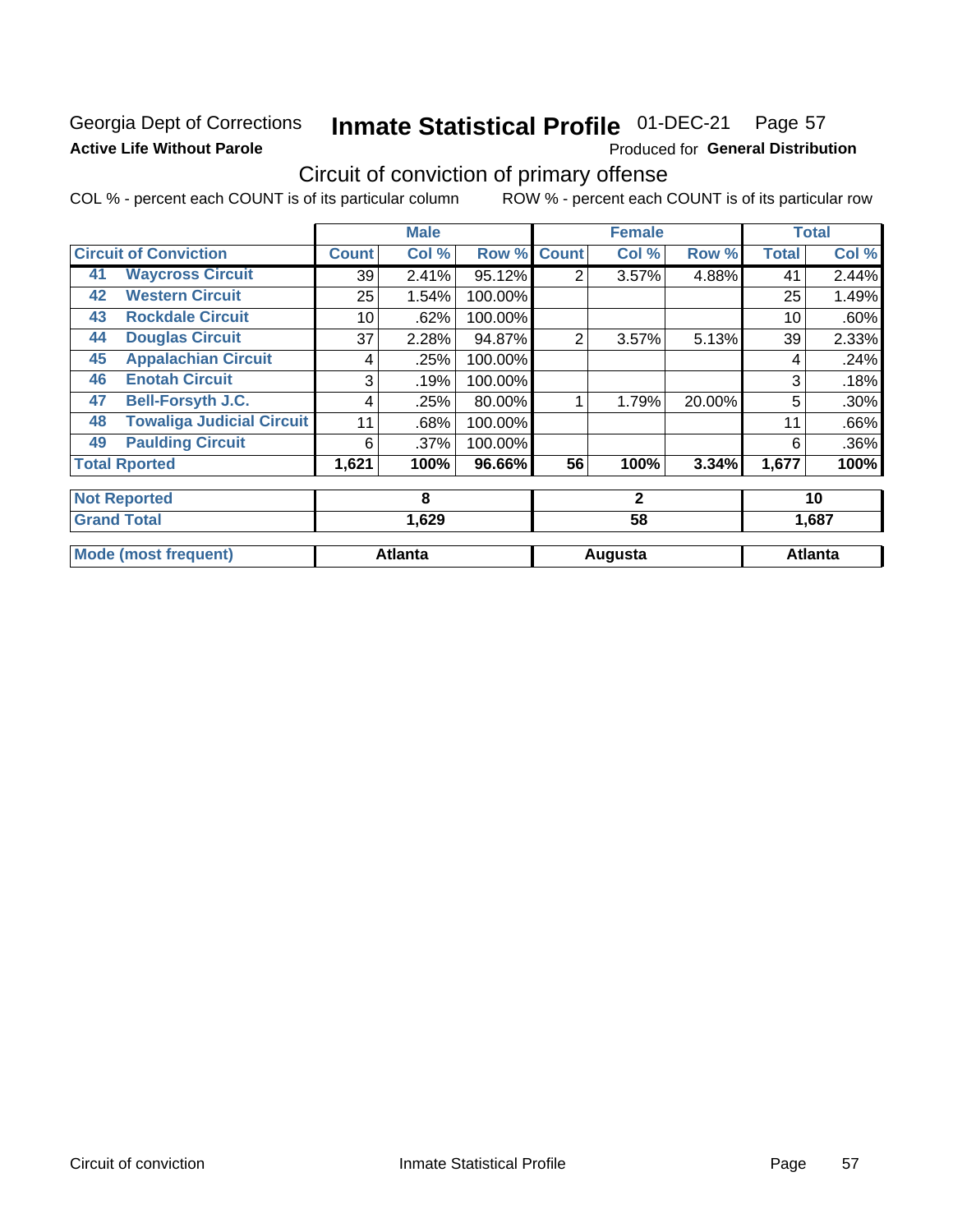### **Active Life Without Parole**

#### Produced for General Distribution

# Years served (jail + prison) in this incarceration

COL % - percent each COUNT is of its particular column

|                       |                 | <b>Male</b> |         |                         | <b>Female</b> |       |                 | <b>Total</b> |
|-----------------------|-----------------|-------------|---------|-------------------------|---------------|-------|-----------------|--------------|
| <b>Years Served</b>   | <b>Count</b>    | Col %       | Row %   | <b>Count</b>            | Col %         | Row % | <b>Total</b>    | Col %        |
| Less than one year    | $\overline{16}$ | 0.98%       | 94.12%  | 1                       | 1.72%         | 5.88% | $\overline{17}$ | 1.01%        |
| 1 to 1.99 years       | 13              | 0.80%       | 92.86%  | $\mathbf{1}$            | 1.72%         | 7.14% | 14              | 0.83%        |
| 2 to 2.99 years       | 59              | 3.62%       | 100.00% |                         |               |       | 59              | 3.50%        |
| 3 to 3.99 years       | 94              | 5.77%       | 95.92%  | 4                       | 6.90%         | 4.08% | 98              | 5.81%        |
| 4 to 4.99 years       | 93              | 5.71%       | 97.89%  | 2                       | 3.45%         | 2.11% | 95              | 5.63%        |
| 5 to 5.99 years       | 133             | 8.17%       | 95.68%  | $\,6$                   | 10.34%        | 4.32% | 139             | 8.24%        |
| 6 to 6.99 years       | 112             | 6.88%       | 95.73%  | $\overline{5}$          | 8.62%         | 4.27% | 117             | 6.94%        |
| 7 to 7.99 years       | 124             | 7.62%       | 94.66%  | 7                       | 12.07%        | 5.34% | 131             | 7.77%        |
| 8 to 8.99 years       | 114             | 7.00%       | 93.44%  | 8                       | 13.79%        | 6.56% | 122             | 7.24%        |
| 9 to 9.99 years       | 101             | 6.20%       | 93.52%  | $\overline{7}$          | 12.07%        | 6.48% | 108             | 6.41%        |
| 10 to 10.99 years     | 89              | 5.47%       | 97.80%  | $\overline{\mathbf{c}}$ | 3.45%         | 2.20% | 91              | 5.40%        |
| 11 to 11.99 years     | 70              | 4.30%       | 94.59%  | 4                       | 6.90%         | 5.41% | 74              | 4.39%        |
| 12 to 12.99 years     | 52              | 3.19%       | 98.11%  | 1                       | 1.72%         | 1.89% | 53              | 3.14%        |
| 13 to 13.99 years     | 38              | 2.33%       | 97.44%  | 1                       | 1.72%         | 2.56% | 39              | 2.31%        |
| 14 to 14.99 years     | 45              | 2.76%       | 100.00% |                         |               |       | 45              | 2.67%        |
| 15 to 15.99 years     | 26              | 1.60%       | 92.86%  | $\overline{2}$          | 3.45%         | 7.14% | 28              | 1.66%        |
| 16 to 16.99 years     | 30              | 1.84%       | 96.77%  | 1                       | 1.72%         | 3.23% | 31              | 1.84%        |
| 17 to 17.99 years     | 41              | 2.52%       | 100.00% |                         |               |       | 41              | 2.43%        |
| 18 to 18.99 years     | 31              | 1.90%       | 96.88%  | $\mathbf{1}$            | 1.72%         | 3.13% | 32              | 1.90%        |
| 19 to 19.99 years     | 37              | 2.27%       | 92.50%  | 3                       | 5.17%         | 7.50% | 40              | 2.37%        |
| 20 to 20.99 years     | 40              | 2.46%       | 100.00% |                         |               |       | 40              | 2.37%        |
| 21 to 21.99 years     | 39              | 2.40%       | 100.00% |                         |               |       | 39              | 2.31%        |
| 22 to 22.99 years     | 30              | 1.84%       | 100.00% |                         |               |       | 30              | 1.78%        |
| 23 to 23.99 years     | 34              | 2.09%       | 97.14%  | 1                       | 1.72%         | 2.86% | 35              | 2.08%        |
| 24 to 24.99 years     | 43              | 2.64%       | 97.73%  | $\mathbf{1}$            | 1.72%         | 2.27% | 44              | 2.61%        |
| 25 to 25.99 years     | 34              | 2.09%       | 100.00% |                         |               |       | 34              | 2.02%        |
| 26 to 26.99 years     | 26              | 1.60%       | 100.00% |                         |               |       | 26              | 1.54%        |
| 27 to 27.99 years     | 21              | 1.29%       | 100.00% |                         |               |       | 21              | 1.25%        |
| 28 to 28.99 years     | 13              | 0.80%       | 100.00% |                         |               |       | 13              | 0.77%        |
| 29 to 29.99 years     | $\mathbf{3}$    | 0.18%       | 100.00% |                         |               |       | 3               | 0.18%        |
| Thirty + years        | $\overline{27}$ | 1.66%       | 100.00% |                         |               |       | 27              | 1.60%        |
| <b>Total Reported</b> | 1,628           | 100%        | 96.56%  | $\overline{58}$         | 100%          | 3.44% | 1,686           | 100%         |

| <b>Not Reported</b>     |                 |                 |                 |
|-------------------------|-----------------|-----------------|-----------------|
| <b>Grand Total</b>      | 1.629           | 58              | 1,687           |
|                         |                 |                 |                 |
| Mean<br>(average)       | 11.93           | 9.32            | 11.84           |
| Median (middle)         | 9.57            | 8.455           | 9.485           |
| Mode<br>(most frequent) | 9 to 9.99 years | 8 to 8.99 years | 9 to 9.99 years |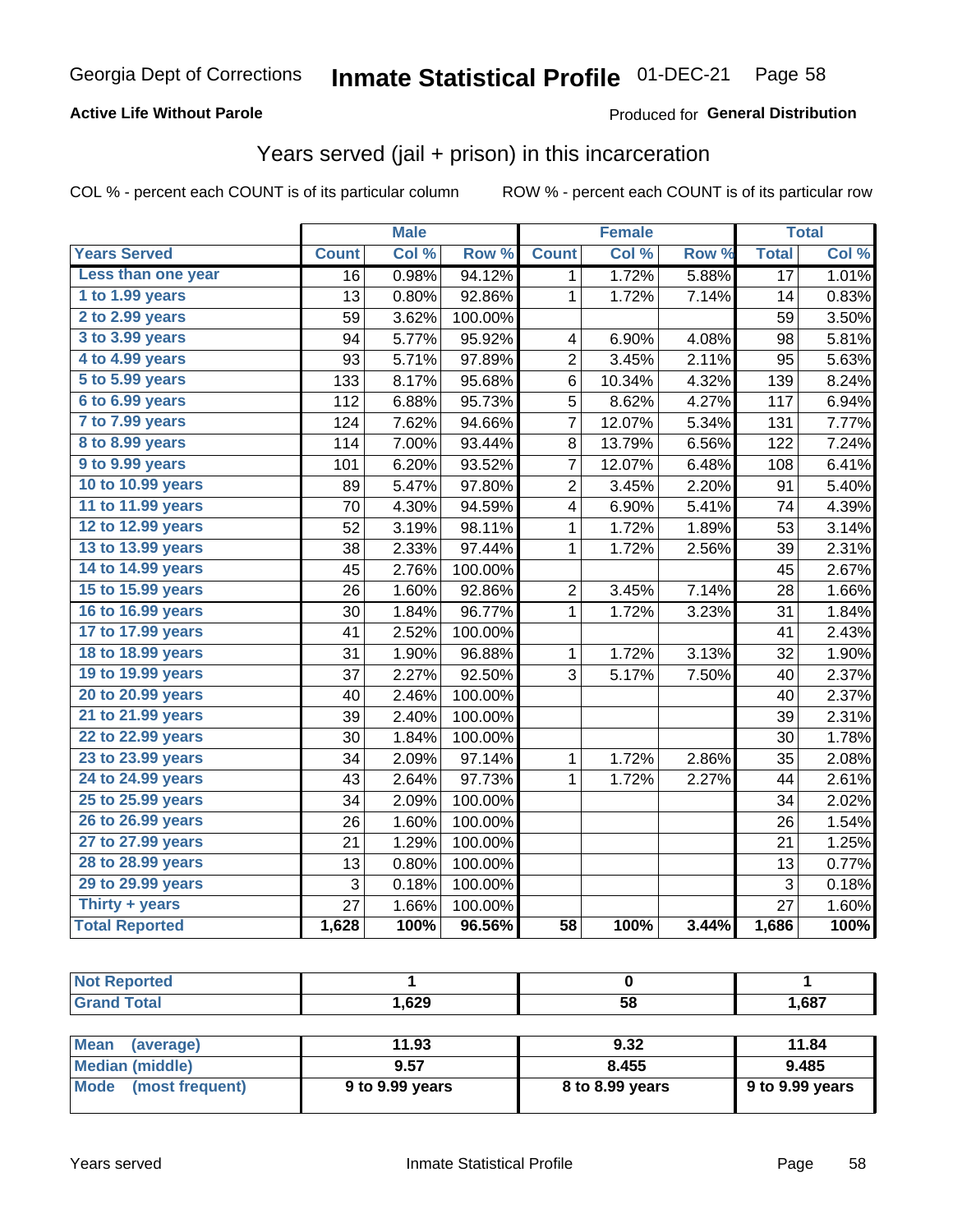#### Inmate Statistical Profile 01-DEC-21 Page 59

### **Active Life Without Parole**

Produced for General Distribution

### Results of most recent HIV tests

COL % - percent each COUNT is of its particular column

|                         | <b>Male</b>  |        |        | <b>Female</b> |        |          | Total |        |
|-------------------------|--------------|--------|--------|---------------|--------|----------|-------|--------|
| <b>HIV Test Results</b> | <b>Count</b> | Col %  | Row %I | <b>Count</b>  | Col %  | Row %    | Total | Col %  |
| <b>Positive</b>         | 12           | 0.77%  | 92.31% |               | 1.85%  | 7 69%∎   | 13    | 0.81%  |
| <b>Negative</b>         | .541         | 99.23% | 96.68% | 53            | 98.15% | $3.32\%$ | .594  | 99.19% |
| <b>Total Reported</b>   | .553         | 100%   | 96.64% | 54            | 100%   | 3.36%    | 1,607 | 100%   |

| <b>Not Reported</b>         | --         |    | 80   |
|-----------------------------|------------|----|------|
| <b>Total</b><br><b>Grar</b> | ,629<br>__ | 58 | ,687 |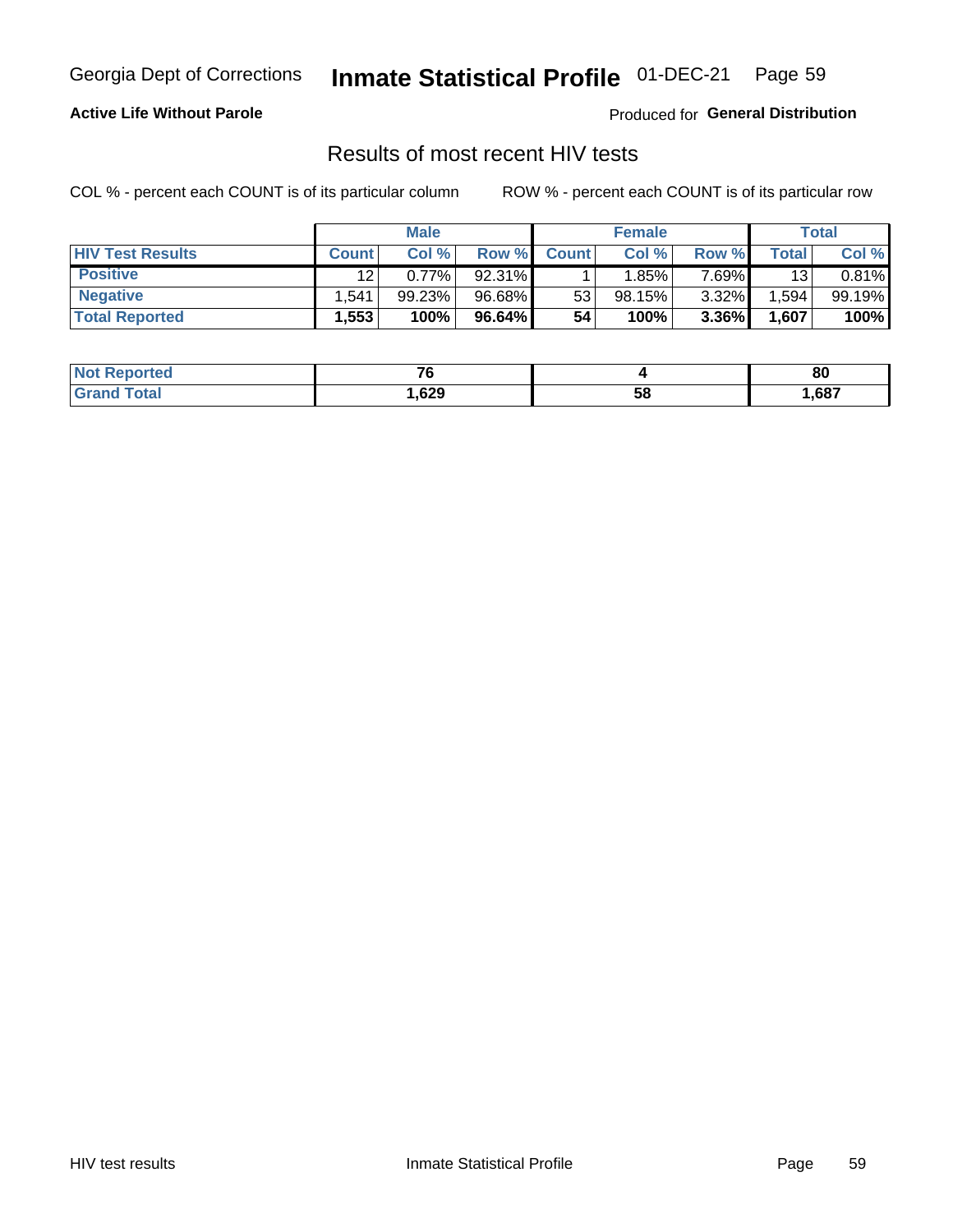# Georgia Dept of Corrections **Inmate Statistical Profile** 01-DEC-21 Page 60

### **Active Life Without Parole**

Produced for **General Distribution**

# Results of most recent tuberculosis test

|                                  | <b>Male</b>  |        |           | <b>Female</b> |          |          | Total |        |
|----------------------------------|--------------|--------|-----------|---------------|----------|----------|-------|--------|
| <b>Tuberculosis Test Results</b> | <b>Count</b> | Col%   | Row %I    | <b>Count</b>  | Col%     | Row %    | Total | Col %  |
| <b>Positive on current test</b>  | 283          | 17.64% | 99.30%    |               | $3.57\%$ | $0.70\%$ | 285   | 17.17% |
| <b>Negative</b>                  | 1,321        | 82.36% | 96.07%    | 54            | 96.43%   | 3.93%    | 1,375 | 82.83% |
| <b>Total Reported</b>            | .604         | 100%   | $96.63\%$ | 56            | 100%     | 3.37%    | 1,660 | 100%   |

| <b>Not Reported</b>    | ົ<br>2 J   |    | ~-<br>-- |
|------------------------|------------|----|----------|
| <b>Total</b><br>. Grot | ,629<br>__ | 58 | ,687     |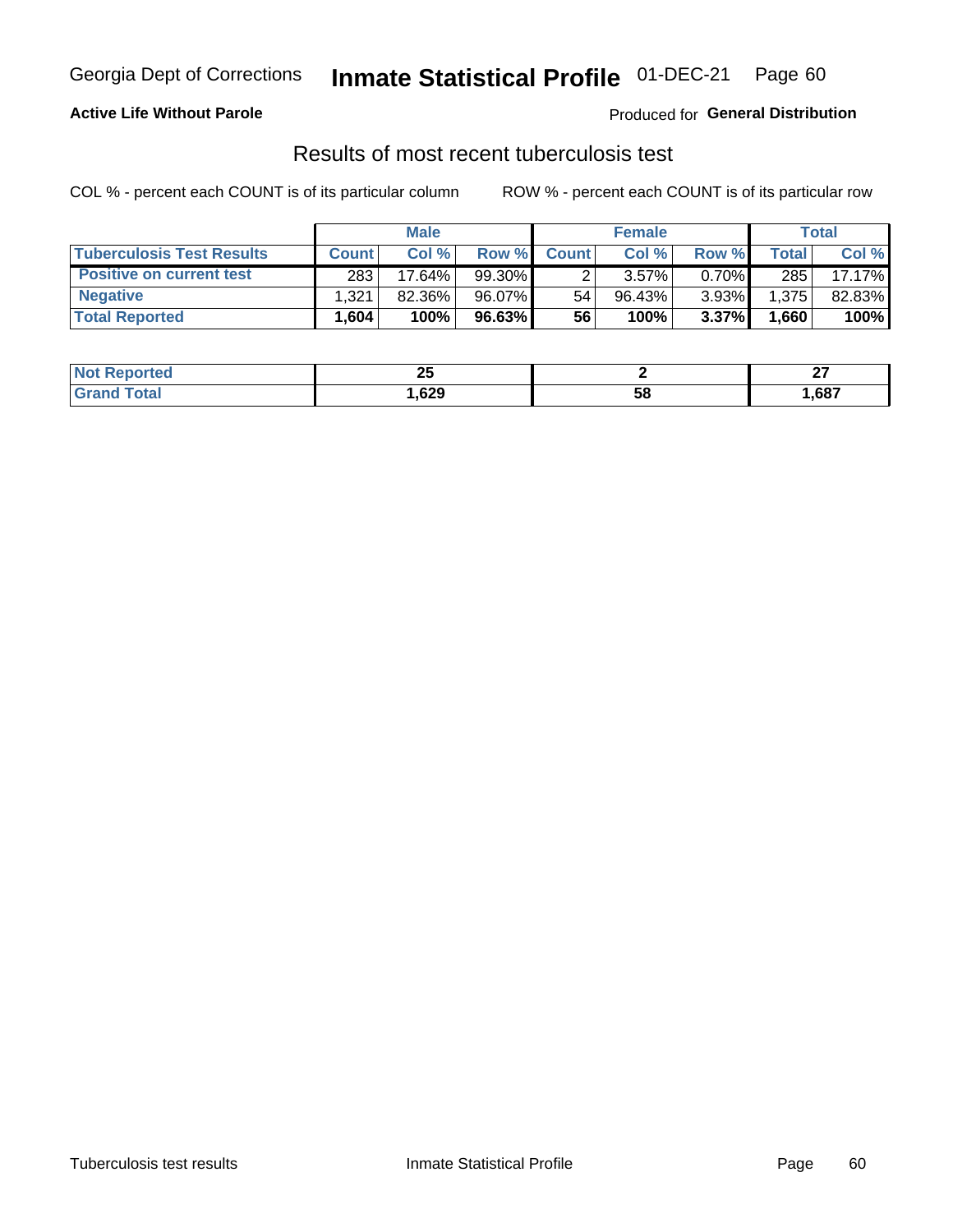# Georgia Dept of Corrections **Inmate Statistical Profile** 01-DEC-21 Page 61

### **Active Life Without Parole**

Produced for **General Distribution**

### Results of most recent syphilis test

|                                 | <b>Male</b>  |        |        | <b>Female</b> |           |          | Total |        |
|---------------------------------|--------------|--------|--------|---------------|-----------|----------|-------|--------|
| <b>Syphilis Test Results</b>    | <b>Count</b> | Col%   | Row %I | <b>Count</b>  | Col%      | Row %    | Total | Col %  |
| <b>Positive on current test</b> | 15           | 2.65%  | 93.75% |               | $10.00\%$ | $6.25\%$ | 16    | 2.78%  |
| <b>Negative</b>                 | 551          | 97.35% | 98.39% |               | 90.00%    | $1.61\%$ | 560   | 97.22% |
| <b>Total Reported</b>           | 566          | 100%   | 98.26% | 10            | 100%      | 1.74%    | 576   | 100%   |

| <b>Not Reported</b> | 063, ا | 48 | 444  |
|---------------------|--------|----|------|
| <b>Grand Total</b>  | ,629   | 58 | 687, |